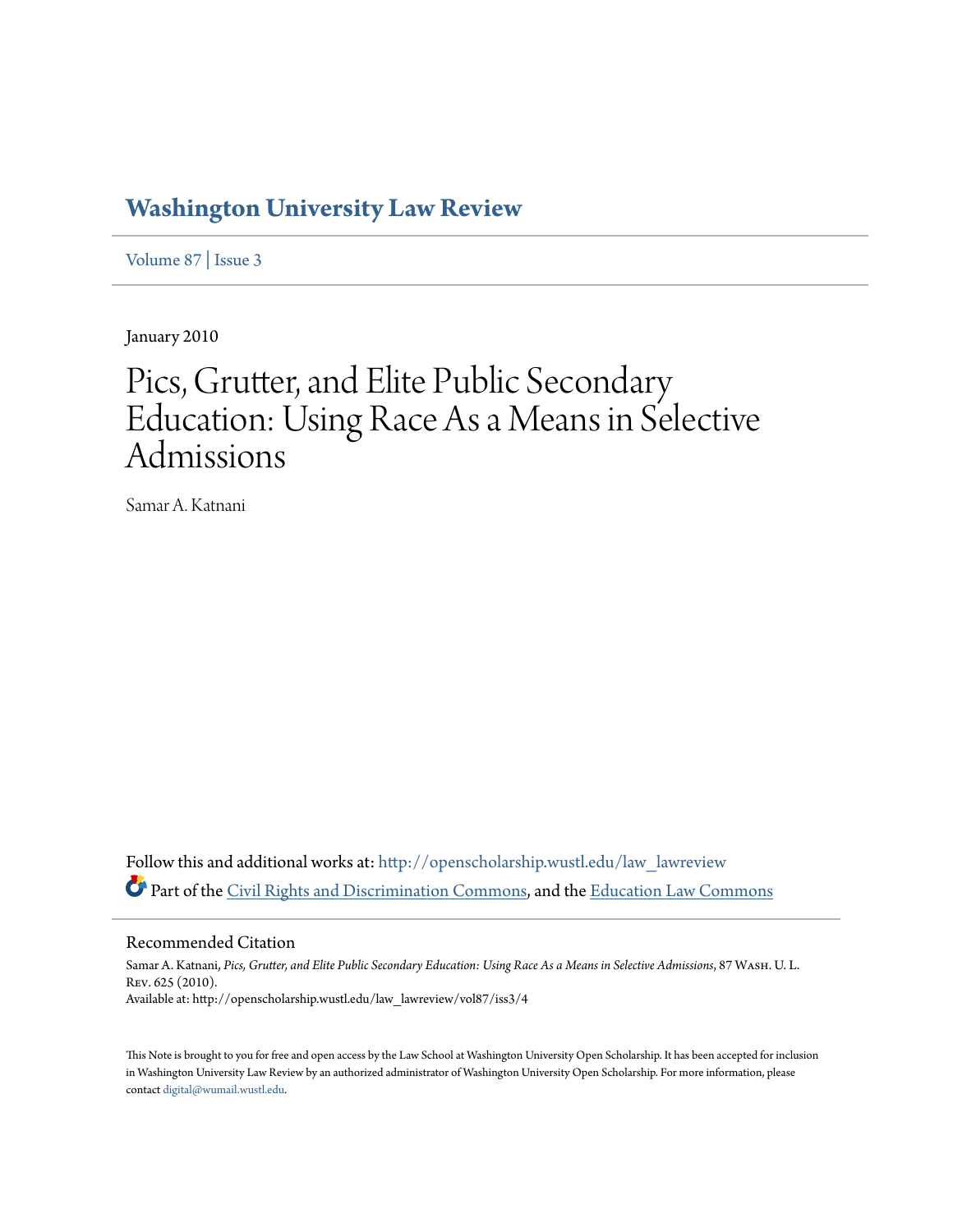# *PICS***,** *GRUTTER***, AND ELITE PUBLIC SECONDARY EDUCATION: USING RACE AS A MEANS IN SELECTIVE ADMISSIONS**

"If [Seattle] students were considered for a whole range of their talents and school needs with race as just one consideration, *Grutter* would have some application."

<span id="page-1-1"></span>"I don't think someone would want to hire somebody just on the basis of a test score, and we don't admit them to a great college on the basis of a test score, and we shouldn't admit them to a great high school on that basis." $2^2$ 

# <span id="page-1-2"></span><span id="page-1-0"></span>I. INTRODUCTION

Every year, *Newsweek* publishes a list of the top one hundred public high schools in the country that excludes many prestigious public schools.<sup>3</sup> Instead, *Newsweek* places these schools on a separate list—"The Public Elites."<sup>4</sup> The reason for this distinction: "Because their students are too good. The best of the best."<sup>5</sup> These schools, along with other prestigious

4. Jay Mathews, *In a Different Class,* NEWSWEEK, June 8, 2009, http://www.newsweek.com/ id/201138. Newsweek placed these sixteen schools on the "elite" list because their average SAT scores exceed 1950, the maximum score cutoff for the *Newsweek* list that names the best high schools in the country. Mathews, *supra* note [3.](#page-1-0) This Note, however, does not limit its scope to the schools on this list.

5. Gina Pace, *The Public Elites*, NEWSWEEK, May 18, 2008,<http://www.newsweek.com/id/> 137421. When asked why these public high schools were not listed with the rest of the nation's public schools, Mathews responded, "it would be deceptive for us to put them on this list  $\dots$ . [It] is designed to honor schools that have done the best job in persuading average students to take college-level courses and tests. It does not work with schools that have no, or almost no, average students. Mathews, *supra* not[e 3.](#page-1-0) Stuyvesant High School in New York City, a school considered more closely in Parts II and III of this Note, serves as an example to highlight Mathew's point: 86% and 99% of Stuyvesant High School students scored a level 4 in English and mathematics, respectively, while only 40% and 46% of students at similar schools in the district scored a level 4 in English and mathematics, respectively. THE NEW YORK STATE SCHOOL REPORT CARD: ACCOUNTABILITY AND OVERVIEW REPORT FOR STUYVESANT HIGH SCHOOL 12–14 (2007–2008), https://www.nystart.gov/publicwebrc/2008/ca/AOR-2008-310200011475.pdf (defining "level 4" as "Meeting Learning Standards with Distinction" and "similar schools" as schools that have similar resources and serve a student body with similar rates of poverty and limited English proficiency).

<sup>1.</sup> Parents Involved in Cmty. Schs. v. Seattle Sch. Dist. No. 1, 551 U.S. 701, 793 (2007) (Kennedy, J., concurring).

<sup>2.</sup> Elissa Gootman, *In Elite N.Y. Schools, A Dip in Blacks and Hispanics*, N.Y. TIMES, Aug. 18, 2006, at A1 (quoting Gary Orfield, director of the Civil Rights Project at Harvard University).

<sup>3.</sup> *The Top of the Class*, NEWSWEEK, June 8, 2009, http://www.newsweek.com/id/201160?tid= relatedcl. *Newsweek* ranks schools based on an index that divides the number of Advanced Placement, International Baccalaureate, or Cambridge tests given at a school in May by the total number of seniors graduating that year. All schools that achieve at least a 1.000 ratio are put on the *Newsweek* website and the top 1500 schools receive a numerical rank. Jay Mathews, *Behind the Rankings*, NEWSWEEK, June 8, 2009, http://www.newsweek.com/id/201139.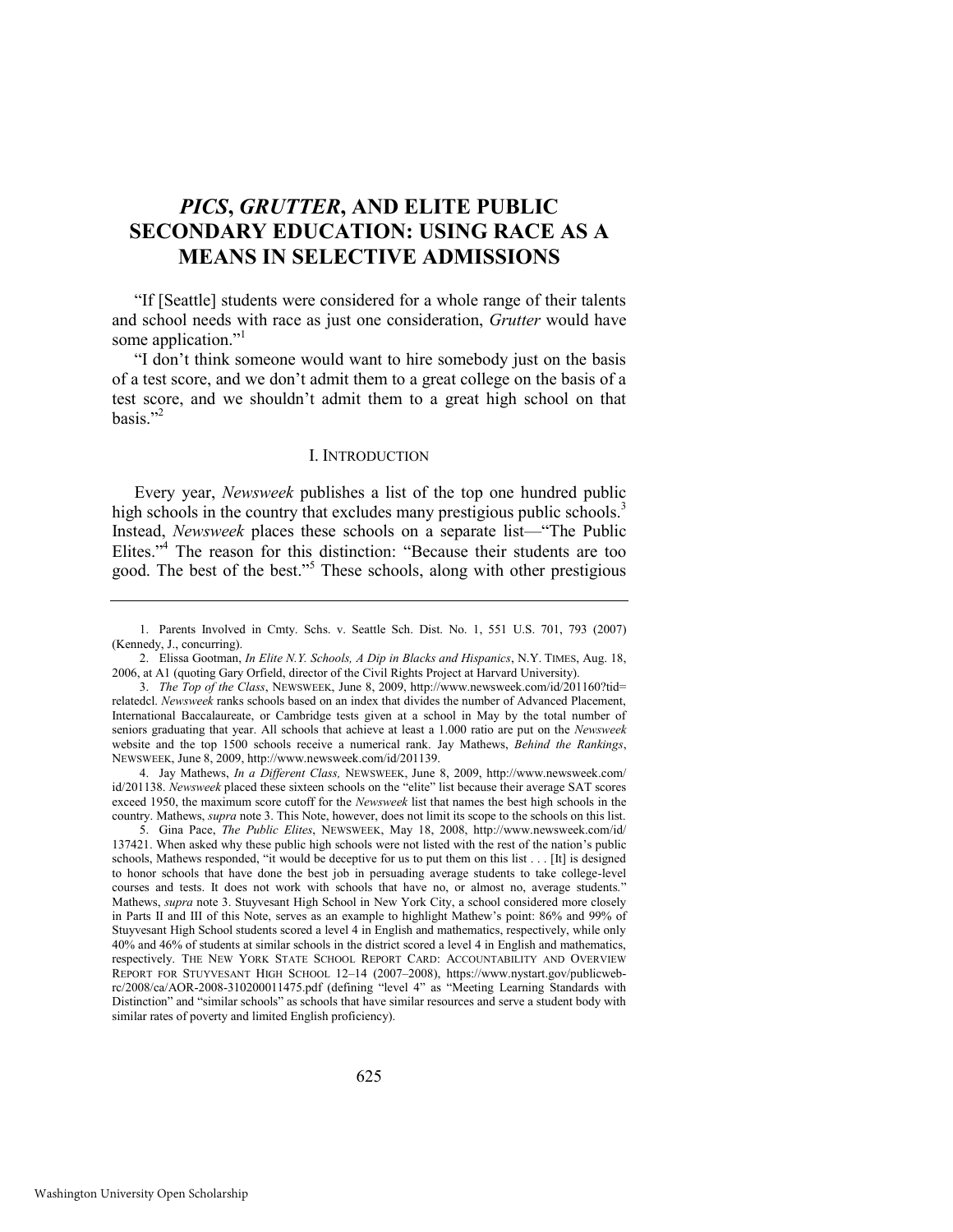public high schools across the country, provide their students with an education unparalleled to that which the vast majority of American teenagers receive.<sup>6</sup> Elite public high schools, however, are not typically open to all students in the district, but rather these schools selectively admit students based on stringent admission requirements. To decide which students merit these remarkable educational opportunities, many school districts utilize admission policies that rely heavily on standardized test scores. The students admitted to these elite public high schools are considered the most intelligent, talented students that will attend the best colleges and universities and become the country's future leaders. However, the representation of black and Latino students at each of these elite public high schools is disproportionately low.<sup>7</sup>

Standardized test scores have been traditionally considered an objective measure of "merit." If this is true, however, then what can explain why the use of test scores in admissions by elite public high schools has resulted in the admission of so few black and Latino students? Said otherwise, why do black and Latino students score lower on standardized testing than white students? Some academics proffer that black and Latino students do not genetically have the same intelligence or ability to meet the rigorous admissions test score criteria,<sup>8</sup> an unpopular proposition. Other scholars have focused on social structure factors to explain the gap between white and black and Latino standardized test scores: "parent and teacher expectations, differences in attitude and attributional styles, family structure, motivation, culture and history, values, and genetics."<sup>9</sup> Additionally, social psychology has shown that even when socioeconomic status and other social structure factors are held equal, black and Latino

8. *See* RICHARD J. HERRNSTEIN & CHARLES MURRAY, THE BELL CURVE: INTELLIGENCE AND CLASS STRUCTURE IN AMERICAN LIFE (1994) (advancing a theory that racial differences in intelligence stem from innate genetics).

<span id="page-2-0"></span><sup>6.</sup> Part II of this Note will feature the incredible opportunities at three of these elite public high schools: Stuyvesant High School, Boston Latin School, and Thomas Jefferson School of Technology and Science. However, other selective admissions schools are not discussed in this Note.

<sup>7.</sup> Several selective admission public high schools that consider only test scores in admissions highlight these disparities. In 2006, black students accounted for 34.7% of the total student population in New York City but only 2.2% and 4.8% of the student bodies at Stuyvesant High School and Bronx High School of Science, respectively. Gootman, *supra* not[e 2.](#page-1-1) Latino and black students represent only 14% and 1%, respectively, of Oxford Academy in Cypress, California, Oxford Academy, *School Profile 2008–2009*, *available at* [http://www.oxfordacademy.us/pdf/Profile\\_08.pdf?rn=5263801,](http://www.oxfordacademy.us/pdf/Profile_08.pdf?rn=5263801) while accounting for approximately 62% and 3%, respectively, of the students enrolled in Anaheim Union High School District where Oxford sits. Anaheim Union High School District, *Demographic Change 1998–2008,* http://www.auhsd.k12.ca.us/demographics/demographic\_change.jsp?rn=2559937.

<sup>9.</sup> Ambady et al., *Stereotype Susceptibility in Children: Effects of Identity Activation on Quantitative Performance*, 12 PSYCHOL. SCI. 385, 385 (2001) (internal citations omitted).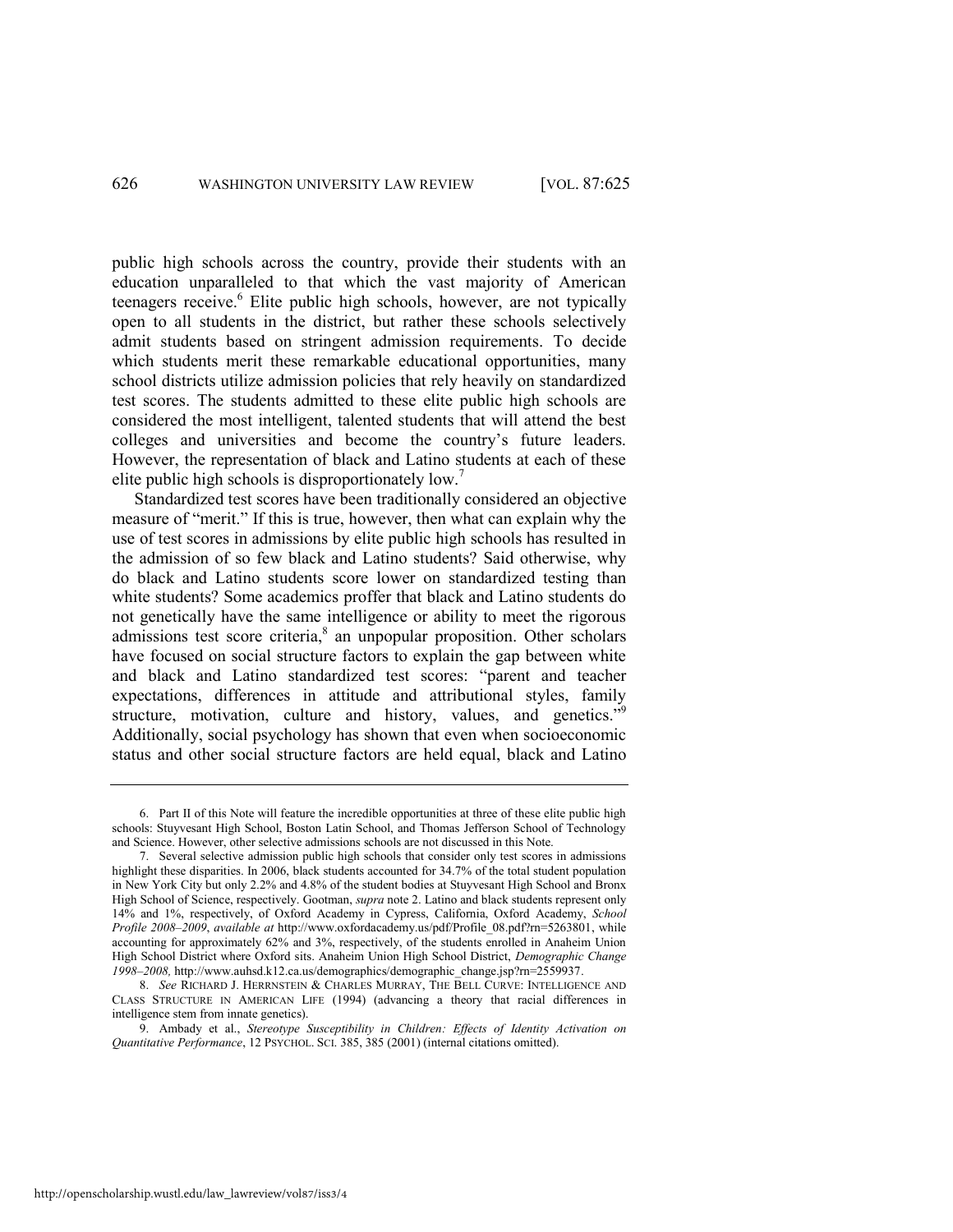students still score lower than similarly situated white students on standardized tests because of a psychological phenomenon called stereotype threat.<sup>10</sup> Research has demonstrated that negative group stereotypes about the inferior intelligence of blacks and Latinos triggers severe anxiety for black and Latino students during the administration of standardized tests, resulting in lower individual test scores.<sup>11</sup> Furthermore, "model minority" or "positive" stereotypes relating to the superior intelligence of Asians as a group has the opposite affect: Asian students outperform white students on standardized tests.<sup>12</sup> Therefore, social structure and psychological factors contribute to the continuing low numbers of black and Latino students at elite public high schools where admission is heavily based on standardized testing.

The next question then is, what can elite public high schools do to increase the number of black and Latino students if standardized testing leads to racially imbalanced student bodies? In 2003, the Supreme Court, in *Grutter v. Bollinger*, <sup>13</sup> held a diverse student body to be a compelling governmental interest in the context of higher education "that could justify the use of race in university admissions."<sup>14</sup> After *Grutter*, lower courts<sup>15</sup>

13. 539 U.S. 306 (2003).

<sup>10.</sup> Claude M. Steele & Joshua Aronson, *Stereotype Threat and the Test Performance of Academically Successful African Americans*, *in* THE BLACK-WHITE TEST SCORE GAP 401 (Christopher Jencks & Meredith Phillips eds., 1998).

<sup>11.</sup> In the context of academics, stereotype threat is the anxiety created from "the risk of being judged or treated stereotypically, or of doing something that would inadvertently confirm the stereotype" that black and Latino students have inferior intelligence and abilities. *Id.* at 403. Researchers have demonstrated that when black and Latino students believe a test is intended to measure their academic ability, the anxiety created from stereotype threat causes these students to score lower than white students. *Id.* Furthermore, stereotype threat more heavily impacts academically successful students because for them, "[c]onfirming negative [group] stereotype about academic ability threatens something that they care about: their attachment to a domain in which they have invested." *Id.* at 402. Unfortunately, this means that the black and Latino students who can compete academically with white and Asian counterparts at elite public high schools are often the ones whose test scores are most affected by stereotype threat. With heavy competition in admission to these schools, one or two points can be the difference in being admitted. For an opposing view of the impact of stereotype threat in admissions, see Amy L. Wax, *The Threat in the Air*, WALL ST. J., Apr. 13, 2004, at A20 and Amy L. Wax, *Stereotype Threat: A Case of Overclaim Syndrome?*, *in* THE SCIENCE OF WOMEN AND SCIENCE 134 (Christina Hoff Sommers ed., 2009).

<sup>12.</sup> Ambady et al., *supra* note [9,](#page-2-0) at 385. Stereotype threat can actually *boost* performance on standardized testing. In a study of Asian females, researchers found that when the students thought a math test was to reflect their ability as *women*, their performance worsened but if they thought the test was to reflect their ability as *Asians* then their performance increased. Margaret Shih et al., *Stereotype Susceptibility: Identity Salience and Shifts in Quantitative Performance*, 10 PSYCHOL. SCI. 80, 80 (1999).

<sup>14.</sup> *Id.* at 325.

<sup>15.</sup> *See* Comfort v. Lynn Sch. Comm., 418 F.3d 1, 13–16 (1st Cir. 2005); McFarland v. Jefferson County Pub. Sch., 330 F. Supp. 2d 834, 852–53 (W.D. Ky. 2004), *aff'd*, 416 F.3d 513 (6th Cir. 2005);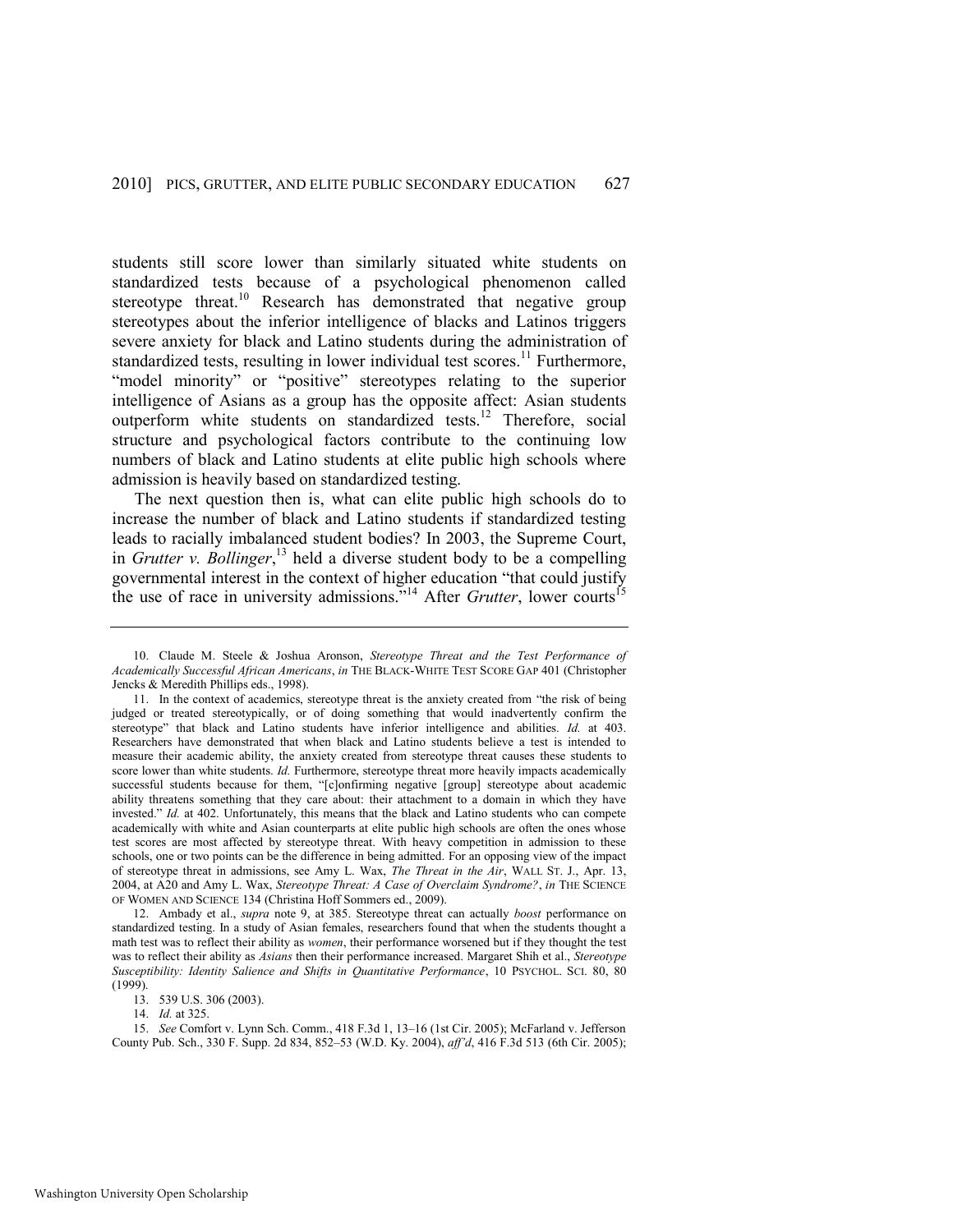<span id="page-4-2"></span><span id="page-4-1"></span>and school districts considered this holding applicable in the context of primary and secondary education.<sup>16</sup> The Supreme Court in *Parents Involved in Community Schools v. Seattle School District No. 1 (PICS)*<sup>17</sup> indeed confirmed this interpretation of *Grutter* and held diversity to be a compelling interest in primary and secondary education.<sup>18</sup> While *PICS* is often cited as a decision that limits the use of race as a means to increase black and Latino enrollment in public high schools, $19$  admission policies administered by colleges and universities are still constitutionally viable, and as Justice Kennedy noted, *Grutter* would have "some application" to primary and secondary education if "students were considered for a whole range of their talents and school needs with race as just one consideration."20

<span id="page-4-3"></span>Therefore, *Grutter* can serve as a constitutional framework for admission policies that elite public high schools should adopt to increase the number of black and Latino students attending their schools. Thus far, school districts with admissions policies based on standardized test scores have considered race alone as a decisive factor in final decision making.<sup>21</sup> There are two problems with this approach: first, under the popular view that standardized tests fairly assess merit, any deviation from test scores that involves a consideration of race creates a sense of injustice in many parents, often white and with the most political clout and the resources to challenge admission policies; $^{22}$  second, Supreme Court precedent has long

<span id="page-4-0"></span>Parents Involved in Comm. Schs. v. Seattle Sch. Dist., No. 1, 426 F.3d 1162, 1174–77 (9th Cir. 2005) (en banc).

<sup>16.</sup> Lia B. Epperson, *True Integration: Advancing* Brown*'s Goal of Educational Equality in the Wake of Grutter, 67 U. PITT. L. REV.* 175, 219 (2005) (noting that prior to *PICS* "[t]he Court's narrow tailoring analysis in *Grutter* suggest[ed] that most voluntary race-conscious plans should survive such an analysis" in the context of primary and secondary education).

<sup>17.</sup> Parents Involved in Cmty. Schs. v. Seattle Sch. Dist. No. 1, 551 U.S. 701 (2007).

<sup>18.</sup> *Id.* at 788.

<sup>19.</sup> After the *PICS* decision, voluntary integration plans will likely involve nonracial means, such as drawing school attendance boundaries, citing of new schools, multi-district consolidation, and interdistrict transfer programs. *See* ANURIMA BHARGAVA ET AL., STILL LOOKING TO THE FUTURE: VOLUNTARY K-12 SCHOOL INTEGRATION 34–39 (2008), http://www.naacpldf.org/content/pdf/ voluntary/Still\_Looking\_to\_the\_Future\_Voluntary\_K-12\_School\_Integration;\_A\_Manual\_for\_ Parents,\_Educators\_and\_Advocates.pdf.

<sup>20.</sup> *Parents Involved*, 551 U.S. at 793 (Kennedy, J., concurring). Kennedy's concurring opinion in *PICS* is the controlling opinion. Marks v. United States, 430 U.S. 188, 193 (1977) ("When a fragmented Court decides a case and no single rationale explaining the result enjoys the assent of five Justices, 'the holding of the Court may be viewed as that position taken by those Members who concurred in the judgments on the narrowest grounds . . . .<sup>'</sup>" (quoting *Gregg v. Georgia,* 428 U.S. 153, 169 n.15 (1976) (opinion of Stewart, Powell, & Stevens, JJ.)).

<sup>21.</sup> *See infra* Part III and Part V.A.

<sup>22.</sup> For a discussion of egalitarian theories applied to gifted education, see Steven V. Mazie, *Equality, Race and Gifted Education: An Egalitarian Critique of Admission to New York City's*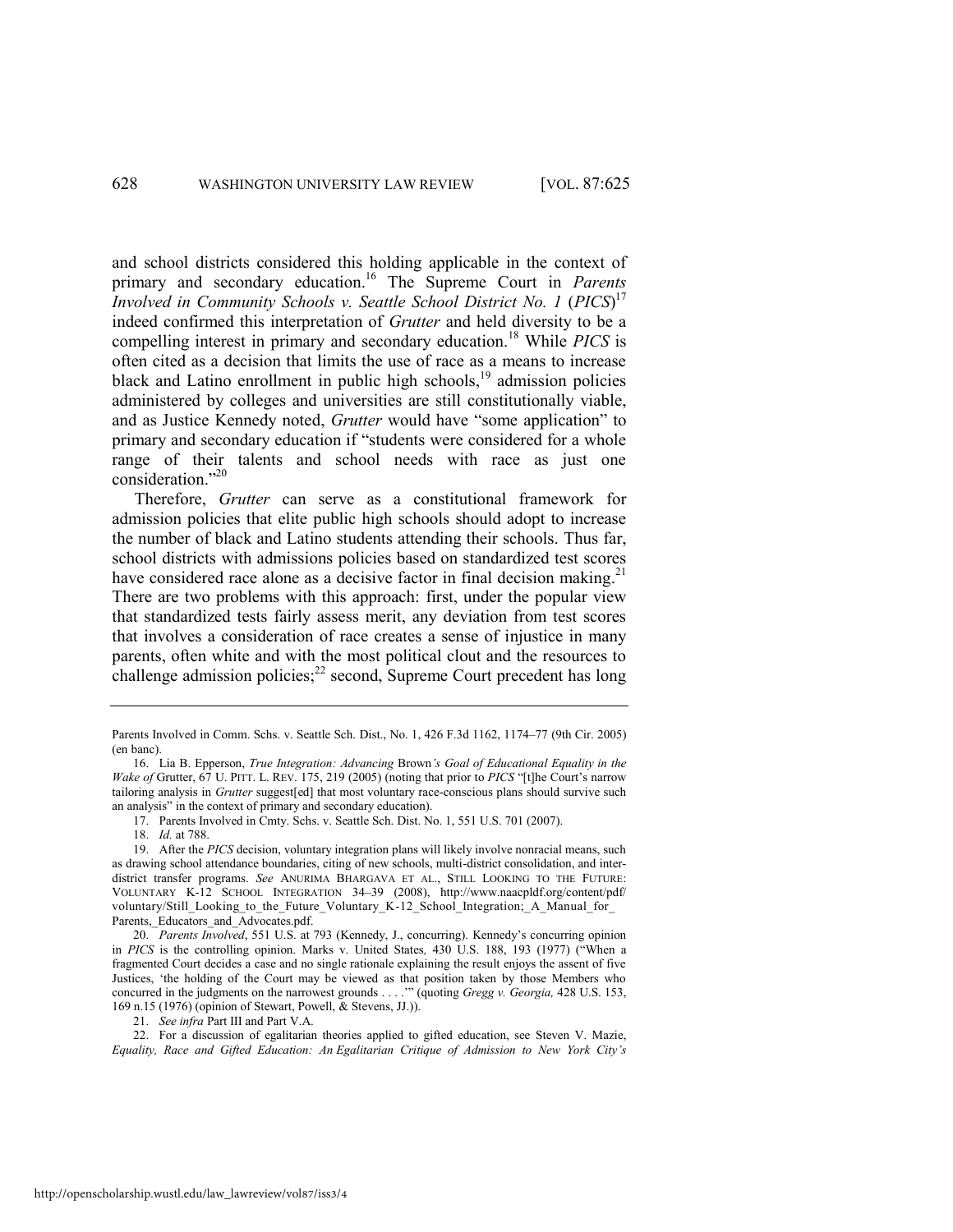held that using race as the sole means in making decisions constitutes unconstitutional "racial balancing" or quota systems.<sup>23</sup> For this reason, many attempts by school districts to utilize race as a means in admissions have been limited, deterred, or dismantled by state statutes and lower court decisions.<sup>24</sup>

This Note argues that *PICS* does not prevent elite public high schools from utilizing race as a means to increase diversity; indeed, schools with selective admissions may remain the only primary and secondary entities that can potentially utilize race as a means for integration. By examining the selective admissions processes of three elite public high schools, this Note proposes first, that *Grutter* applies to these high schools and second, that these public schools have the capacity to consider race through a narrowly tailored selection process that would pass constitutional review. Part II introduces three public high schools that have received nationwide acclaim: Stuyvesant High School (Stuyvesant) in New York, Boston Latin School (Boston Latin) in Massachusetts, and Thomas Jefferson High School for Science and Technology (Thomas Jefferson) in Virginia.<sup>25</sup> This part describes each high school's "elite" (1) academic and extracurricular offerings, (2) college support and counseling, and (3) physical facilities and resources. Next, Part III discusses each school's admission policies

<span id="page-5-0"></span>*Specialized High Schools*, 7 THEORY & RES. EDUC. 5 (2009).

<sup>23.</sup> *See, e.g.*, Regents of University of California v. Bakke, 438 U.S. 265, 306 (1978) ("If petitioner's purpose is to assure within its student body some specified percentage of a particular group merely because of its race or ethnic origin, such a preferential purpose must be rejected not as insubstantial but as facially invalid. . . . This the Constitution forbids.").

<sup>24.</sup> *See infra* Part III.

<sup>25.</sup> Stuyvesant and Thomas Jefferson appear on *Newsweek*'s list, "The Public Elites." See Pace, *supra* note [5.](#page-1-2) Although Boston Latin did not make that list, the school is well known as one of the country's premiere examination schools and *Business Week* ranked Boston Latin as the school with the ―Best Overall Academic Performance‖ in Massachusetts. *America's Best High Schools,* BUS. WK., Jan. 15, 2009, *available at* http://images.businessweek.com/ss/09/01/0115\_best\_schools/23.htm. Furthermore, all three schools appear highly ranked on *U.S. News & World Report's* list of "Gold Metal Schools.‖ *Gold Metal Schools*, U.S. NEWS & WORLD REP., Dec. 9, 2009, *available at* http://www.usnews.com/articles/education/high-schools/2009/12/09/americas-best-high-schools-goldmedal-list.html. Stuyvesant High School ranked thirty-first on the list; Boston Latin High School ranked thirty-eighth; and Thomas Jefferson High School ranked first on the Gold Metal School list. *Id.* Thomas Jefferson took the top spot on the Gold Metal list for the third year in a row. Kenneth Terrell, *Virginia High School is Best in the Nation*, U.S. NEWS & WORLD REP., Dec. 9, 2009, http:// www.usnews.com/articles/education/high-schools/2009/12/09/virginia-high-school-is-best-inthe-nation.html. A number of others schools have similar selective admission policies and national reputations like Stuyvesant, Boston Latin, and Thomas Jefferson, and this paper's argument applies equally to these schools not discussed. Some of these other schools are Bronx High School of Science in New York, New York; Lowell High School in San Francisco, California; Oxford Academy, Cypress, California; University High School in Tucson, Arizona; Bergen Academies in Hackensack, New Jersey; and University Laboratory High School in Urbana, Illinois.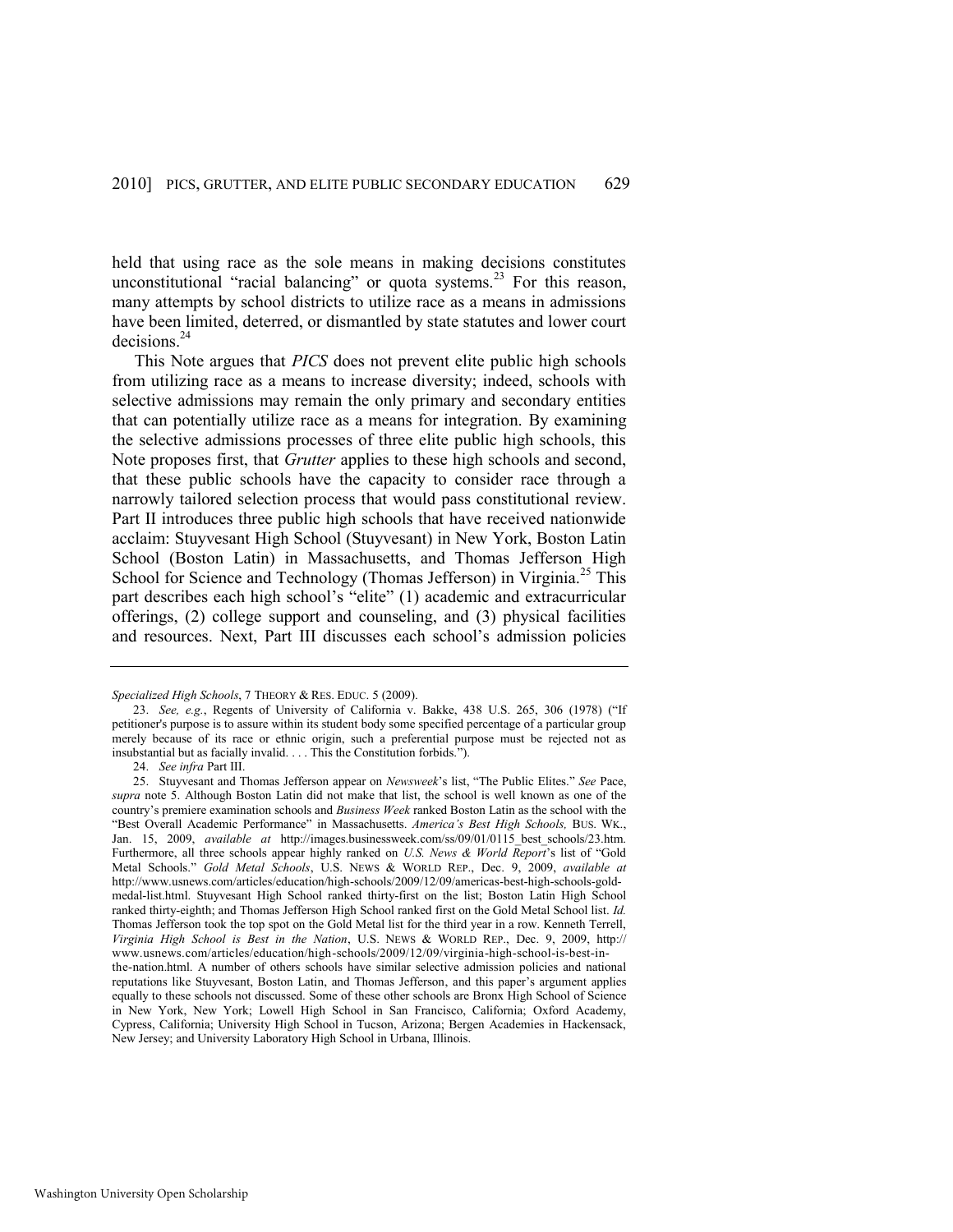and reviews failed attempts to modify such policies to increase the black and Latino representation at each of these schools.

Part IV.A examines the *Grutter* decision in the context of higher education and identifies the components of the University Michigan Law School's admission policy that the Supreme Court upheld as constitutional. Part IV.B then examines how the principles of *Grutter* can apply in the context of primary and secondary education per Justice Kennedy's opinion in *PICS*. Finally, Part V analyzes the faults in the school plans held unconstitutional by the *PICS* Court and outlines what school districts must take into consideration when crafting admission policies for elite public high schools. Selective admissions schools have the capacity to create admission policies that utilize race as a means to create a diverse student body without violating the Constitution. School districts where these elite public high schools sit must first recognize the negative impact on black and Latino students produced by the heavy dependence on standardized test scores in admissions and then avail themselves of all constitutionally permissible avenues to provide black and Latino students with these incredible educational opportunities.

# II. ELITE EDUCATION, RESOURCES, AND OPPORTUNITIES

This part provides a thorough description of Stuyvesant, Boston Latin, and Thomas Jefferson, including information on each school's: (1) academic and extracurricular offerings, (2) college support and counseling, and (3) physical facilities and resources, in order to highlight the disparity between the resources and opportunities at elite public high schools and other high schools in the country and the need to change standardized– test-heavy admission policies to afford black and Latino students an equal opportunity to attend these elite public high schools.

# *A. Stuyvesant High School: New York City's Premiere High School*

<span id="page-6-1"></span><span id="page-6-0"></span>Stuyvesant<sup>26</sup> was founded in  $1904^{27}$  and is now one of eight specialized

<sup>26.</sup> Stuyvesant High School was named after "Peter Stuyvesant, the Dutch last governor of New Amsterdam.‖ Robert D. McFadden, *Finally, a Facade to Fit Stuyvesant: A High School of High Achievers Get a High-Priced Home*, N.Y. TIMES, Sept. 8, 1992, at B1.

<sup>27.</sup> Stuyvesant High School, http://www.stuy.edu/about/history.php [hereinafter Stuyvesant History] (last visited Sept. 12, 2009). Stuyvesant did not admit girls into the high school until pressured by the New York City Board of Education and a legal suit against the school. In 1969, Alice De Rivera filed suit in Manhattan Supreme Court claiming that Stuyvesant's "all-boy" entrance policy violated the Equal Protection Clause of the Fourteenth Amendment. Stuyvesant had denied De Rivera's request to take the entrance exam and rejected her application to the school. *Girl Challenges*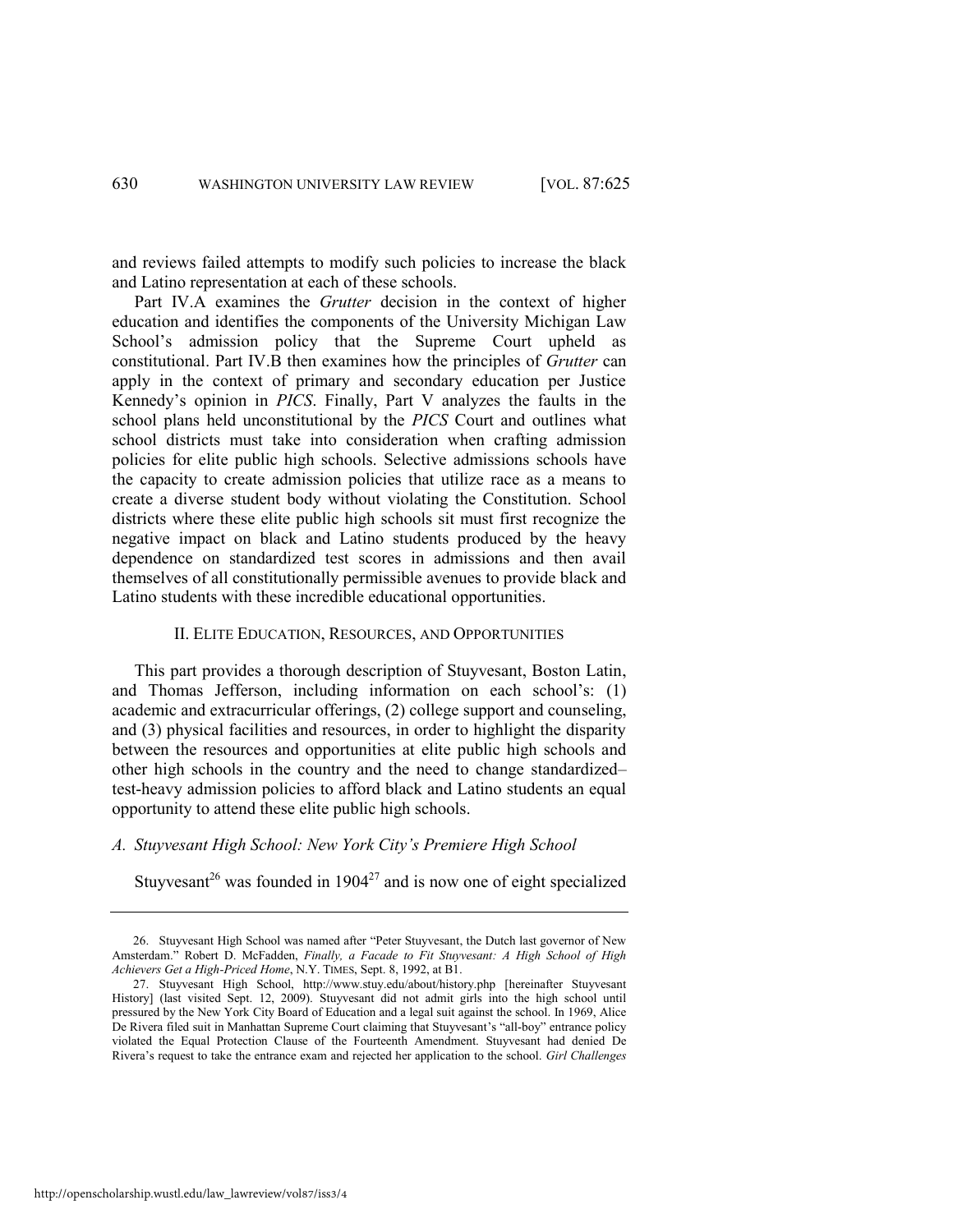<span id="page-7-1"></span>high schools in New York City, which base admissions on standardized test scores. As the most well-known elite public high school, $^{28}$  Stuyvesant prides itself on the success of its students—one out of four seniors receives acceptance to an Ivy League college or university<sup>29</sup>—and its starstudded list of notable alumni.<sup>30</sup>

<span id="page-7-0"></span>Stuyvesant has ten different academic departments, each with its own chairperson, $31$  and a Program Office run by seven staff members to help students select classes<sup>32</sup> from an online course guide that describes in detail each course offered by the school.<sup>33</sup> Students have the opportunity to learn eleven different languages<sup>34</sup> and take classes ranging from

29. CLARA HEMPHILL ET AL., NEW YORK CITY'S BEST PUBLIC HIGH SCHOOLS: A PARENT'S GUIDE 35, 37 (2d ed. 2003) (noting roughly one-quarter of students from Stuyvesant High School in New York City go to an Ivy League college or university).

31. Stuyvesant High School, http://register.stuy.edu/program\_office/course\_descriptions.html (last visited Sept. 12, 2009). The departments are: Biology, Psychology, and Geo-Science; Chemistry and Physics; Computer Science; English; World Languages, Health and Physical Education; Mathematics; Music and Fine Arts; Social Studies; and Technology Education. *Id.*

32. Stuyvesant High School, http://register.stuy.edu/program\_office/about\_us.html (last visited Oct. 6, 2009).

*Stuyvesant High's All-Boy Policy*, N.Y. TIMES, Jan. 21, 1969, at 37. In the face of this lawsuit, the New York City Board of Education admitted De Rivera based on her performance on an equivalent examination. Rudy Johnson, *Stuyvesant Admits First Girl; She Had Sued to Attend School*, N.Y. TIMES, May 3, 1969, at 40.

<sup>28.</sup> Stuyvesant is "often cited among school advocates as proof that public education can work." Cotton Delo, *Best and Worst Schools: Ed Department's Controversial Grades*, N.Y. RESIDENT, Dec. 4, 2007, http://74.54**.**115.114/node/1035. One Stuyvesant student claimed that the school's "reputation" was known as far away as Leningrad"—his mother heard about Stuyvesant in Russia and his family decided to immigrate to the United States instead of Australia so he could attend the school. Andrew Maykuth, *A Public High School Where Scholars are the Real Stars*, SEATTLE TIMES, Mar. 29, 1992, at A14.

<sup>30.</sup> THE CAMPAIGN FOR STUYVESANT, STUYVESANT HIGH SCHOOL: THE FIRST 100 YEARS (2004), excerpt *available at* http://www.ourstrongband.org/pdfs/notables\_preview.pdf (including a legend to designate which alumni are Oscar and Emmy Award winners, Nobel Prize winners, and Olympic medalists). Eric Holder, once co-captain of Stuyvesant's basketball team, has become the latest notable Stuyvesant alumnus as President Obama's Attorney General. Javier C. Hernandez, *A High Achiever Poised to Scale New Heights*, N.Y. TIMES, Dec. 1, 2008, at A23.

<sup>33. &</sup>quot;This curriculum guide will allow you to dream about what you might do and plan for what you will do. Hopefully, you will browse through it thoroughly, more than once. Lurking amidst the hundreds of descriptions, you might find a course to capture your imagination." Stuyvesant High School, http://register.stuy.edu/program\_office/course\_descriptions.html (last visited Sept. 12, 2009) (message to students about the Course Guide from the Program Office Chairperson). In addition to the online course guide, Stuyvesant students register for classes online. Stuyvesant High School, http://register.stuy.edu/program\_office/programming\_information/online\_registration.html (last visited Sept. 12, 2009).

<sup>34.</sup> Stuyvesant High School, http://register.stuy.edu/program\_office/all\_%20courses/language\_ courses.htm (last visited Sept. 12, 2009) (listing languages offered including Classical Greek, Mandarin Chinese, French, Spanish, Italian, Arabic, Korean, German, Japanese, Hebrew, and Latin). In 2004, Stuyvesant ran a dozen Chinese classes, seven Japanese classes and two Korean classes. David M. Herszenhorn, *Hebrew Classes Off, Then On In Switch at Stuyvesant High*, N.Y. TIMES, Feb. 1, 2004, at N32.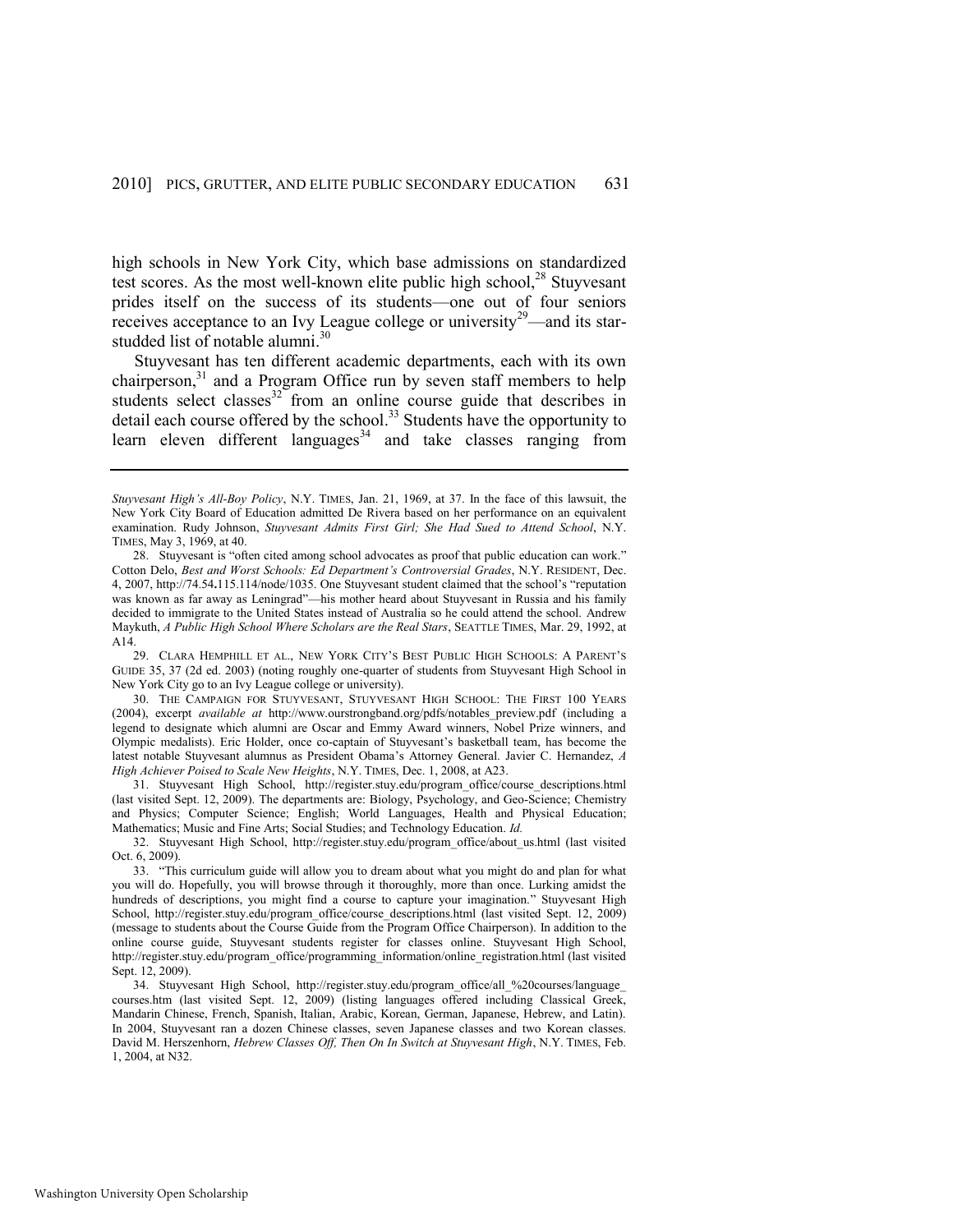<span id="page-8-0"></span>"Existentialism"<sup>35</sup> to "Geopolitics."<sup>36</sup> In addition to hundreds of classes, including thirty-seven Advanced Placement (AP) courses in  $2009$ ,<sup>37</sup> Stuyvesant students have the opportunity to do independent research and take courses at local universities and colleges. $38$  Furthermore, extracurricular activities supplement the academics: Stuyvesant is known for its "active and elaborate system of student government"<sup>39</sup> and has over a hundred different student clubs and publications<sup>40</sup> and thirty different sports teams. $41$ 

<sup>35.</sup> Stuyvesant High School, http://register.stuy.edu/program\_office/all\_%20courses/english\_ courses.htm (last visited Sept. 12, 2009) (listing English Department courses, including African-American Literature, Forensics, Russian Literature Since 1850, Women's Voices, and Acting Workshop).

<sup>36.</sup> Stuyvesant High School, http://register.stuy.edu/program\_office/all\_%20courses/socst\_ courses.htm (last visited Sept. 12, 2009) (listing Social Studies Department courses). The Social Studies Department offers an elective, "Wall Street with Merrill Lynch," in which "regular class instruction will be supplemented by approximately 14 prominent guest speakers from Merrill Lynch, trips to the Merrill Lynch trading floors, the actual floor of the New York Stock Exchange, and the COMEX," and observations of "corporate CEOs' presentations during underwriting meetings at Merrill Lynch." Stuyvesant High School, http://register.stuy.edu/program\_office/all\_%20courses/ socst descriptions/hfws.html (last visited Sept. 12, 2009).

<sup>37.</sup> Stuyvesant High School, http://register.stuy.edu/program\_office/course\_descriptions.html (last visited Sept. 12, 2009) (determined from browsing each academic department's course listings). Stuyvesant has the highest number of students taking A.P. tests in the world as well as the highest number achieving a mastery score. Susan Saulny, *New York Tops Advanced Placement Tests*, N.Y. TIMES, Jan. 26, 2005, at A14.

<sup>38.</sup> NYC DEPARTMENT OF EDUCATION, SPECIALIZED HIGH SCHOOLS STUDENT HANDBOOK: ADMISSIONS INFORMATION AND SAMPLE TESTS 6 (2008–2009), *available at* http://schools. nyc.gov/NR/rdonlyres/D6C3C010-DD6B-4B04-BFFB-3A9C240F27C9/0/SHSAT\_Hndbk\_0809\_ toDOE.pdf [hereinafter SPECIALIZED HS HANDBOOK] (noting Stuyvesant offers courses at New York University, Hunter College, and City College of New York). Jonathan Kozol has noted that "New York City's civic and political leaders have rewarded [Stuyvesant students] with academic opportunities unknown to children in the schools I visit in the Bronx.‖ JONATHAN KOZOL, THE SHAME OF THE NATION: THE RESTORATION OF APARTHEID SCHOOLING IN AMERICA 139 (2005). Students at another New York City elite public high school had a chance to meet privately with Supreme Court Justices. HEMPHILL, *supra* note [29](#page-7-0) (stating that students met privately with Supreme Court Justices O'Connor and Scalia as part of a special law program at Bronx High School of Science).

<sup>39.</sup> SPECIALIZED HS HANDBOOK, *supra* note [38,](#page-8-0) at 6; *see also* The Stuyvesant Student Union, http://su.stuysu.org/ (last visited Sept. 12, 2009) (displaying election results). A documentary, FRONTRUNNERS, directed by Caroline Suh and released in October 2008, follows four Stuyvesant students' campaigns for student body president. Stephen Holden, *Running for Office, With Class*, N.Y. TIMES, Oct. 15, 2008, at C4. The production notes of the documentary quote Dick Morris, a Stuyvesant graduate and political consultant, saying, "[i]t was at Stuyvesant that I learned how to be a politician, and it was in their elections that I developed my abilities." *Id*.

<sup>40.</sup> Stuyvesant History, *supra* not[e 27](#page-6-0) (Stuyvesant has thirty different student-run publications). Examples of Stuyvesant clubs: Artistic Beads Club, The Diplomacy Club, Stuyvesant Red Cross Club, Math Tutoring Squad, and iDesign. The Stuyvesant Student Union, http://su.stuysu.org/?page\_id=10 (last visited Nov. 11, 2009).

<sup>41.</sup> *See* Stuyvesant History, *supra* not[e 27.](#page-6-0)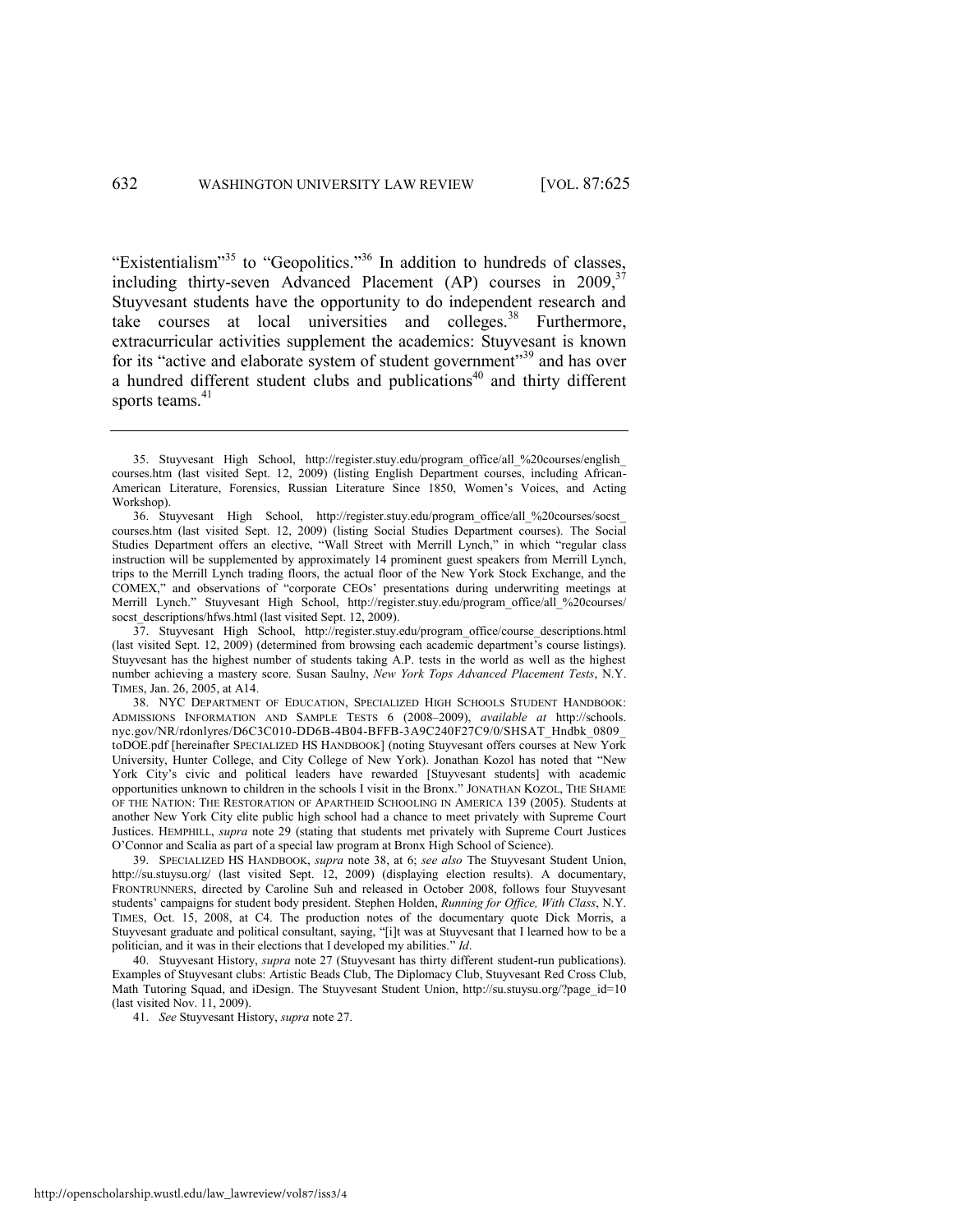Additionally, Stuyvesant's College Office supports its students throughout the college application process. $42$  The College Office posts bimonthly bulletins to share "announcements of college visits to Stuyvesant, open houses throughout the city, and financial aid and scholarship information."<sup>43</sup> Almost daily during the fall, college admission representatives from one of dozens of universities visit Stuyvesant and meet with groups of students.<sup>44</sup> Additionally, Stuyvesant students can contact alumni to seek advice on college and other future decisions.<sup>45</sup>

<span id="page-9-1"></span><span id="page-9-0"></span>Stuyvesant students attend school in a \$150 million<sup>46</sup> state-of-the-art building that has been described as a "lavishly appointed, 10-story futureschool."<sup>47</sup> This facility features twelve science labs, twelve shops (for, among other things, investigating robotics, ceramics, and photography), two gyms, lecture halls, seven escalators,<sup>48</sup> an "auditorium" worthy of Broadway,<sup>349</sup> racquetball courts, a six-lane swimming pool, 450 computers on thirteen networks, a sixteen-inch digital satellite television monitor in every classroom,<sup>50</sup> and a library with a capacity of  $40,000$ volumes. $51$ 

- 50. Maykuth, *supra* not[e 28.](#page-7-1)
- 51. Stuyvesant High School Alumni Association, *supra* not[e 48.](#page-9-0)

<sup>42.</sup> *See* Stuyvesant High School, *Bulletin #1: September 2008*, *available at* http://www.stuy. edu/college/bulletins/2008-2009/Bulletin12008.pdf (last visited Oct. 10, 2009). A director and two full-time college counselors staff Stuyvesant's College Office. *Id.*

<sup>43.</sup> *Id.* Each bulletin includes information about the SAT, important college application deadlines, scholarship information, and any college open house or diversity event opportunities. *See, e.g.*, *id.*

<sup>44.</sup> *See, e.g.*, Stuyvesant High School, *College Rep Visits 2009*, http://www.stuy.edu/college/ bulletins/2009-2010/CollegeRep32009.pdf (last visited Oct. 10, 2009).

<sup>45.</sup> Stuyvesant High School, http://www.stuy.edu/college/ (last visited Sept. 22, 2009) (the section of the website, "Contact Stuy Grads," is currently under reconstruction).

<sup>46.</sup> New York City funded this \$150 million project out of a \$7 billion budget intended to serve over one million students in 991 schools. McFadden, *supra* not[e 26](#page-6-1) ("The expenditure of millions on an opulent new school for a relatively few students has renewed a cry of elitism against this highly selective, world-class high school, which flourished for generations by admitting only the brightest young scholars."). The Stuyvesant school building is "the most expensive high school ever built in New York City" during the early 1990s recession when the city faced a billion dollar tax cut. KOZOL, supra not[e 38,](#page-8-0) at 140. "Not a single high school had been built for students in the Bronx since 1973." *Id.*

<sup>47.</sup> McFadden, *supra* note [26.](#page-6-1) One reporter notes that the "opulent, \$150-million, granitepaneled building, with its light-filled rooms—so different from the worn facilities many students are used to—only seemed to confirm Stuyvesant's rewards." Adam Nossiter, *Anxiety 101: Taking Test to Attend Stuyvesant*, N.Y. TIMES, Dec. 3, 1995, at 51.

<sup>48.</sup> In 2004, Stuyvesant used close to a million dollars of a special Department of Education fund for school repairs to overhaul and fix its escalators. Stuyvesant High School Alumni Association, http://www.shsaa.org/index.php?option=com\_content&task=view&id=25&Itemid=54 (last visited Sept. 12, 2009).

<sup>49.</sup> McFadden, *supra* not[e 26.](#page-6-1)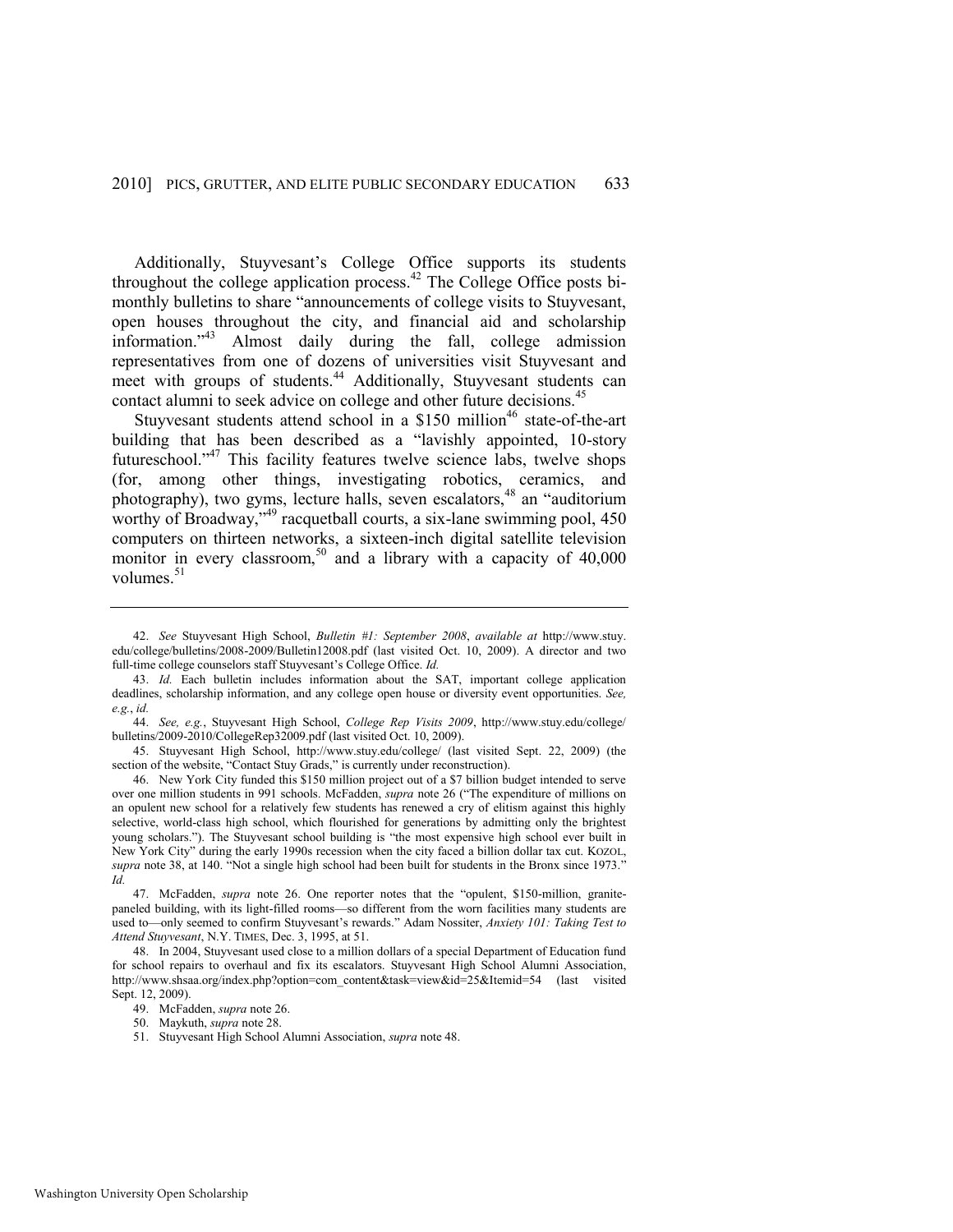#### *B. Boston Latin School: The Oldest School in America*

<span id="page-10-0"></span>Boston Latin, founded by the citizens of Boston in  $1635$ ,  $^{52}$  is a public six-year college preparatory school<sup>53</sup> whose alumni include five signees of the Declaration of Independence.<sup>54</sup> Academically, like Stuyvesant, Boston Latin has eight academic departments, each with its own program director.<sup>55</sup> Twenty-three different A.P. courses are available to students, not including numerous honors classes and electives,<sup>56</sup> as well as academic support programs.<sup>57</sup> Boston Latin students must study Latin for four years, a school tradition, and take four years of one of six other "modern languages."<sup>58</sup> In addition to academics, the school runs just shy of one hundred clubs,<sup>59</sup> fifteen different sports programs,<sup>60</sup> and seventeen different musical programs.<sup>61</sup>

<span id="page-10-1"></span>Moreover, students receive tremendous support in preparing for and applying to college. Each student is assigned to one of nine guidance counselors<sup>62</sup> who organize an annual college fair with representatives from

55. Boston Latin School, http://www.bls.org/podium/default.aspx?t=113833 (last visited Sept. 12, 2009) (listing Classics, English, History, Mathematics, Modern Languages, Physical Education, Science, and Visual and Performing Arts as the eight academic programs).

56. Boston Latin School, http://www.bls.org/podium/default.aspx?t=113964&did=15810,D (last visited Sept. 12, 2009) (determined from browsing each academic department's course listings).

<sup>52.</sup> Boston Latin was established one year before Harvard College. "Legend has it that Harvard College was founded so that Latin School's graduates would have a suitable place to continue their studies.‖ Bebe Nixon, *Race to the Top*, MOTHER JONES, Sept./Oct. 1997, at 44, 46.

<sup>53.</sup> BOSTON LATIN SCHOOL, BOSTON LATIN SCHOOL STUDENT HANDBOOK [hereinafter BOSTON LATIN HANDBOOK] 4 (2009), *available at* http://www.bls.org/ftpimages/314/download/BLS\_Hand book 09-10 online.pdf.

<sup>54.</sup> Benjamin Franklin, John Hancock, Samuel Adams, William Hooper, and Robert Treat Paine all signed the Declaration of Independence and all attended Boston Latin. Boston Latin School, http://www.bls.org/podium/default.aspx?t=113646&rc=0 (last visited Sept. 12, 2009). In answering the question "What is Boston Latin School?" Boston Latin's website tells prospective students that, ―[s]ome adults who studied at Boston Latin are now multi-millionaires, government officials, and even Hollywood actors!" Boston Latin School, http://www.bls.org/podium/default.aspx?t=113645 (last visited Sept. 12, 2009).

<sup>57.</sup> The McCarthy Institute for Transition & Support provides five support programs: College Resource Center, After-School Tutoring Program, Saturday Success School, Mentoring Program, and Strategies for Success. Boston Latin School, http://www.bls.org/podium/default.aspx?t=114702 (last visited Sept. 12, 2009).

<sup>58.</sup> Tracy Jan, *Growing a Boston Latin in Brooklyn*, BOSTON GLOBE, Mar. 4, 2006, at B1. Boston Latin offers students language courses in German, Chinese, French, Italian, Spanish, and American Sign Language. Boston Latin School, http://www.bls.org/podium/default.aspx?t=113964 &did=15802,D (last visited Sept. 12, 2009).

<sup>59.</sup> BOSTON LATIN HANDBOOK, *supra* not[e 53,](#page-10-0) at 23–24 (listing clubs such as the Anime Culture Club, Cooks Who Care, Business Society, and Mahjong Club).

<sup>60.</sup> *Id.* at 25 (listing sports teams: wrestling, baseball, softball, tennis, track, sailing, crew, basketball, cheerleading, golf, hockey, swimming, volleyball, football, and soccer).

<sup>61.</sup> *Id.* (listing music programs such as Football Band, Show Choir, and Jazz Combo).

<sup>62.</sup> Boston Latin School, http://www.bls.org/podium/default.aspx?t=114622 (last visited Sept.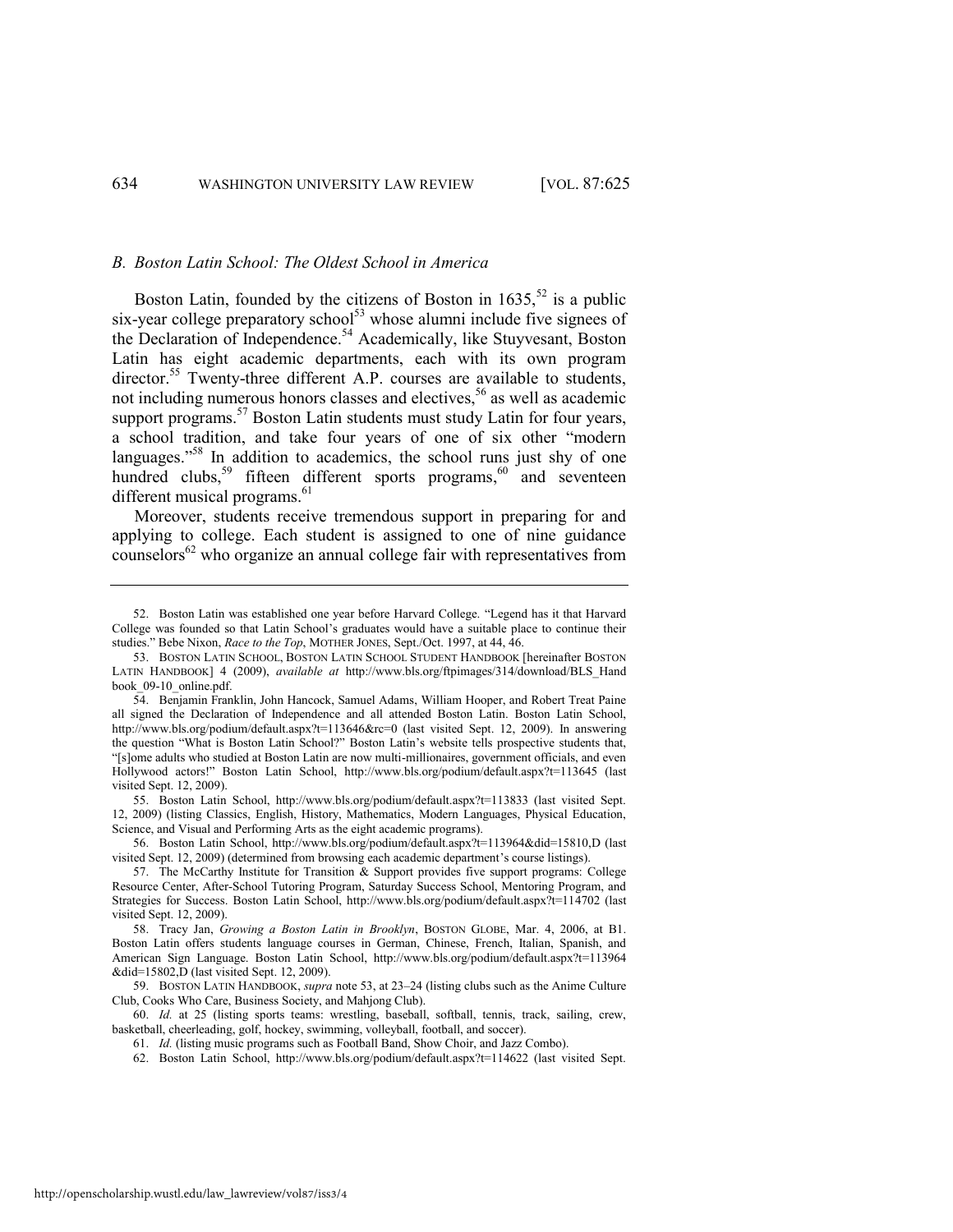over 100 colleges to meet with students and parents.<sup>63</sup> Boston Latin's College Resource Center assists students with writing college essays and offers interviewing skills workshops and a nine-week college preparatory course.<sup>64</sup> Not surprisingly, colleges and universities across the country accepted 99% of the school's Class of 2009.<sup>65</sup>

The Boston Latin school building underwent a complete \$20 million renovation between 1988 and 1991 $^{66}$  that included the addition of a new  $gym<sup>67</sup>$  The building was again updated several years later to include the newest technology, a new dining hall, and a new building for art and music rooms.<sup>68</sup> In addition to this renovation, the school constructed the Harry V. Keefe Library-Media Center, "the most advanced school library in the world," $69$  to afford Boston Latin students a state-of-the-art facility, which includes fourteen electronic databases, a TV studio, editing rooms, a narrator's booth, and a digital audio studio.<sup>7</sup>

66. Ironically, because the Boston School Committee represented the renovations to the State Board of Education as "one intended to reduce or eliminate racial imbalance," the State of Massachusetts paid 90% of the cost. McLaughlin v. Boston Sch. Comm*.*, 938 F. Supp. 1001, 1004 (D. Mass. 1996). Without a previous desegregation order in *Morgan v. Kerrigan*, 509 F.2d 580, 598 (1975), that stemmed from "the initiative and support of the black and Hispanic plaintiff classes . . . [Boston Latin] would not be what it is today." *McLaughlin*, 938 F. Supp. at 1004.

67. Boston Latin School, http://www.bls.org/podium/default.aspx?t=113646 (last visited Sept. 12, 2009).

70. The library is named after successful Boston Latin alumnus, Harry V. Keefe, Jr. who donated \$3 million to endow the library in 2000. Naomi R. Kooker, *Schawbel's Passion Paid Off for Boston Latin Campaign*, BOSTON BUS. J., May 19, 2006, *available at* http://boston.bizjournals.com/boston/ stories/2006/05/22/newscolumn4.html (describing the fundraising campaign for Boston Latin that raised almost \$37 million over five years, with over 50% coming from Boston Latin alumni).

<sup>12, 2009).</sup> 

<sup>63.</sup> The 2009 Annual College Fair will have 168 college representatives visit the school. Boston Latin School, http://www.bls.org/podium/default.aspx?t=115637 (last visited Sept. 12, 2009). Each student is also provided a personal registration code for Family Connection from Naviance, a webbased program that assists students and parents to research colleges, create resumes, find scholarship opportunities, and communicate with the Boston Latin Guidance Office. *Id.*

<sup>64.</sup> Boston Latin School, http://www.bls.org/podium/default.aspx?t=114702 (last visited Sept. 12, 2009).

<sup>65.</sup> Boston Latin School, http://www.bls.org/podium/default.aspx?t=115637 (follow "2009-10 BLS Profile" hyperlink) (last visited Sept. 12, 2009). Between 2005 and 2009, Boston Latin students have applied to over 500 colleges across the country with an approximately 60% rate of acceptance. Boston Latin School, http://www.bls.org/podium/default.aspx?t=115637 (follow "More Downloads" hyperlink then "College Admission Decisions 2005-09" hyperlink) (last visited Sept. 12, 2009).

<sup>68.</sup> *Id.* 

<sup>69.</sup> *Id.*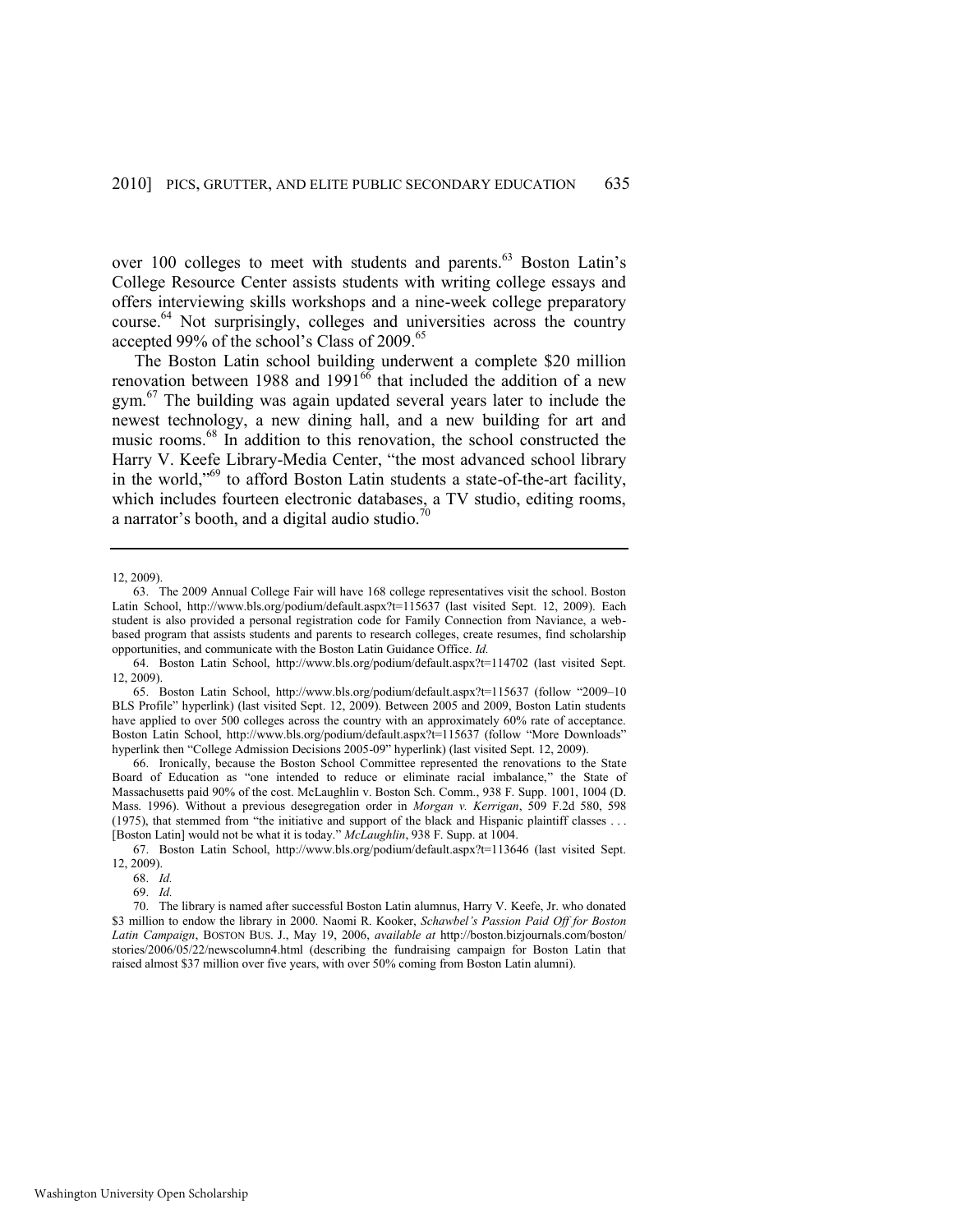# *C. Thomas Jefferson High School for Science and Technology: The Country's #1*

<span id="page-12-0"></span>While both Stuyvesant and Boston Latin have educated students for over one hundred years, Thomas Jefferson was established less than thirty years ago in  $1985^{71}$  as a Governor's School in Virginia.<sup>72</sup> Thomas Jefferson's popularity rose quickly; in 1986 only 814 students applied for 400 seats, in 1989, 1615 students applied for those 400 seats,<sup>73</sup> and in 2008, 2500 students applied for 485 seats.<sup>74</sup> Today, Thomas Jefferson has been hailed as the number one public high school in the United States by *U.S. News & World Report* for three years in a row.<sup>75</sup>

<span id="page-12-1"></span>Thomas Jefferson students take courses from six different academic departments, $^{76}$  each of which offers a wide array of courses and numerous  $A.P.$  classes.<sup>77</sup> However, unlike other elite public high schools, Thomas Jefferson also offers *post*-A.P. courses<sup>78</sup> and three unique academic programs, two of which allow students to complete a technology laboratory project that the school requires for graduation.<sup>79</sup> Furthermore,

<sup>71.</sup> Michael Alison Chandler, *Building a Foundation for Students*, WASH. POST, Jan. 8, 2009, *available at* http://www.washingtonpost.com/wp-dyn/content/article/2009/01/06/AR2009010603663. html ("More than two decades ago, a group of business leaders decided that Fairfax County needed a school that would prepare students for jobs in high-tech industries. That vision, stocked with state-ofthe-art labs and equipment, became embodied in the Thomas Jefferson High School for Science and Technology.‖); *see also* Thomas Jefferson High School of Science and Technology [hereinafter Thomas Jefferson], http://www.tjhsst.edu/abouttj/ (last visited Oct. 6, 2009).

<sup>72.</sup> The Virginia Governor's School Program was established by Governor Holton in 1973 and provides "gifted students academic and visual and performing arts opportunities beyond those normally available in the students' home schools." Virginia Department of Education, http://www.doe. virginia.gov/instruction/governors\_school\_programs/index.shtml (last visited Feb. 6, 2010). Seven Governor's Schools serve grades 9–12 and three schools, including Thomas Jefferson, have their own independent site. VA. DEP'T OF EDUC., ACADEMIC-YEAR GOVERNOR'S SCHOOLS (2009–2010), http://www.doe.virginia.gov/instruction/governors\_school\_programs/academic\_year/academic\_year\_c hart.pdf.

<sup>73.</sup> *Competition Heavy to Get in Fairfax Magnet School*, RICHMOND TIMES DISPATCH, Aug. 10, 1990, at B4 (noting that in 1990 Thomas Jefferson sent all but one student to college).

<sup>74.</sup> Michael Alison Chandler, *At Magnet School, An Asian Plurality, Group Forms 45% of Freshmen at Thomas Jefferson*, WASH. POST, July 7, 2008, at A1.

<sup>75.</sup> *[See](../../../../AppData/Local/AppData/Local/Microsoft/Windows/Temporary%20Internet%20Files/Content.Outlook/IMYQVI6V/See)* Terrell, *supra* not[e 25.](#page-5-0)

<sup>76.</sup> Thomas Jefferson, http://www.tjhsst.edu/curriculum/ (last visited Sept. 13, 2009) (listing the departments as Science and Technology, Math and Science, Humanities, World Languages, Fine Arts and Physical Education).

<sup>77.</sup> Laura Pappano, *The Incredibles*, N.Y. TIMES, Jan. 7, 2007, at A4.

<sup>78.</sup> One post-A.P. course, Complex Analysis, covers upper-level college material and is taught by a math professor at George Mason University. The professor noted, "If you ask me, 'Is [my class] like the honors curriculum at M.I.T.?' we're probably real close." *Id.* Other post-A.P. courses include Computer Architecture, Artificial Intelligence, and Supercomputer Applications. Thomas Jefferson, http://academics.tjhsst.edu/mathcs/index.htm (last visited Sept. 13, 2009).

<sup>79.</sup> Thomas Jefferson, http://www.tjhsst.edu/curriculum/ (last visited Sept. 13, 2009). The two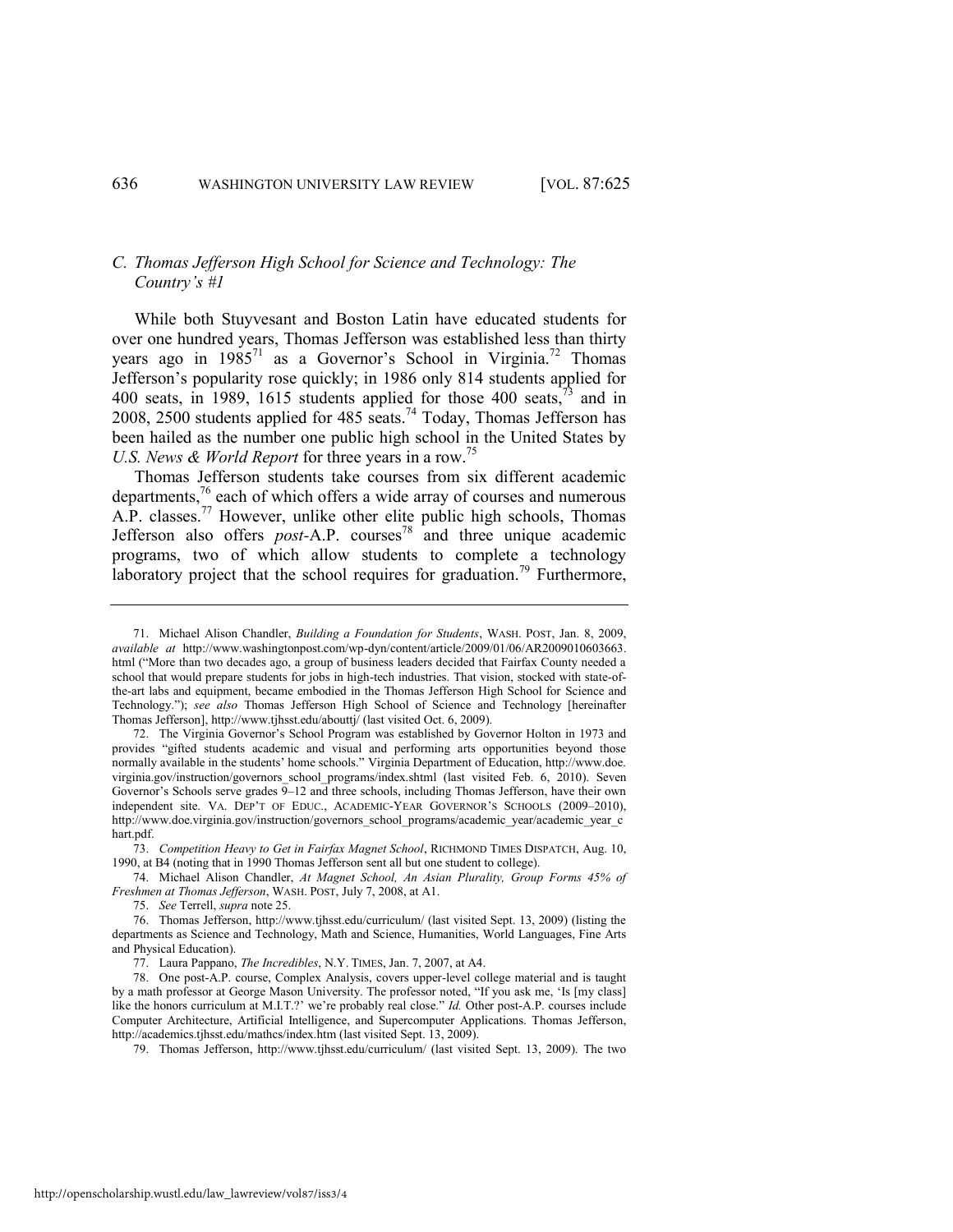<span id="page-13-0"></span>Thomas Jefferson offers students more than eighty-five student clubs, $80$ twenty-five sports teams,<sup>81</sup> and five publications, including the awardwinning *Teknos* Journal of Science, Mathematics and Technology.<sup>82</sup>

Thomas Jefferson also has a Department of Social Services, composed of a team of fifteen support staff members, including eight full-time counselors to serve students<sup>83</sup> and its own College/Career Center where students can meet with a career specialist and access or borrow college resources from the Career Center Library.<sup>84</sup> More than 100 colleges and universities send representatives to Thomas Jefferson to speak with students and parents.<sup>85</sup> As for facilities, Thomas Jefferson houses ―[s]pecialized technical laboratories, including a technological computational center . . . and provide[s] students with experience in state-

80. Thomas Jefferson, http://activities.tjhsst.edu/ (last visited Sept. 12, 2009) (listing clubs such as the Chemistry Society, the Hispanic Alliance, Fellowship of Christian Athletes, Relay for Life, and the Juggling and Flying Apparatus Club). Thomas Jefferson is also renowned for its "Eighth Period," a forty-minute block on Wednesdays where students can "choose from sundry offerings," such as swing dancing, rock climbing or being inspired by a Nobel laureate. Ken Adelman, *What I've Learned: Go See the Principal*, WASHINGTONIAN, Sept. 1, 2006, at 39–42.

81. Thomas Jefferson High School Colonial Athletes, http://www.tjhsst.edu/~mrmodell/sports page/Simple.html (last visited Sept. 12, 2009) (listing fall, winter, and spring sports such as gymnastics, swim/dive, golf, football, indoor track and lacrosse).

82. Thomas Jefferson, http://www.tjhsst.edu/studentlife/publications/index.php (last visited Sept. 13, 2009). In addition to *Teknos*, Thomas Jefferson students publish *Threshold* annually, "an anthology of poetry, fiction, drawings and other writings by students and staff at TJ," and a monthly newspaper, *tjTODAY*. *Id.* 

83. Thomas Jefferson, http://www.tjhsst.edu/curriculum/dss/staff.php (last visited Feb. 6, 2010).

84. Thomas Jefferson, http://www.tjhsst.edu/supportingtj/careercenter/index.html (last visited Sept. 13, 2009). The Library "contains books, CDs, DVDs, and other resources regarding colleges, financial aid, scholarships, AP/SAT/ACT materials and additional topics related to colleges and careers." In addition to support in applying to college, the College/Career Center website provides links to leadership opportunities, summer job opportunities and organizations looking for student volunteers. *Id.*

85. Thomas Jefferson, http://www.tjhsst.edu/supportingtj/careercenter/colalpha.htm (last visited Sept. 13, 2009).

programs are the Technical Research Laboratories Program and the TJ Mentorship Program. Thomas Jefferson, http://www.tjhsst.edu/discovery/index.php (last visited Sept. 13, 2009). For the Technical Research Laboratories Program, Thomas Jefferson maintains fourteen laboratories where students can research in areas such as astronomy and astrophysics, microelectronics, and oceanography and geophysical systems. Thomas Jefferson, http://www.tjhsst.edu/discovery/labs/index.php (last visited Sept. 13, 2009). The initial funding for the laboratories came from the sponsorship of fifteen different corporations. Thomas Jefferson, http://www.tjhsst.edu/discovery/labs/origsponsors.php (last visited Sept. 13, 2009). The TJ Mentorship Program allows students to perform research for fifteen hours a week at an off-campus laboratory under the supervision and mentorship of an accomplished professional. Thomas Jefferson, http://academics.tjhsst.edu/mentorship.html (last visited Sept. 13, 2009). The supporting institutions include "the National Institutes of Health, The U.S. Army Topographic Engineering Center, UUNET Technologies, Inc., The Naval Surface Warfare Center-Carderock Division, George Mason University, Lombardi Cancer Center, Smithsonian Institution and Orbital Sciences Corporation." *Id.*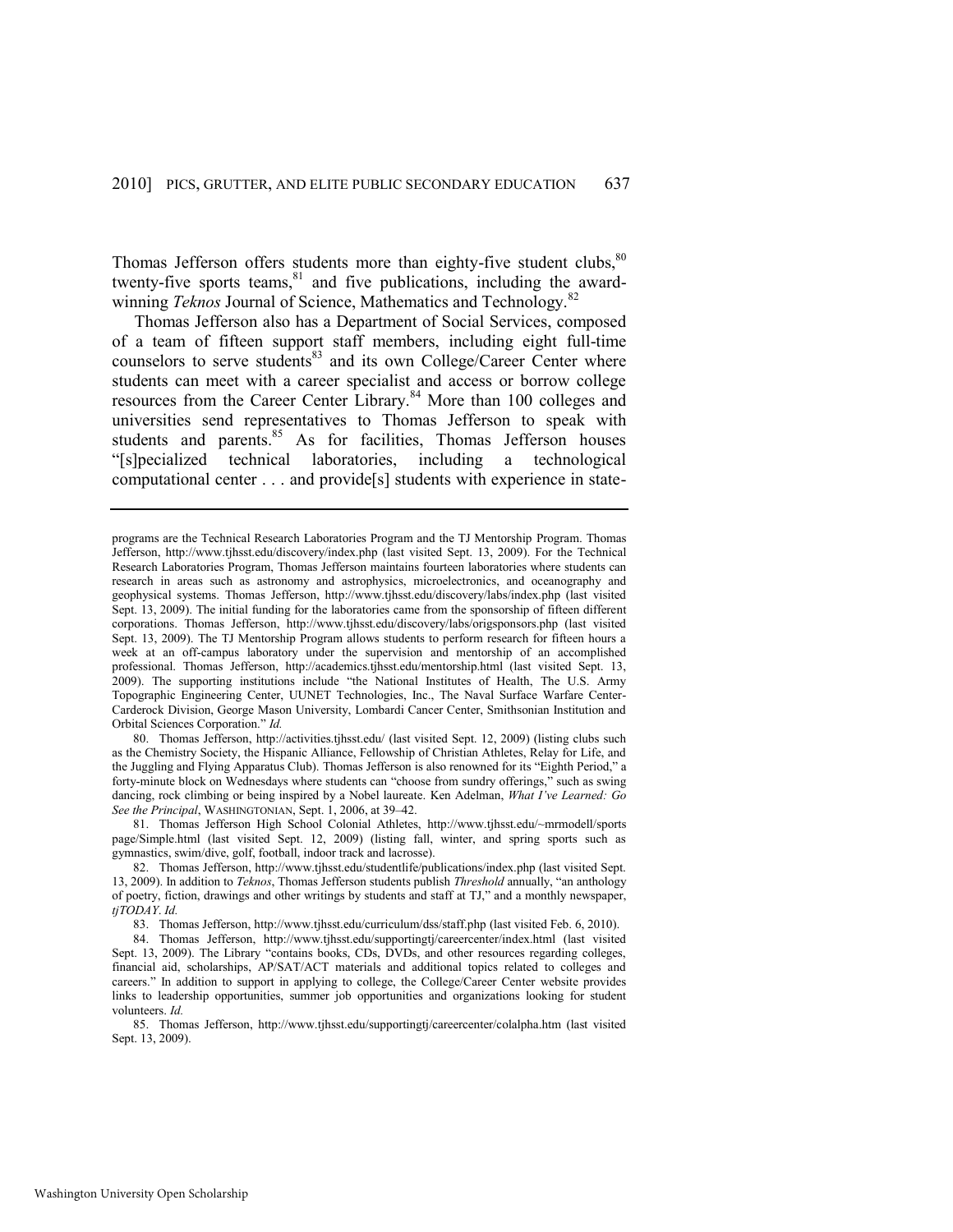<span id="page-14-0"></span>of-the-art technology . . . .<sup>86</sup> Furthermore, Thomas Jefferson's Geoffrey A. Jones Library runs a "student-centered program" that trains students in research and presentation skills. $87$  In addition to print sources, the library offers students access, both at school and through proxy off-campus, to eighteen online databases, ranging from Annals of American History to JSTOR.<sup>88</sup>

#### III. CURRENT ADMISSION POLICIES AND THE LAWS THAT SHAPED THEM

These three elite public high schools provide students with academic opportunities, resources and facilities that many public school students across the country do not enjoy. As each school has limited space, these schools each have selective admissions processes to determine which students will attend each academic year. Different authorities have played a role in shaping each school's admission policy—the legislature in New York, the courts in Boston, and the school board in Fairfax County. Thus far, all three schools have relied heavily on standardized test scores to determine a student's merit and as a result educate only small numbers of black and Latino students.

# *A. Stuyvesant: Exam-Only Admissions Mandated by Statute*

Stuyvesant's admission policy can easily be described: students take a standardized test and those with the highest scores will be accepted.<sup>89</sup> This

<sup>86.</sup> Fairfax County Public Schools, *FCPS' Thomas Jefferson High School for Science and Technology Offers Admissions to 485 Students*, Apr. 21, 2008, http://commweb.fcps.edu/newsreleases/ newsrelease.cfm?newsid=836. Each year, the Thomas Jefferson Partnership Fund places a "wish list" online for alumni, individuals, and corporations to purchase new resources for the school. Thomas Jefferson Partnership Fund, http://www.tjpartnershipfund.org/currentNeedsList.html (follow "needs list" hyperlink) (listing \$2,238,626 of equipment needed for the 2009–10 school year, including a \$15,000 gas chromatography system, a \$24,000 grand piano, and a \$10,000 TJ Monument, with over one million dollars already donated). The Partnership Fund raised over \$500,000 in 2008–2009, \$250,000 coming from parent donations alone. *New School Year Brings Great Excitement, Pressing Needs* TJ PARTNERS, (Thomas Jefferson Partnership Fund), Aug. 2009, at 1, http://tjpartnershipfund. org/docs/TJPF%20Back%20to%20School%20Newsletter%202009.pdf.

<sup>87.</sup> Thomas Jefferson, http://academics.tjhsst.edu/library/ (last visited Sept. 13, 2009).

<sup>88.</sup> Thomas Jefferson, http://academics.tjhsst.edu/library/database.htm (last visited Sept. 13, 2009).

<sup>89.</sup> An article in the *New York Observer* described the process:

Every fall, 20,000-plus eighth graders with cowlicks or ponytails and an abnormal share of pocket protectors take the most important test of their lives—the Stuyvesant exam. Nothing else matters in competition for the toughest high school ticket in New York. Not grades, not essays, not legacy. You hit the cutoff, you're in; one point below, forget it. Compared to this test, the stakes involved in the SAT's that the students will take three years later seem penny ante. For those with financial resources, admission to Stuyvesant is merely a \$120,000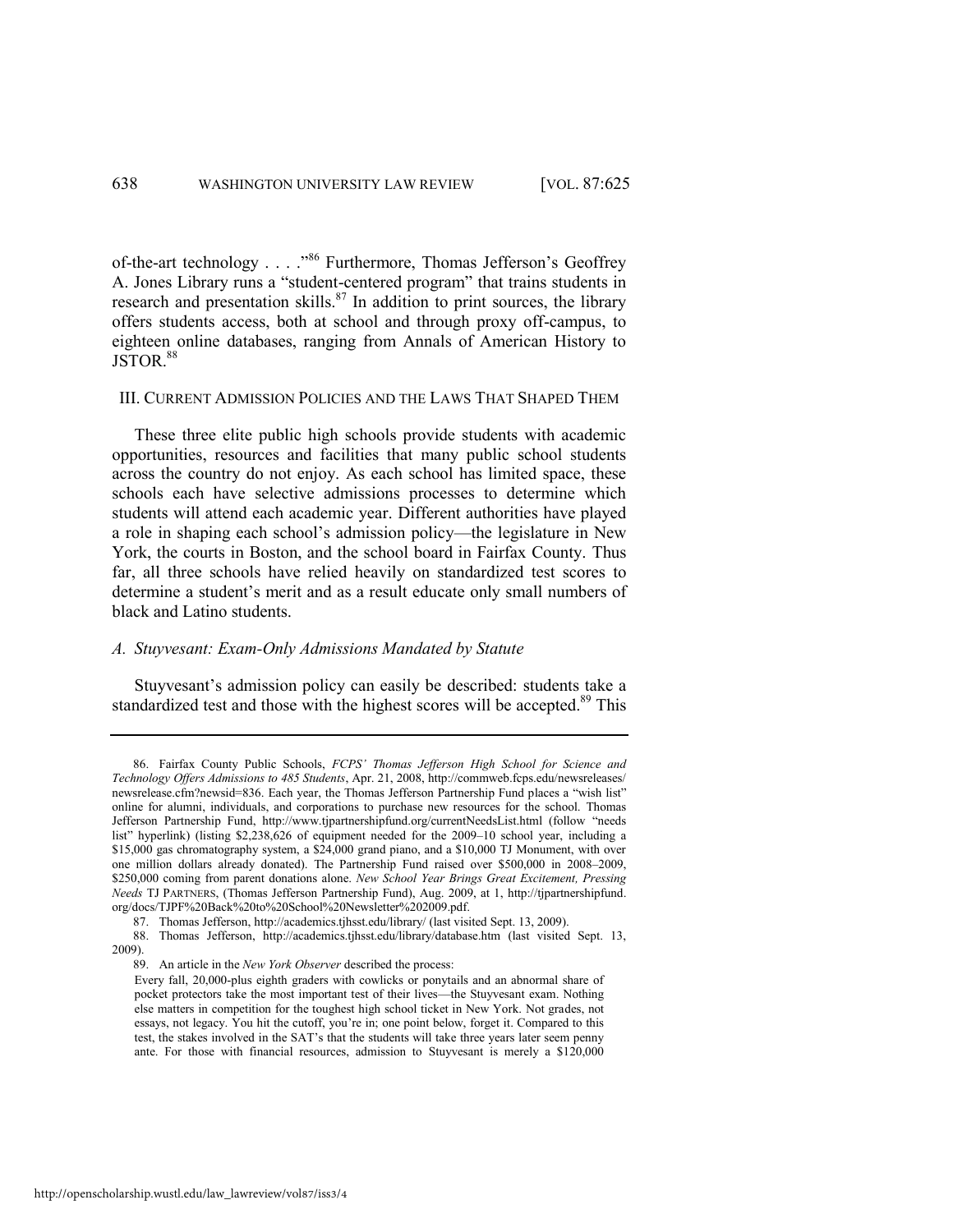test, the Specialized High School Admissions Test  $(SHSAT)$ ,<sup>90</sup> is offered annually to all eighth and ninth graders in the five boroughs of New York City for admission into Stuyvesant and the city's seven other specialized high schools.<sup>91</sup> Each year, more than 20,000 students take the SHSAT and only "roughly the top-scoring 3% are admitted to Stuyvesant—making it, statistically, harder to get into Stuyvesant than Harvard.<sup>92</sup> The scores of all students are then arranged from the highest to the lowest—the highest score receives the first acceptance and so forth until all the seats available that year are filled.<sup>93</sup> Of the approximately 800 spots at Stuyvesant, black and Latino students comprise less than 5% of the student body.<sup>94</sup>

<span id="page-15-1"></span><span id="page-15-0"></span>The eight specialized high schools, including Stuyvesant, have resisted any attempt to include other criteria to their admission policies since the 1960s and have remained examination-only admissions schools. In 1968, during the Ocean Hill-Brownsville disturbances,  $95$  black activists

91. SPECIALIZED HS HANDBOOK, *supra* not[e 38,](#page-8-0) at 12 (describing the SHSAT test as comprising of verbal and math sections that students have two and half hours to complete). New York City has eight other specialized high schools, most notably Bronx High School of Science, and all these schools decide admissions based on SHASAT test score cutoffs and student preferences, except LaGuardia High School, which bases admission on an audition process. *Id*. at 10.

92. Kate Taylor, *Stuyvesant High School's Status Burnished by New Book*, N.Y. SUN, Sept. 17, 2007, at 3. Students hoping to get into Stuyvesant have expressed beliefs about the rewards of going to Stuyvesant: "It makes a difference in your life," "[Colleges will] think twice about rejecting me," and ―[my brother can get] out from Washington Heights, and into a good neighborhood.‖ Nossiter, *supra*  note [47.](#page-9-1) 

93. SPECIALIZED HS HANDBOOK, *supra* note [38;](#page-8-0) *see also* Stuyvesant High School, [http://www.](http://www/)  stuy.edu/about/admissions.php (last visited Sept. 13, 2009). For a more detailed description of the examination process, see JOSHUA FEINMAN, HIGH STAKES, BUT LOW VALIDITY? A CASE STUDY OF STANDARDIZED TESTS AND ADMISSIONS INTO NEW YORK CITY SPECIALIZED HIGH SCHOOLS 7–18 (2008), http://epicpolicy.org/files/PB-Feinman-NYC-TEST\_FINAL.pdf.

94. *See* Mazie, *supra* not[e 22,](#page-4-0) at 6. More than half of students admitted to Stuyvesant in 1997 had previously attended private school or a middle school in three out of thirty-one city districts. Lawrence Goodman, *HS Admissions Biased—Study Sez Many Denied Key Prep Course*, N.Y. DAILY NEWS, May 8, 1997, at 7. The five districts that sent the highest number of students to Stuyvesant were 45% black and Latino; the five districts that sent the lowest number of students were 97% black and Latino. *Id.*

95. The disturbances arose from a struggle for control between the Ocean Hill-Brownsville local administrator Rhody McCoy and the United Federation of Teachers president Albert Shanker, inciting racial unrest and one of the longest teacher strikes in New York City history. Jay Maeder, *Absolute Control: Ocean Hill-Brownsville, November–December 1968 Chapter 365 Part Three of Three*, N.Y.

savings over the cost of a private school. But for the majority, for whom private school is not an option, it's the difference between the best education in the world and being thrown into the maw of the [New York City] Board of Education.

Melvin Jules Burkiet, *Stuyvesant High School, the Ultimate Meritocracy*, N.Y. OBSERVER, Aug. 21, 2007, *available at* http://www.observer.com/2007/stuyvesant-high-school-ultimate-meritocracy.

<sup>90.</sup> The co-founder of Princeton Review, Adam Robinson, "considers [the SHSAT] more difficult than the Scholastic Assessment Test taken in 11th grade. The average college-educated adult, he said, could not be admitted to Stuyvesant without preparation." Elisabeth Bumiller, *Putting Dreams to the Test: Elite High School Is a Grueling Exam Away*, N.Y. TIMES, Apr. 2, 1998, at A1.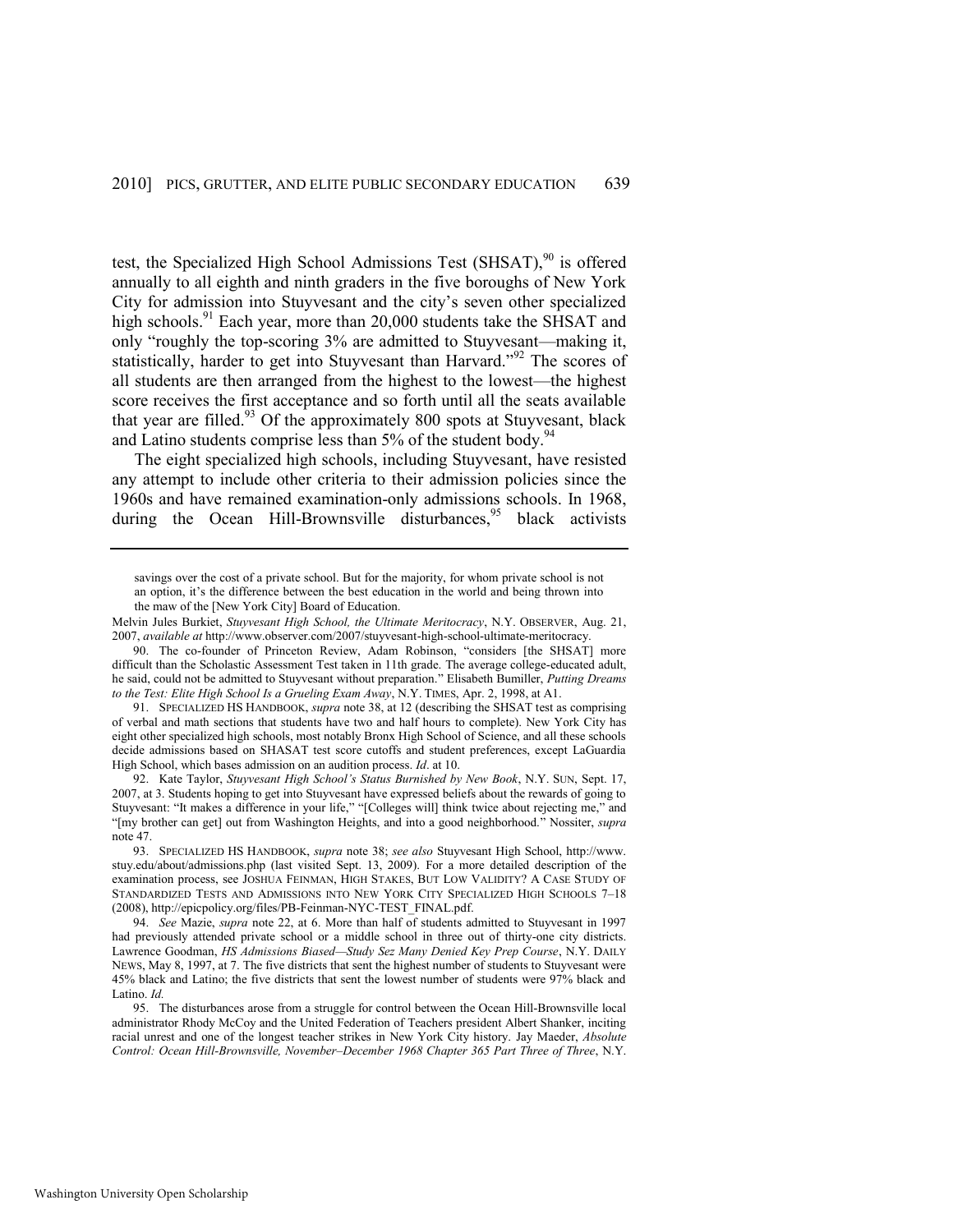<span id="page-16-1"></span><span id="page-16-0"></span>demanded these schools open their doors to the public as community schools without selective admissions.<sup>96</sup> The school district would not heed that demand and instead agreed to an expansion of the Discovery Program, an affirmative-action program for disadvantaged students.<sup>97</sup> Then in January 1971, a local superintendent alleged that the admissions test was "culturally biased" and "screen[ed] out" black and Latino students.<sup>98</sup> He asked that the test be abolished and that the schools admit students based on recommendation.<sup>99</sup> In response to this demand, New York City school system's Chancellor Harvey B. Scribner appointed a commission to study the admissions test, which spurred fears from specialized school supporters that the commission would "destroy the schools' standards."<sup>100</sup> For years, many had already feared that the city would close the schools altogether. $101$ 

In response to Scribner's commission, a group of supporters of the specialized high schools formed a council and attracted the attention of two New York state legislators from the Bronx, Senator John Calandra

97. ALEC KLEIN, A CLASS APART: PRODIGIES, PRESSURE, AND PASSION INSIDE ONE OF AMERICA'S BEST HIGH SCHOOLS 68 (2007). The Discovery Program was designed to grant admission to "disadvantaged" students who just missed the test score cutoff if they performed well in special summer classes. *Id.*

DAILY NEWS, June 3, 2001, at 41 (quoting Mayor John Lindsay: "We have heard ugly words these past weeks. We have heard race against race, religion against religion. I hope this sorry hour will be over now. I hope we can return to a city where people believe in each other and trust each other.").

<sup>96.</sup> Heather MacDonald, *How Gotham's Elite High Schools Escaped the Leveller's Ax*, CITY J., Spring 1999, at 68, 71. Joshua N. Feinman, a Stuyvesant graduate and an economist, engaged in a study in 2008 that challenged the validity of the Stuyvesant test (other elite schools maintain their tests are similar to New York City's). The results "revive[] complaints from the 1960s, when civil rights groups charged that the tests were unfair to black and Puerto Rican children and should not be the only criterion determining access to the schools.‖ Javier C. Hernandez, *Racial Imbalance Persists at Elite Schools*, N.Y. TIMES, Nov. 8, 2008, at A23 (noting that Feinman's daughter attends Bronx High School for Science, one of New York City's elite public high schools). For the results of study, see FEINMAN, *supra* not[e 93.](#page-15-0)

<sup>98.</sup> MacDonald, *supra* not[e 96,](#page-16-0) at 71.

<sup>99.</sup> *Id.*

<sup>100.</sup> Fred M. Hechinger, *High School: Challenge to the Concept of the Elite*, N.Y. TIMES, May 23, 1971, at E12. Many already felt that the Discovery Program had lowered expectations and therefore the quality of the schools. In 1971, the specialized schools admitted 3,484 students, with 352 Discovery students, producing an overall 25% nonwhite enrollment at a time when 51% of the city's students were nonwhite. *Id.*

<sup>101.</sup> *See, e.g.*, Martin Tolchin, *Call for Abolishing New York's Four Specialized Elite Schools Stirs Dispute*, N.Y. TIMES, Jan. 16, 1964, at 91; *Students Urge Retention of Special High Schools*, N.Y. TIMES, Dec. 28, 1965, at 17; Leonard Buder, *Donovan Favors Special Schools*, N.Y. TIMES, Jan. 21, 1966, at 27; *Mayor Defends 4 Elite High Schools*, N.Y. TIMES, June 29, 1966, at 49. A 1974 Stuyvesant alumnus said the possibility of the school closing "loomed over" the students. For him, "losing Stuyvesant would have meant going to Brandeis High School . . . known variously as 'the Drugstore' and 'the Gauntlet.'" He recalls, "I would've dropped out of high school rather than go [to Brandeis].‖ MacDonald, *supra* not[e 96,](#page-16-0) at 73.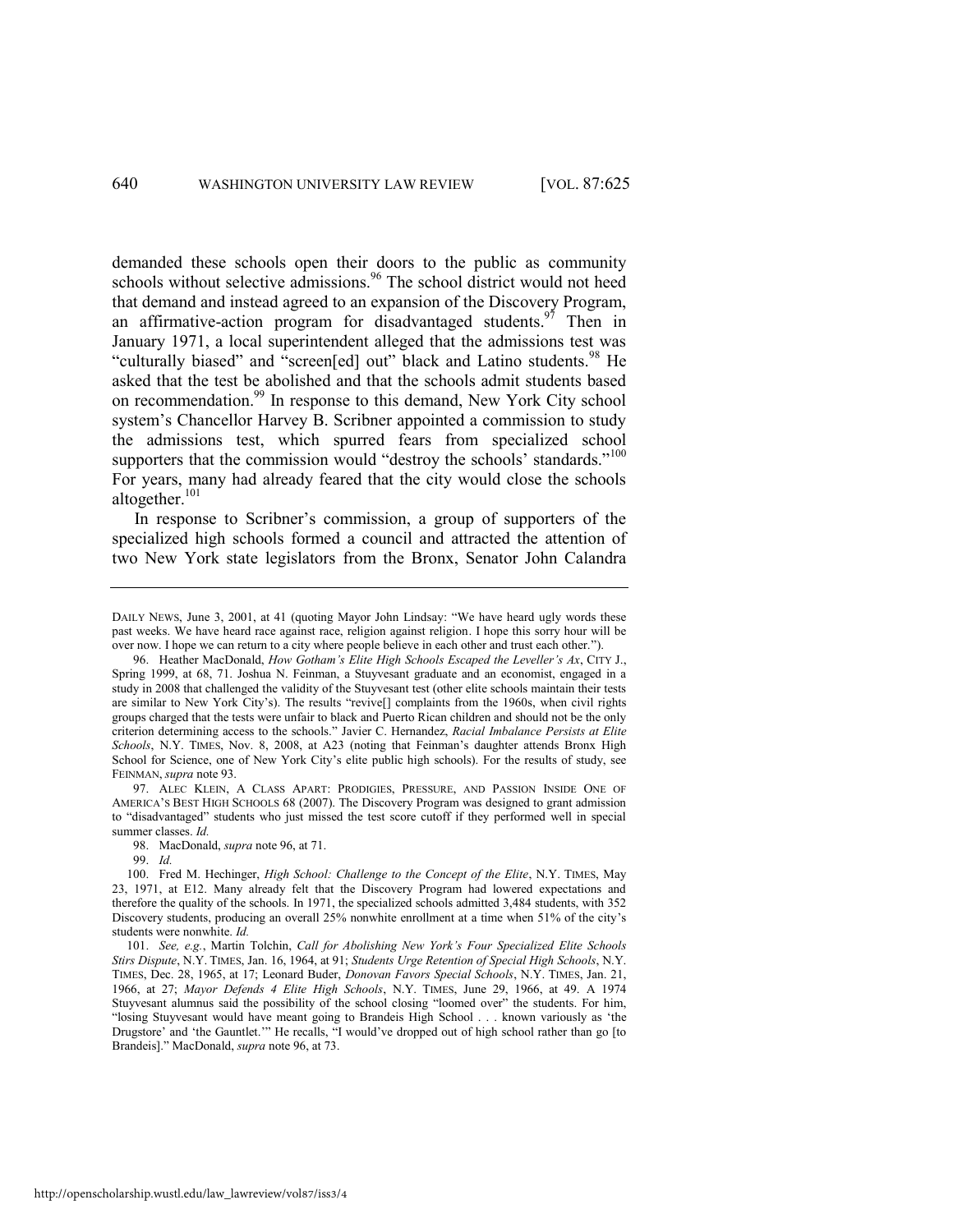and Assemblyman Burton Hecht.<sup>102</sup> In order to "protect the status and quality of the specialized schools," these legislators introduced and passed the Hecht-Calandra Act  $(Act)$ ,<sup>103</sup> a piece of controversial legislation that created a rift in the New York State Assembly.<sup>104</sup> The Act mandated the use of competitive examinations as the only form of admission to the specialized schools and disavowed any sort of affirmative-action program for blacks and Latinos that interfered "with the academic level of [the] schools."<sup>105</sup> To this day, the Hecht-Calandra Act insulates the exam-only admission policy that Stuyvesant currently uses and must be repealed by the New York State legislature before New York City can alter the way the school admits students.<sup>106</sup>

Although the underrepresentation of black and Latino students has been called "unacceptable,"<sup>107</sup> no New York City official has challenged the law since its enactment in 1971.<sup>108</sup> The New York City Department of

105. William E. Farrell, *Legislature Retains Admission Tests for City's Four Specialized High Schools*, N.Y. TIMES, May 26, 1971, at 52. The bill, as originally passed by the Assembly, established a 14% quota of disadvantaged student permitted to enter through the Discovery program. However, the Senate removed the quota before passing the Act into law. *Id.*

106. Telephone Interview with Robin Singer, Assoc. Counsel of the Gen. Practice Unit of the N.Y. Dep't of Educ. (Jan. 5, 2009). In 1997, after a study presented research that black and Latino students did not have an equal opportunity to score well on the Stuyvesant admissions test, Chancellor Rudy Crew announced that "he had no plan to scrap the exam, mandated by state law." Goodman, *supra* note [94.](#page-15-1) The current Stuyvesant principal, Stanley Teitel, who was at the time chairman of Stuyvesant's Physics and Chemistry Department, expressed his support for exam-only admissions in 1971: "You can take us to court, you can yell and scream—given the bill, you can't do anything! . . . I don't care if your mommy or daddy knows the superintendent of the borough . . . I don't want to know anything else—no portfolios, not any of the other crap. . . .‖ MacDonald, *supra* not[e 96,](#page-16-0) at 75.

107. Posting of Javier C. Hernandez to N.Y. Times City Room, http://cityroom.blogs.nytimes. com/2009/02/06/gap-persists-in-test-for-specialized-high-schools (Feb. 6, 2009, 15:20 EST). Also, New York City's deputy mayor recently said, "I'm not ever happy when I see a low percentage of [black and Latino] students participating in schools that are high rigor. . . . It's important for the halls of Stuyvesant, the halls of the Bronx High School of Science, to be reflective of the city itself." Eddy Ramírez, *Elite Public High Schools in New York City Drawing Few Minorities,* U.S. NEWS & WORLD REP., Nov. 10, 2008, http://www.usnews.com/blogs/on-education/2008/11/10/elite-public-highschools-in-new-york-city-drawing-few-minorities.html.

108. Recently, a spokesman of the NYC Department of Education Andrew Jacob stated, "[w]e absolutely want to see increases in the number of black and Hispanic students at the specialized high schools. But we don't think the test is responsible for those groups being underrepresented." Helen Zelon, *What Will It Take to Alter Makeup of Top Schools?*, CITY LIMITS WEEKLY, Apr. 6, 2009,

<sup>102.</sup> MacDonald, *supra* note [96,](#page-16-0) at 73*.* The bill was also co-sponsored by thirteen Senators and forty-one Assemblymen from New York City.

<sup>103.</sup> N.Y. EDUC. LAW § 2950(f) (1971) (originally passed under Chapter 1212 of the Laws of New York as an Act to amend the education law, in relation to the establishment and maintenance of special high schools in the city of New York). The Hecht-Calandra Bill said in pertinent part, ―[a]dmissions to [the specialized high schools] and in such similar further special high schools which may established shall be solely and exclusively by taking a competitive, objective and scholastic achievement examination. . . . " *Id.* 

<sup>104.</sup> *See* Francis X. Clines, *Assembly Votes High School Curb*, N.Y. TIMES, May 20, 1971, at 1.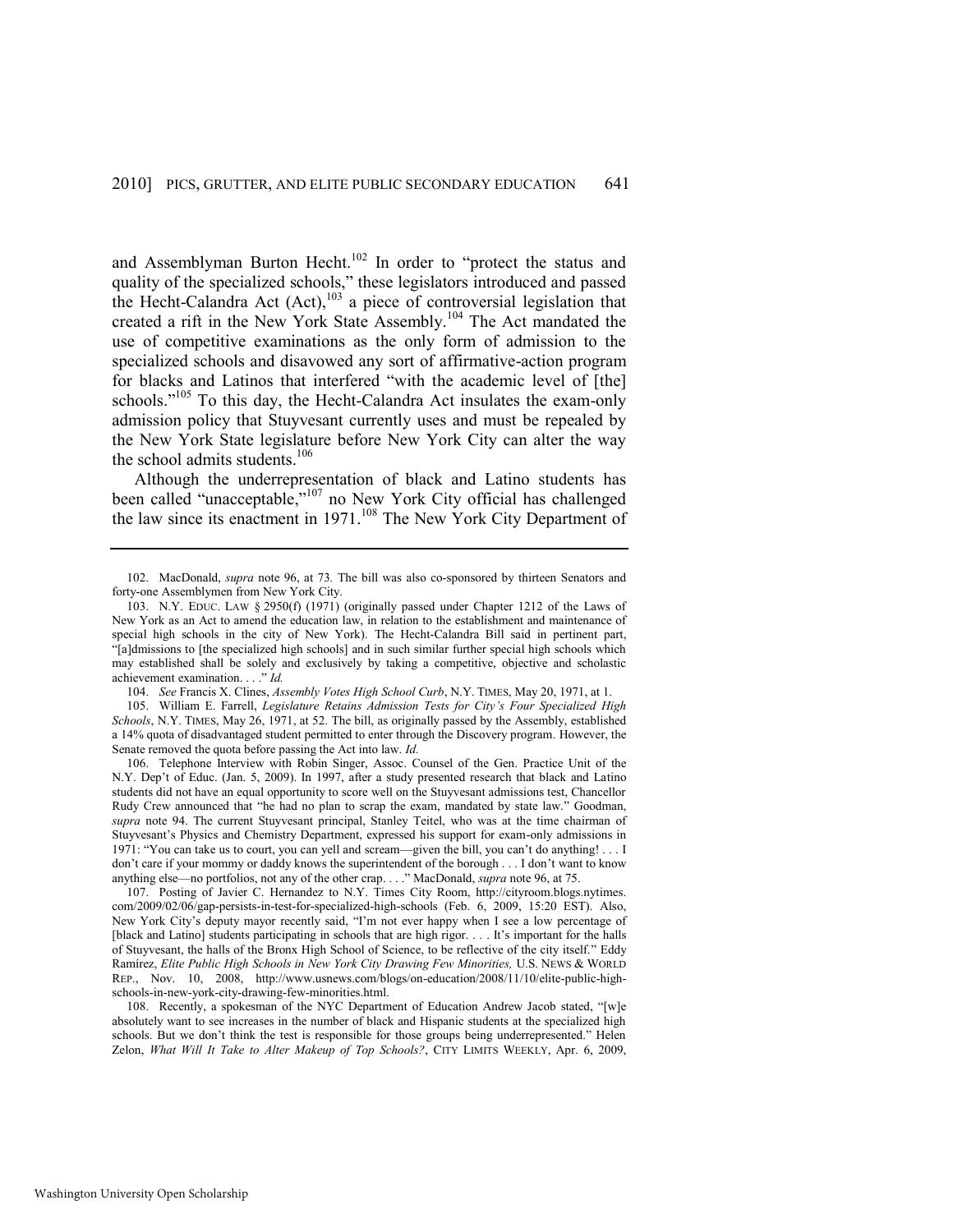<span id="page-18-0"></span>Education has attempted to bolster these numbers by supporting the Discovery Program and creating the Math and Science Institute, now called the Specialized High Schools Institute, to prepare black and Latino students to take the SHSAT.<sup>109</sup> However, these programs have achieved little success in increasing black and Latino enrollment, and the Department of Education discontinued the Discovery Program in the 1990s at Stuyvesant.<sup>110</sup> Additionally, the Institute's policy of granting preference to black and Latino students has been modified in response to a suit filed against the Department premised on the *PICS* decision.<sup>111</sup>

# *B. Boston Latin: Quotas and Racial Balancing Not a Constitutional Means*

Admission to Boston Latin is "open primarily to students who intend to go to college and wish to prepare in the liberal arts tradition."<sup>112</sup> New students may enter Boston Latin in seventh or ninth grade, and all prospective students must take the Independent School Entrance Exam  $(ISEE)$  administered by the Educational Records Bureau.<sup>113</sup> This exam is

http://www.citylimits.org/content/articles/viewarticle.cfm?article\_id=3723. This position that the SHSAT does not play a role in the disproportionately low numbers of black and Latino students has never been confirmed through a predictive validity study. *See* FEINMAN, *supra* note [96,](#page-16-0) at 2 (noting that "[t]he thousands of students who apply to these select high schools deserve a properly tested system of determining who gets access to these prestigious and potentially life-changing educational experiences").

<sup>109.</sup> Maria Newman, *Cortines Has Plan to Coach Minorities Into Top Schools*, N.Y. TIMES, Mar. 18, 1995, at 1.

<sup>110.</sup> As academic quotas came "under fire" in the early part of the decade, the Discovery Program "quietly [took] a hiatus at Stuyvesant." KLEIN, *supra* not[e 97,](#page-16-1) at 68.

<sup>111.</sup> With the help of the Center for Individual Rights, a conservative organization, three Chinese parents filed a complaint in 2007 against the Department of Education in light of the *PICS* decision, claiming that their children were unconstitutionally excluded from the Specialized High Schools Institute because the program gave preference to black and Latino students. Catherine Gewertz, *N.Y.C. Parents Allege Test Prep Excludes Students by Race*, EDUC. WK., Nov. 28, 2007, at 4; *see generally*  Ctr. for Individual Rights, *Ng, et al. v. New York City Dept. of Education,* http://www.cirusa.org/cases/ng\_v\_nyc.html (last visited Dec. 22, 2009). Although the Institute was "designed to boost enrollment of underrepresented groups," Gewertz, *supra*, at 4, and Asian students are overrepresented at the specialized high schools, the Department of Education changed its policy without opposing the suit and no longer considers race in enrollment. Hernandez, *supra* note [96.](#page-16-0) For the terms of the settlement, see Ng, et al. v. NYC Dept. of Educ., Stipulation of Settlement and Discontinuance, 07-CV-4805 (Nov. 6, 2008), *available at* http://www.cir-usa.org/legal\_docs/ng\_ settle.pdf.

<sup>112.</sup> BOSTON LATIN HANDBOOK, *supra* not[e 53,](#page-10-0) at 4.

<sup>113.</sup> Boston Public Schools, http://www.bostonpublicschools.org/node/19 (last visited on Sept. 16, 2009) (listing Boston's other two examination schools, Boston Latin Academy and John D. O'Bryant School of Mathematics and Science). Boston Latin's admission policy did not include an entrance exam until 1963. From 1963 until 1969, the school used a test created by the school department; in 1969, the school began administering the Secondary School Aptitude Test until 1994 when the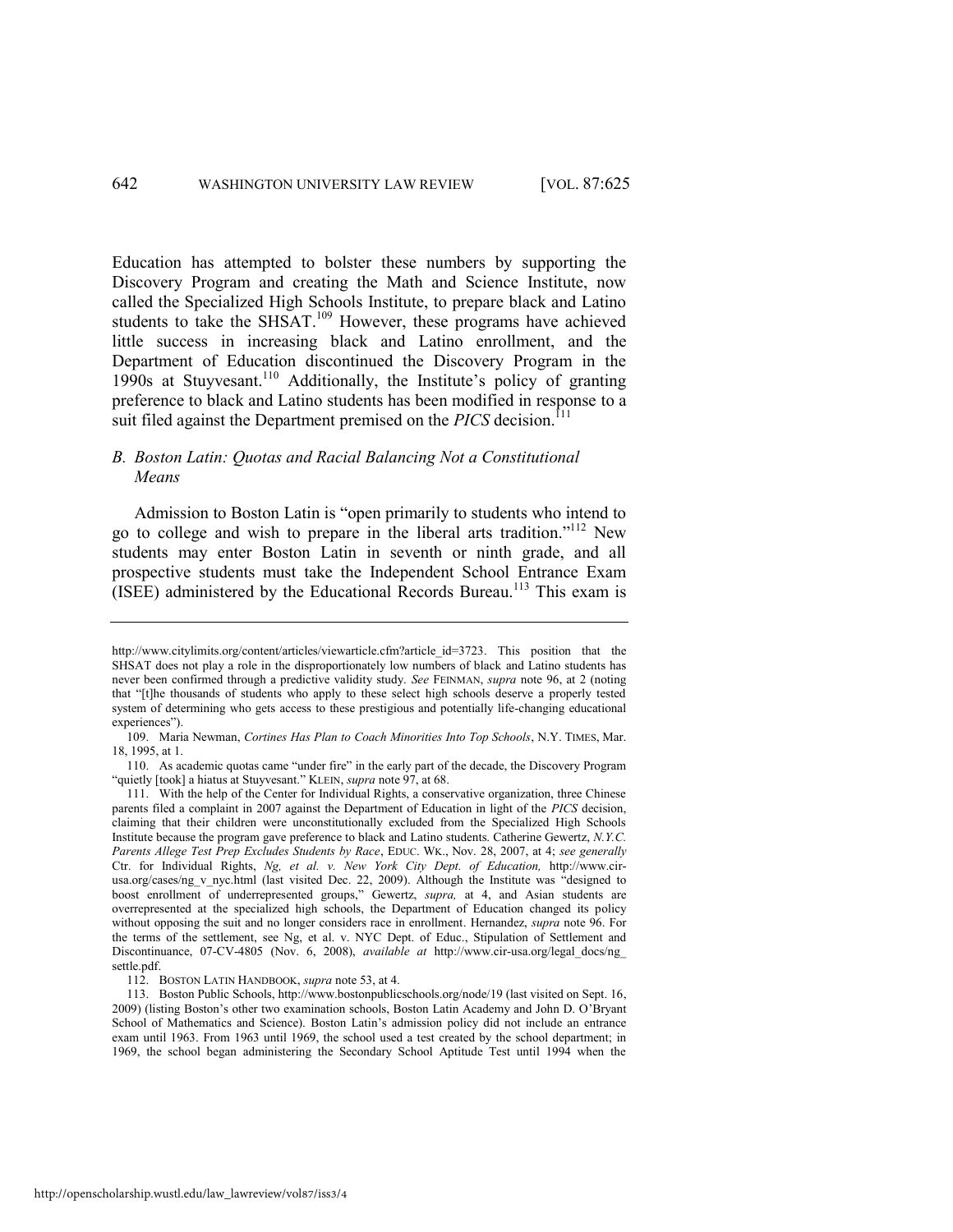three hours long and tests verbal reasoning, quantitative reasoning, reading comprehension, mathematics achievement, and essay writing.<sup>11</sup> Admission to Boston Latin is then based on a composite score that combines a student's score on the ISEE and his or her grade point average.<sup>115</sup> Like at Stuyvesant, these composite scores are ranked and students from the top of the list are admitted according to the number of seats available. Through the use of this admission policy, black and Latino students represented only 16% of the student body in 2006, while at the same time these students represented 77% of the Boston school system's student population.<sup>116</sup> However, the percentage of black and Latino students at Boston Latin was not always so low.

In 1976, a court entered a remedial order that mandated Boston Latin to set aside  $35\%$  of its seats for black and Latino students.<sup>117</sup> The judge relinquished control over school assignments in 1987, but the Boston School Committee (BSC) chose to preserve the set-aside policy in 1989, "converting it into a voluntary affirmative action program."<sup>118</sup> Then in 1995, Michael McLaughlin, the father of a twelve-year-old white student who had been denied admission to Boston Latin, challenged the quota on behalf of his daughter in federal court as a violation of the Fourteenth Amendment.<sup>119</sup> The district court held that McLaughlin would likely succeed on the merits of the equal protection claim<sup>120</sup> and granted a

Independent School Entrance Exam took its place as the official admissions exam. McLaughlin v. Boston Sch. Comm., 938 F. Supp. 1001, 1004 n.2 (D. Mass. 1996).

<sup>114.</sup> EDUCATIONAL RECORDS BUREAU, INDEPENDENT SCHOOL ENTRANCE EXAM 2009–2010 STUDENT GUIDE 2 (2009), http://docs.erbtest.org/pdfs/ISEEStudentGuide2009-10.pdf.

<sup>115.</sup> Grade point average is based on final grades in English and math from the previous school year (either fifth or seventh) and from the first two marking periods of the applicable application year (either sixth or eighth). Boston Latin School, http://www.bls.org/podium/default.aspx?t=113645&rc=0 (follow "Is entrance based solely on test scores?" hyperlink) (last visited Sept. 16, 2009).

<sup>116.</sup> Jan, *supra* not[e 58.](#page-10-1) 

<sup>117.</sup> Sara Rimer, *Challenge to Quota Roils School in Boston*, N.Y. TIMES, Sept. 25, 1995, at A8. In 1972, black Boston public school children and their parents filed a suit against BSC and others alleging that the city's school system violated the Thirteenth and Fourteenth Amendments. Morgan v. Hennigan, 379 F. Supp. 410, 414–15 (D. Mass. 1974). The district court concluded that local authorities "knowingly carried out a systematic program of segregation affecting all of the city's students, teachers and school facilities and have intentionally brought about and maintained a dual school system" and held that the Boston school system was unconstitutionally segregated. *Id.* at 482. The First Circuit affirmed the district court's findings in *Morgan v. Kerrigan*, 509 F.2d 580, 582 (1st Cir. 1974); *see McLaughlin*, 938 F. Supp. at 1003 (considering the constitutional challenge to Boston Latin's admission policy as an "offshoot" of the *Morgan* class action); Wessmann v. Boston Sch. Comm., 996 F. Supp. 120, 122 (D. Mass. 1998) (describing the suit as "the latest chapter in a longer history of prior litigation" with the 1974 *Morgan* case as the "seminal case").

<sup>118.</sup> *McLaughlin*, 938 F. Supp. at 1003.

<sup>119.</sup> *Id*.

<sup>120.</sup> *Id.* at 1017.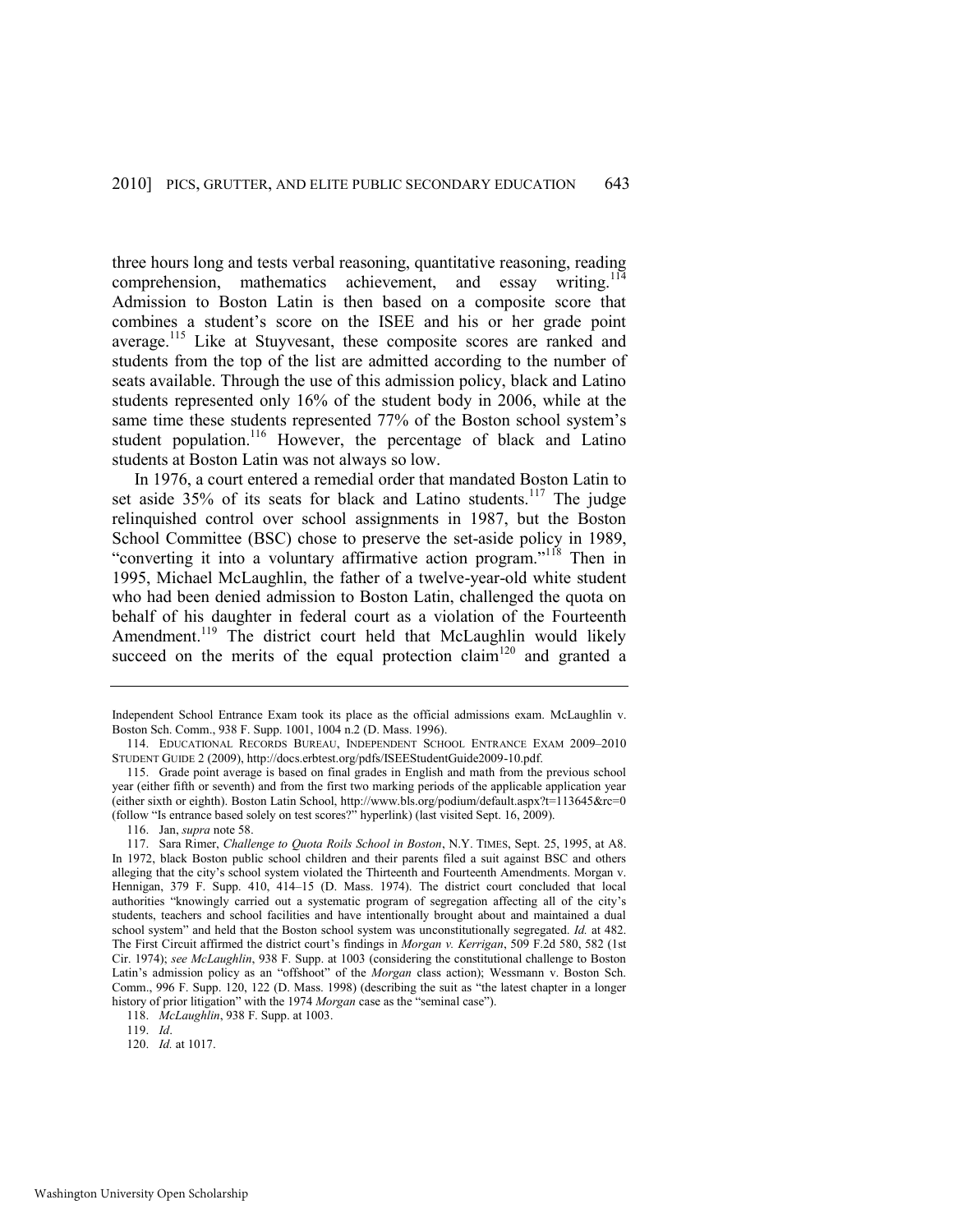preliminary injunction ordering Boston Latin to admit the girl to its upcoming eighth-grade class.<sup>121</sup> However, the lawsuit did not resolve the constitutionality of the Boston Latin quota; the court later dismissed the claim as moot because BSC had decided to permit McLaughlin's daughter to remain at Boston Latin and to adopt a new admission policy.<sup>122</sup>

BSC decided to revise the  $35\%$  set-aside policy<sup>123</sup> in "hopes of finding" [an admission policy] that might prevent [the drop in minority enrollment] without offending the Constitution."  $^{124}$  The new policy, instituted in the 1997–98 school year, reserved half of Boston Latin's seats for applicants with the highest combined standardized test score and grade point

<sup>121.</sup> *Id.* at 1018.

<sup>122.</sup> McLaughlin v. Boston Sch. Comm., 952 F. Supp. 33, 35 (D. Mass. 1996). Similarly, federal courts did not decide the constitutionality of a 1983 desegregation consent decree, which mandated a 40% ceiling on any racial or ethnic group at any San Francisco magnet school, because the school district agreed to modify its policies. *See* Bob Egelko, *Tentative Settlement on Racial Admissions Parent Protest: School Limits on Ethnic Groups Likely to Be Repealed*, SAN JOSE MERCURY NEWS, Feb. 17, 1999, at 3B. Chinese-American parents whose children had been denied admissions to Lowell High School, another elite public high school, challenged the constitutionality of the desegregation order in federal district court, an order that "curb[ed] Lowell's Chinese-American enrollment." *Id.* In the end, the suit settled, and accordingly, San Francisco no longer could assign students based on race or ethnicity but could only consider socioeconomic status. *See* Ho v. San Francisco Unified Sch. Dist., 965 F. Supp. 1316, 1327 (N.D. Cal. 1997) (denying plaintiffs' motion for summary judgment); San Francisco NAACP v. San Francisco Unified Sch. Dist., 59 F. Supp. 2d 1021, 1039 (N.D. Cal. 1999) (approving settlement). In 2008, Lowell High School's student body was approximately 55% Asian, 14% White, 3% African American, and 7% Latino. LOWELL HIGH SCHOOL, PROFILE 2007–2008 1 (2008), http://www.sfusd.edu/schwww/sch697/about/profile/08Profile.pdf. San Francisco Unified School District, where Lowell is located, serves a population of students that are approximately 33% Asian, 10% White, 13% African-American, and 23% Latino. San Francisco Unified School District, Student Enrollment—1967–68 to 2008–09, Jan. 31, 2009, http://sfportal.sfusd.edu/sites/research\_ public/rpa\_docs/Student%20Enrollment/SFUSD%20Enrollment%201967-2008F%20%2801-31-2009 %29.pdf.

<sup>123.</sup> In deciding to grant the preliminary injunction, however, the court noted that the quota was unlikely to pass constitutional muster. *McLaughlin*, 938 F. Supp. at 1016. The court also seemed to suggest that BSC revisit the admission policy by noting how it could do so: "In carrying out such a project [of developing less racially preferential means], broad community participation will be important and national school associations can furnish expert assistance . . . members of the Boston Compact and the Boston Plan will doubtless cooperate [and also work with the] resourceful BLS alumni association.‖ *Id.* at 1018.

<sup>124.</sup> Wessmann v. Gittens*,* 160 F.3d 790, 793 (1st Cir. 1998). In crafting this new policy, BSC had its superintendent direct an internal study and it appointed a Task Force, which included civil rights leader and Harvard Law professor Charles Ogletree. Wessmann v. Boston Sch. Comm., 996 F. Supp. 120, 123–24. The superintendent worked on the internal study with Bain & Company, who proposed that admissions could be based on one of five alternatives: composite score ranking, socioeconomic status, neighborhood residence, prior Boston public school attendance, and lottery. *Id.* at 123. However, the Task Force requested that Bain & Company create an option that combined composite score ranking and flexible racial/ethnic guidelines. *Id.* at 124. After deliberation by the BSC, a policy was adopted with the philosophy that admission to Boston Latin "be based on standards" of academic excellence, access, fairness and a respect for diversity and difference." *Id.* at 125.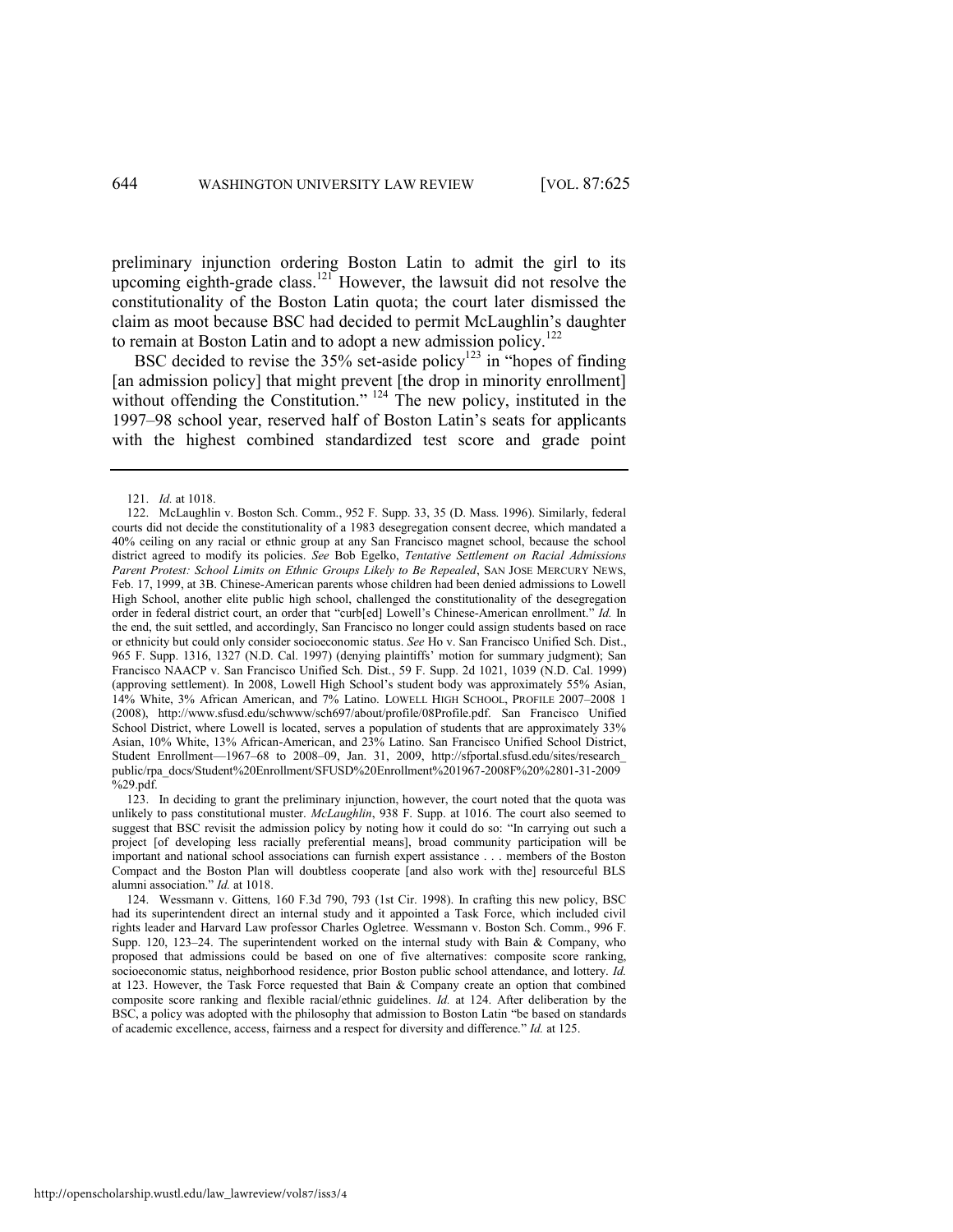<span id="page-21-1"></span><span id="page-21-0"></span>average.<sup>125</sup> BSC awarded the other half of the seats according to a combination of performance scores and "flexible racial/ethnic guidelines" that required the seats be allocated in proportion to the racial and ethnic composition of the remaining applicant pool,<sup>126</sup> with the percentage of black and Latinos admitted varying from year to year. By the next year, Sarah Wessmann, another white student who had been denied admission to Boston Latin, filed suit against BSC challenging its constitutionality.<sup>127</sup> The district court upheld the policy, finding that BSC's interest in promoting a diverse student body was compelling and that the means were narrowly tailored to that interest.<sup>128</sup> On appeal, however, in *Wessmann v*. *Gittens*, the First Circuit Court of Appeals found that the "concept of 'diversity' implemented by [Boston Latin did] not justify a race-based classification" and held the admission policy to be unconstitutional.<sup>129</sup>

The court noted that in order for diversity to serve as a compelling interest, the Supreme Court's decision in *Regents of the University of California v. Bakke*<sup>130</sup> required diversity to "encompass<sup>[]</sup> a far broader array of qualifications and characteristics of which racial or ethnic origin is but a single though important element."<sup>131</sup> Because the plan focused

<sup>125.</sup> Mark Walsh, *Court Blocks Race-Based School Policy*, EDUC. WK., Nov. 25, 1998, at 1.

<sup>126.</sup> *Wessmann,* 996 F. Supp. at 126. With this admission policy, Boston Latin did not maintain 35% minority enrollment and by the 1998–1999 school year, black and Latino students represented 27% of the student body. Maria Sacchetti, *Minority Numbers Plunge at Latin, Concerns Raised About Recruiting*, BOSTON GLOBE*,* Aug. 23, 2005, at A1.

<sup>127.</sup> *Wessmann*, 996 F. Supp. at 121. Boston Latin had only ninety seats for the 1997–98 school year; Sarah Wessmann ranked ninety-first and was denied admission even though she scored higher on the entrance exam than eight minority students who received admission to Boston Latin. Walsh, *supra*  note [125.](#page-21-0) Michael McLaughlin, who had represented his daughter in the 1995 suit against the BSC, also represented Sarah Wessmann in the 1998 suit. *Id.*

<sup>128.</sup> *Wessmann*, 996 F. Supp. at 128 ("[D]iversity in the classroom is the most effective of all weapons in challenging stereotypical preconceptions. When studying side by side . . . students grow to understand and respect the differences among them as they share life in a complex, pluralistic society."). As the admission policy racially classified students, the court engaged in strict scrutiny review of the policy; to survive strict scrutiny a classification must serve a compelling governmental interest and be narrowly tailored to achieve that interest. *Id.* at 127 (citing *Adarand Constructors, Inc. v. Pena*, 515 U.S. 200, 224–25 (1995)).

<sup>129.</sup> *Gittens*, 160 F.3d at 800. During the trial, BSC had attempted to "give substance to the word [diversity]" by providing testimony of the benefits of diversity in a society that is "racially and ethnically heterogeneous<sup>"</sup> where "the modern learning experience" requires diversity to teach students to "converse with and persuade those who do not share their outlook" because modern technology ―forces heretofore estranged nations and cultures to communicate and cooperate.‖ *Id.* at 797. However, the First Circuit described this justification for diversity as an "abstraction." *Id.* ("If one is to limit consideration to generalities, any proponent of any notion of diversity could recite a similar litany of virtues. Hence, an inquiring court cannot content itself with abstractions.‖). Thus, the court stated it had to look beyond the theoretical benefits of diversity to decide whether the plan bore relation to the "noble ends it espouses." *Id.* at 798.

<sup>130. 438</sup> U.S. 265 (1978).

<sup>131.</sup> *Gittens*, 160 F.3d at 798 (quoting *Bakke*, 438 U.S. at 315). The *Bakke* Court held that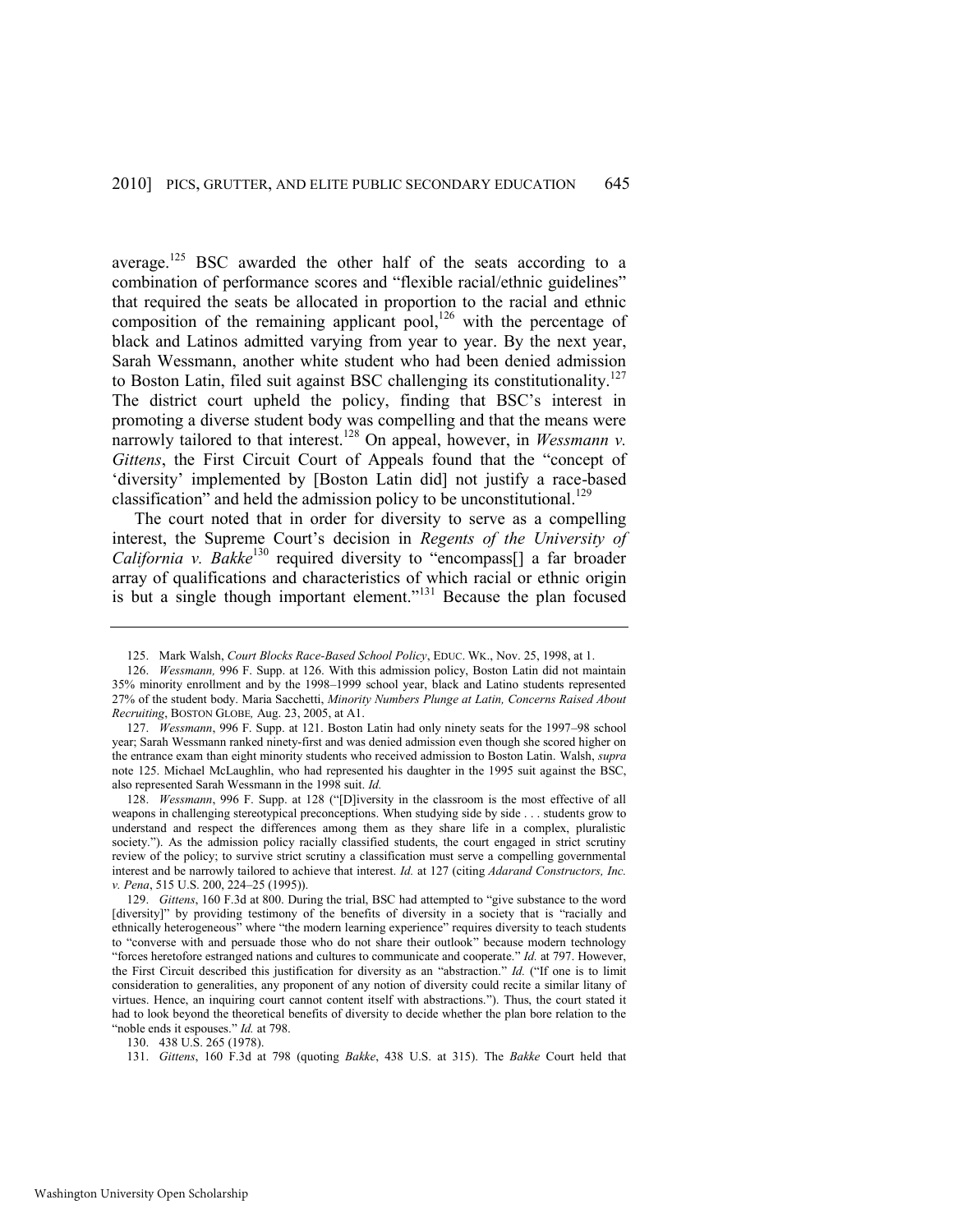exclusively on racial and ethnic diversity, the court viewed the purpose of the plan to be racial balancing that considered individuals as part of a larger racial group, "a practice that the Court consistently has denounced as impermissible stereotyping."<sup>132</sup> Thus, the First Circuit concluded that the plan was unconstitutional because, "at a certain point, it effectively foreclose[d] some candidates from all consideration for a seat at an examination school simply because of the racial or ethnic category in which they fall." $133$ 

Since the *Gittens* decision in 1998,<sup>134</sup> Boston Latin has not again attempted to utilize race as a factor in its admission policy and, as described above, today the school considers only standardized test scores and grade point average in admitting students. The current admission

132. *Gittens*, 160 F.3d at 799.

133. *Id.* at 800. Furthermore, the court found that Boston Latin's admission policy was not narrowly tailored as it failed to demonstrate that racially neutral alternatives would not similarly promote an exchange of ideas or a significant increase in the percentages of minority representation. *Id.* at 799–800. After this blow:

[t]he [BSC] voted unanimously on February 3, 1999, to not ask the U.S. Supreme Court to decide on its Latin School assignment procedure in an appeal from the First Circuit decision

. . . [in order to avoid] the making of bad law by a court known to be hostile toward affirmative action policies in general.

Robert A. Dentler, *Special Report: A Critical Review of* Wessmann v. Gittens*, The U.S. First Circuit Court of Appeals Decision in the Boston Latin School Admissions Case*, 32 EQUITY & EXCELLENCE EDUC. 5, 16–17 (1999).

http://openscholarship.wustl.edu/law\_lawreview/vol87/iss3/4

admission policies could not benefit certain minority groups because the school viewed them as "victims of societal discrimination"; according to the Court, such policies impose "disadvantages upon [white] persons . . . who bear no responsibility for whatever harm the beneficiaries of the special admissions program are thought to have suffered." Bakke, 438 U.S. at 310. The First Circuit had an opportunity in *Gittens* to follow its sister circuit's decision in *Hopwood v. Texas*, 78 F.3d 932 (5th Cir. 1996), in which the Fifth Circuit had "pronounced [*Bakke*] dead," *Gittens*, 160 F.3d at 796, and held the University of Texas School of Law's admission policy unconstitutional because "the use of race to achieve a diverse student body . . . cannot be a state interest compelling enough to meet the steep standard of strict scrutiny.‖ *Hopwood*, 78 F.3d at 948, *abrogated by* Grutter v. Bollinger, 539 U.S. 306. However, the First Circuit stated it was "not prepared to make such a declaration in the absence of a clear signal [from the Supreme Court] that [it] should," and asserted that "some iterations of 'diversity' might be sufficiently compelling, in specific circumstances, to justify race-conscious actions." *Gittens*, 160 F.3d at 796.

<sup>134.</sup> Although the *Gittens* court held that diversity articulated by BSC was not a compelling interest, seven years later the First Circuit found a racial assignment plan similar to Boston Latin's to be constitutional; the court interpreted *Grutter* as a change in legal jurisprudence and held racial diversity to be a compelling governmental interest in primary and secondary education. Comfort v. Lynn Sch. Comm., 418 F.3d 1, 13 (1st Cir. 2005) (upholding a school assignment plan that utilized race as a means for assigning students because the Supreme Court in *Grutter* had "answered [whether diversity could constitute a compelling interest in the educational context] in the affirmative"). That case has since been abrogated by the Supreme Court in *PICS*, but BSC had four years in between *Grutter* and *PICS* in which to reenergize its effort to utilize race as a means to increase its student body and did not do so.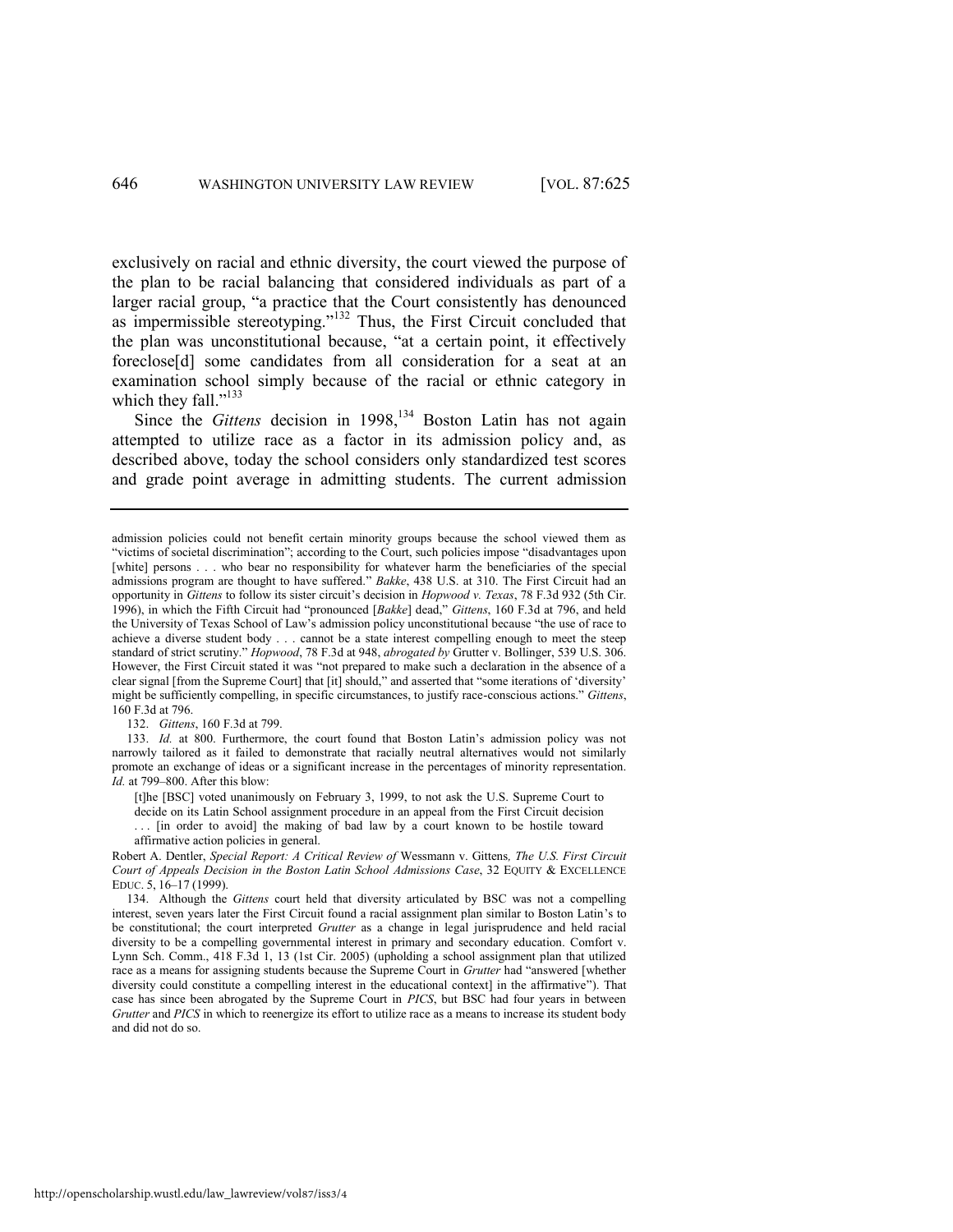policy has produced a severe drop in black and Latino student enrollment,  $^{135}$  once at 35% and now only at 16%.<sup>136</sup>

#### *C. Thomas Jefferson: Limited Attempts Reap Limited Gains*

<span id="page-23-2"></span><span id="page-23-1"></span>Since Thomas Jefferson opened in 1985, Fairfax County Public Schools (FCPS) has advocated for an admission policy that includes ―considerations relative to achieving an appropriate representative student population in regard to racial/ethnic and sex distributions."<sup>137</sup> Like other elite public high schools, applicants must take a standardized test, the Thomas Jefferson Admissions Test, which includes a two-hour multiplechoice portion and an hour of essay writing.<sup>138</sup> Unlike the other schools, however, Thomas Jefferson has a two-tiered admission policy. First, a pool of semifinalists is determined by considering exam scores and grade point average on a sliding scale.<sup>139</sup> Semifinalists then complete a packet, similar to that of a college application,<sup>140</sup> that a selection committee evaluates "holistically," as "no one component of the application packet carries any greater weight than any other." $141$  The admissions committee

<span id="page-23-4"></span><span id="page-23-3"></span><span id="page-23-0"></span><sup>135.</sup> Sacchetti, *supra* note [126](#page-21-1) (reporting that between 1999 and 2005 the black enrollment dropped by more than 42% and Latino enrollment by 32% at Boston Latin).

<sup>136.</sup> Jan, *supra* note [58.](#page-10-1) Interestingly, the data in 1996 had accurately predicted the decline in black and Latino student representation at Boston Latin without the 35% quota; the data showed the representation would fall to approximately 12–17% in any given year. McLaughlin v. Boston Sch. Comm., 938 F. Supp. 1001, 1008 (D. Mass. 1996) (showing a table representing the percentage of blacks and Hispanics in Boston Public Schools and the percentage of blacks and Hispanics in Boston Latin without the quota for school years from 1987 until 1996).

<sup>137.</sup> PAMELA VARLEY, VALUES IN CONFLICT: THE FUROR OVER ADMISSION POLICY AT A POPULAR VIRGINIA MAGNET SCHOOL 8 (2006) (John F. Kennedy School of Government Case Program).

<sup>138.</sup> Thomas Jefferson, http://www.tjhsst.edu/abouttj/admissions/testing-freshman.php (last visited Sept. 16, 2009). Analysis of the exam by FCPS indicated that the "[test] is similar in format . . . and content . . . to admissions tests used by other selective high schools such as . . . Stuyvesant High School." FCPS OFFICE OF PROGRAM EVALUATION, REPORT ON SUPPLY AND DEMAND AT TJHSST: RESPONSES TO THE BLUE RIBBON COMMISSION RECOMMENDATIONS (2006), http://www.boarddocs. com/vsba/fairfax/archive.nsf/ecabb7e97b0992ab85256e56000c1bea/e3098a5ed1610e4b852570900069 d2d1/\$FILE/TJHSST%20Supply-Demand--Respons%20to%20BRC%20Recomm--2-13-06.pdf [hereinafter FCPS REPORT].

<sup>139.</sup> TJHSST, REGULATION 3355.9 (2007), http://www.boarddocs.com/vsba/fairfax/Board.nsf/0/ 97ecc9782e4eaa9185256fd30058e5c9/\$FILE/R3355.pdf [hereinafter REGULATION 3355.9]. The combination of an applicant's exam score and grade point average must reach a minimum standard. For example, an applicant with a GPA of 2.67 must score 90% or higher on the exam to be considered as a semifinalist while another applicant with an exam score of 60% must have a GPA of at least 3.67. *Id.*

<sup>140.</sup> The semifinalist packet includes the application form, a student information and data sheet, three letters of recommendation, and two essay questions administered at the time of the standardized test. *Id.* at 4.

<sup>141.</sup> TJHSST ADMISSIONS OFFICE, CLASS OF 2012 ADMISSIONS SUGGESTIONS AND HELPFUL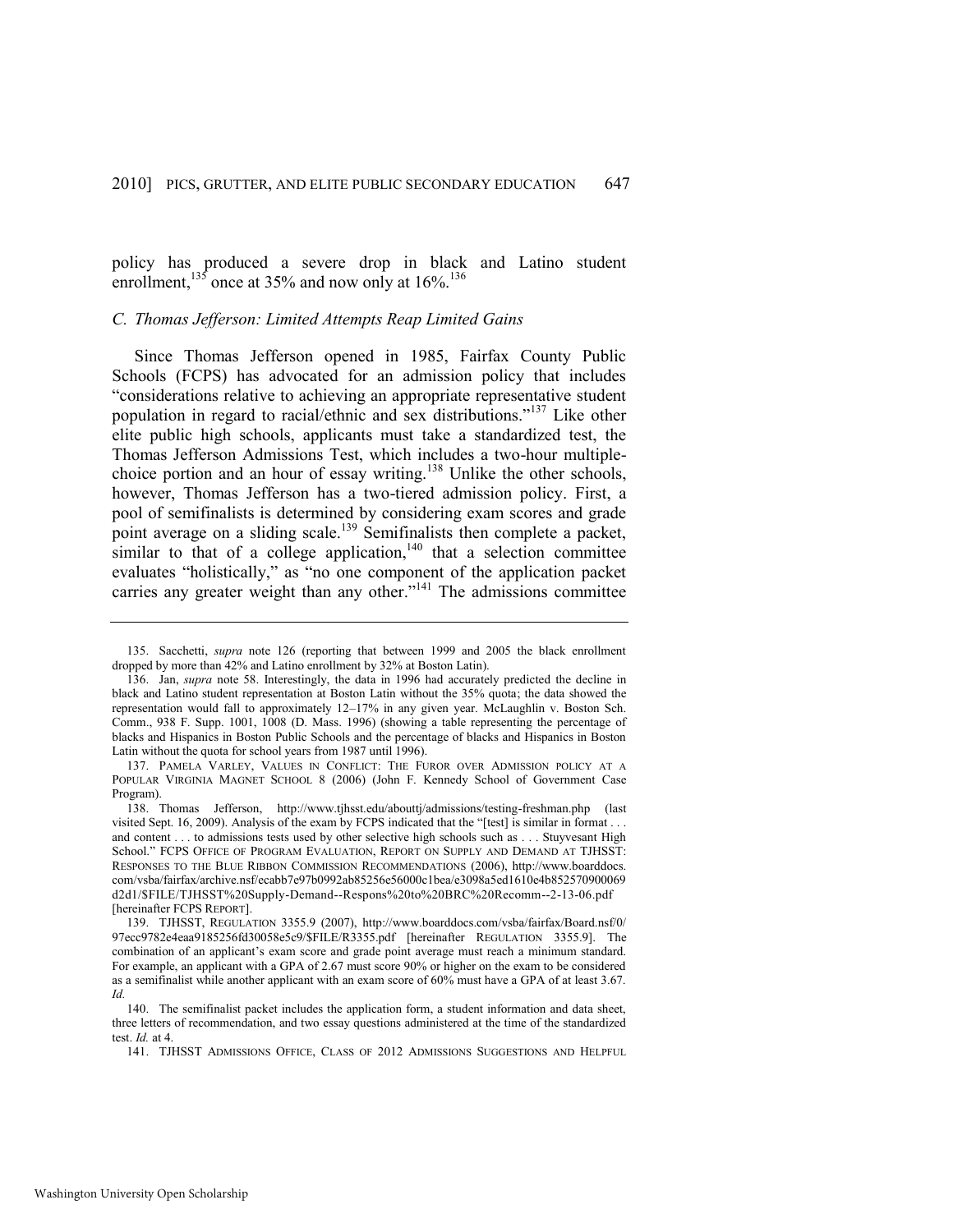considers all the materials in the semifinalist's packet "as part of an individualized and holistic review, designed to identify a talented, committed, and diverse student body consistent with the school's mission."<sup>142</sup> This admission policy, however, has produced an incoming class in 2009 of 485 students, comprised of 54% Asian students but only eight black and six Latino students.<sup>143</sup>

<span id="page-24-0"></span>Before Thomas Jefferson opened its doors in 1985, a debate over how to select the brightest students ensued. Some called for "the time-honored" and "objective" system of grades and standardized test scores and others opposed the use of standardized test scores on the grounds that minority students would "be excluded by this approach."<sup>144</sup> The final decision was to utilize a two-tiered admissions process similar to the current policy: first, the district would select the top 800 students based on a combination of standardized test score and grades, providing that the weight of the decision be 80% test scores and 20% grades; second, a committee would consider these top 800 students through individualized review.<sup>145</sup> By 1989, however, the admission process failed to admit a representative student body–95.3% of the incoming class was white or Asian while the percentage of black and Latino students in Fairfax County was 15%.<sup>146</sup>

In 1989, to deal with this failure, FCPS implemented a "quiet" affirmative-action plan at Thomas Jefferson.<sup>147</sup> Black and Latino students that did not qualify as one of the top 800 students in the first tier of the admissions process would get a "second look" from the admissions committee in an effort to find "indications of academic promise not captured by the applicant's grades or test scores."<sup>148</sup> The new admission policy garnered an increase of black and Latino students from a range of

HINTS FOR SEMIFINALISTS 12 (2008), http://information.tjhsst.edu/admissions/DOCS/SugN\_hnt.pdf (document given to students who become semifinalists). Admissions is based on four criteria: (a) ―aptitude for successful study of science, mathematics, computer science, and related technological fields;" (b) "record of prior academic achievement;" (c) "interest and motivation in the study of science, mathematics, computer science, and related technological fields;" and (d) "background, skills, or experiences that promote the School Board's goal of providing diversity in the student body to enhance a unique learning experience and to develop future leaders." *Id.* 

<sup>142.</sup> REGULATION 3355.9, *supra* note [139,](#page-23-0) at 4.

<sup>143.</sup> Leah Fabel, *Black, Hispanic Students Disappearing From TJ*, WASH. EXAMINER, Sept. 14, http://www.washingtonexaminer.com/local/Black -Hispanic-students-disappearing-from-TJ-8237726-59176222.html.

<sup>144.</sup> VARLEY, *supra* not[e 137,](#page-23-1) at 9.

<sup>145.</sup> *Id.*

<sup>146.</sup> *Id.* at 10.

<sup>147.</sup> *Id.*

<sup>148.</sup> *Id.* At the same time, Fairfax County started a two-year enrichment program for black and Latino students called "Visions" that included test preparation for the Thomas Jefferson Admissions Test. *Id.*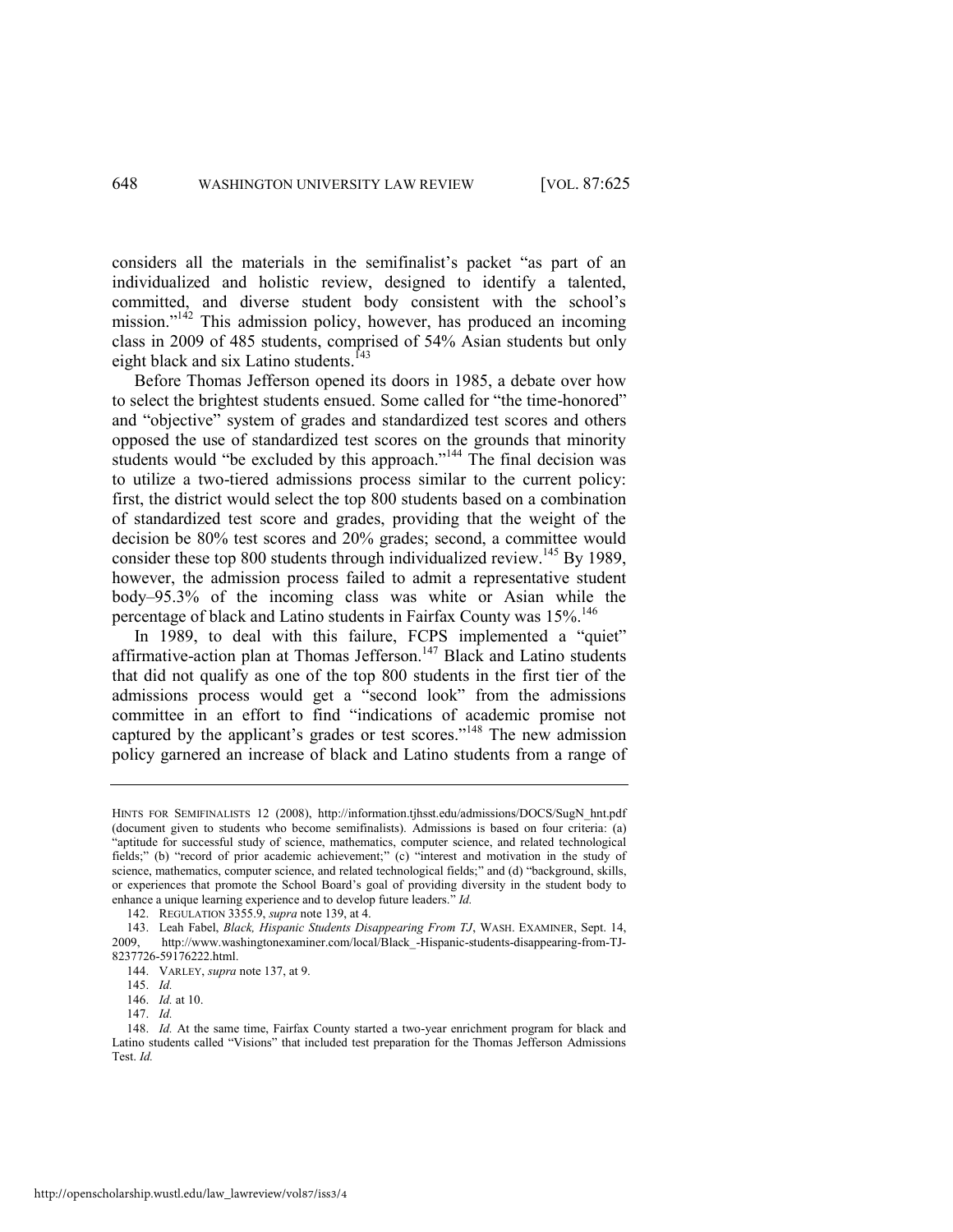3.9% to 4.7% between 1985 and 1989 to a range of 8.5% to 12.3% between 1991 and 1998. Despite the increase, these numbers were still disproportionately low, as black and Latino students represented 21% of the county's population in  $1998$ .<sup>149</sup>

However, as Thomas Jefferson became more popular and spots at the school more coveted,<sup>150</sup> parents of several white students who had applied to Thomas Jefferson and had been rejected threatened to file suit to challenge the affirmative-action program in  $1997$ <sup>151</sup>. In the face of the threat and "the court challenges of affirmative action in California and Texas, lawyers [for FCPS] got cold feet. They told the school to stop it. So the affirmative action that had started quietly stopped quietly.<sup> $152$ </sup> To replace the admission policy, now sans the affirmative action component, the superintendent proposed a geographic diversity plan to increase the number of black and Latino students at Thomas Jefferson; however, that plan was "pronounced dead" by the school board due to passionate opposition,  $153$  controversial exchanges,  $154$  and a lack of support.<sup>155</sup>

<sup>149.</sup> *Id.* at 11.

<sup>150.</sup> *See supra* note[s 73](#page-12-0)–[74 a](#page-12-1)nd accompanying text.

<sup>151.</sup> VARLEY, *supra* not[e 137,](#page-23-1) at 12. In addition, shortly before this threat, a federal district judge had struck down as unconstitutional a program in a neighboring county that gave more weight to lowincome students and racial minorities. *Id*.

<sup>152.</sup> Adelman, *supra* note [80.](#page-13-0) The Visions program for black and Latino students was canceled simultaneously with the affirmative action program. VARLEY, *supra* not[e 137,](#page-23-1) at 13.

<sup>153.</sup> Those parents who opposed the plan felt that the use of standardized test scores as the primary consideration in the first tier of the admissions process was the "fairest to individual students" and, if Thomas Jefferson accepted "less gifted students" the school would "be forced to water down its offerings so as not to leave these students behind.‖ VARLEY, *supra* not[e 137,](#page-23-1) at 18. The Fairfax County School Board confronted similar opposition in 2002 when it implemented a three-week test preparation program designed for eighth graders from middle schools who sent disproportionately low numbers of students to Thomas Jefferson. *Id.* at 19. However, parents with children at middle schools that did not qualify for the program protested and Board, again in the heat of political pressure, opened up the program to all eighth graders. *Id.* The result—more than half of the students that participated in the program came from higher-income middle schools. *Id.* Students complained that the test preparation program was "too easy." One parent responded to that comment by saying, "Well, of course it was 'too easy!' . . . It wasn't designed for you. You are already prepared for the test. But God forbid that we level the playing field." *Id.* 

<sup>154.</sup> Law school professor Lloyd Cohen, whose son had been rejected by Thomas Jefferson, asserted that the admission policy discriminated against white students by "admitting the largest number of black students available.‖ S. Mitra Kalita, *Charge of Biased Admissions Stirs School*, WASH. POST, Apr. 2, 2003, at B2. Cohen collected data on applicants' test scores through the Freedom of Information Act and conducted a statistical analysis to support his assertion. *Id.* For the full exchange between Lloyd Cohen and former superintendent of Fairfax County Public Schools, Daniel Domenech, see Lloyd Cohen, *A Study of Invidious Racial Discrimination in Admissions at Thomas*  Jefferson High School for Science and Technology: Monty Python and Franz Kafka Meet a Probit *Regression,* 66 ALB. L. REV. 447 (2003); Lloyd Cohen, Commentary, *Straw Men, Fibs, and Other Academic Sins*, 67 ALB. L. REV. 285 (2003). Daniel A. Domenech, Commentary, *Metamorphosis: From Statistics into Cockroaches, A Response to Professor Cohen's* A Study of Invidious Racial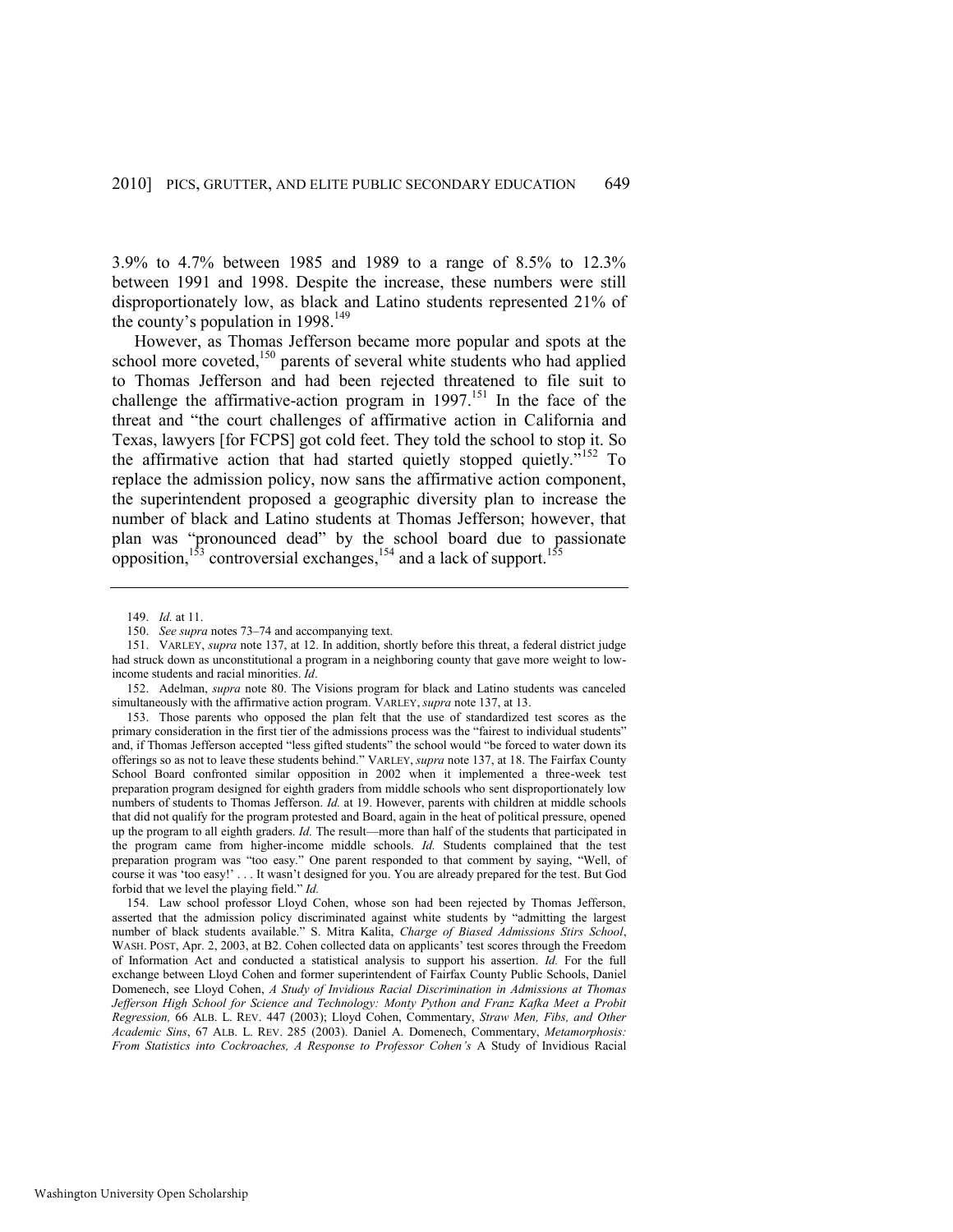<span id="page-26-0"></span>Concerned with the dropping numbers of black and Latino students.<sup>156</sup> FCPS created a Blue Ribbon Commission in 2004, comprised of educators from across the country with expertise in selective admissions at the high school and high educational levels.<sup>157</sup> The Commission reported some critical findings<sup>158</sup> and recommended that Thomas Jefferson eliminate the first tier of its admissions process that utilized test score cutoffs and, instead, consider every applicant holistically on the basis of the entire student admissions packet.<sup>159</sup> The Commission also requested a total budget of \$186,500 to implement its recommendations for the selection process, to conduct public relations and outreach, and to continue its evaluation of the admissions process.<sup>160</sup> The school board dismissed the recommendation as "cost prohibitive"<sup>161</sup> and instead implemented the admission policy that Thomas Jefferson currently uses today.<sup>162</sup> Regrettably, even with the holistic review in the second tier of the process, the Sliding Scale process selects semifinalist pools that weighed test scores as 80% in the first tier, "quite similar" to the admissions process

157. Fairfax County School Board, *Minutes, Regular Meeting No. 10*, at 13 (Dec. 18, 2003), http://www.fcps.edu/schlbd/minutes/20031218R.pdf (resolving to review Thomas Jefferson's admission policy and appoint a Blue Ribbon Commission).

159. VARLEY, SEQUEL, *supra* not[e 158,](#page-26-0) at 3.

Discrimination in Admissions at Thomas Jefferson High School for Science and Technology: Monty Python and Franz Kafka Meet a Probit Regression, 67 ALB. L. REV. 279 (2003).

<sup>155.</sup> VARLEY, *supra* note [137,](#page-23-1) at 17. Varley notes that the lack of support for the plan might have been that minority parents had more pressing concerns, such as the improvement of neighborhood schools, and that groups that normally support such initiatives for black and Latino students believed that the students affected—the brightest black and Latino students—would be fine whichever school they attended. *Id.*

<sup>156.</sup> Thomas Jefferson admitted only nine black and Latino students in 2001; it had admitted close to fifty in 1994. Chandler, *supra* note [74.](#page-12-1) One student recounts that on his first day of school he "attended his first six classes without seeing another black face. It wasn't until the last period of the day that he discovered another black freshman. The only other black freshman." Catherine Gewertz, *Affirmative ReAction*, EDUC. WK., Feb. 6, 2002, at 26.

<sup>158.</sup> PAMELA VARLEY, VALUES IN CONFLICT: THE FUROR OVER ADMISSION POLICY AT A POPULAR VIRGINIA MAGNET SCHOOL SEQUEL 2 (2006) [hereinafter VARLEY, SEQUEL] (John F. Kennedy School of Government Case Program). The Commission stated that the Thomas Jefferson admission policy was "significantly inferior to that of most highly selective high schools and postsecondary institutions that have maintained high academic standards while achieving substantially more inclusive student populations." *Id.* The Commission also noted that the admissions process relied ―too heavily on standardized exam results.‖ Fairfax County School Board, *Minutes, Regulation Meeting No. 3*, at 4 (Sept. 9, 2004), http://www.fcps.edu/schlbd/minutes/20040909R.pdf.

<sup>160.</sup> Memorandum from Brad Draeger on Staff Action Plans for Recommendations of the Blue Ribbon Commission on Admissions at TJHSST to Faixfax County School Board 4 (June 30, 2004), http://www.boarddocs.com/vsba/fairfax/archive.nsf/ecabb7e97b0992ab85256e56000c1bea/930ab8fc2 711a40485256ec90057d635/\$FILE/TJHSST.pdf.

<sup>161.</sup> VARLEY, SEQUEL, *supra* not[e 158,](#page-26-0) at 3.

<sup>162.</sup> *See supra* note[s 138](#page-23-2)–42 and accompanying text.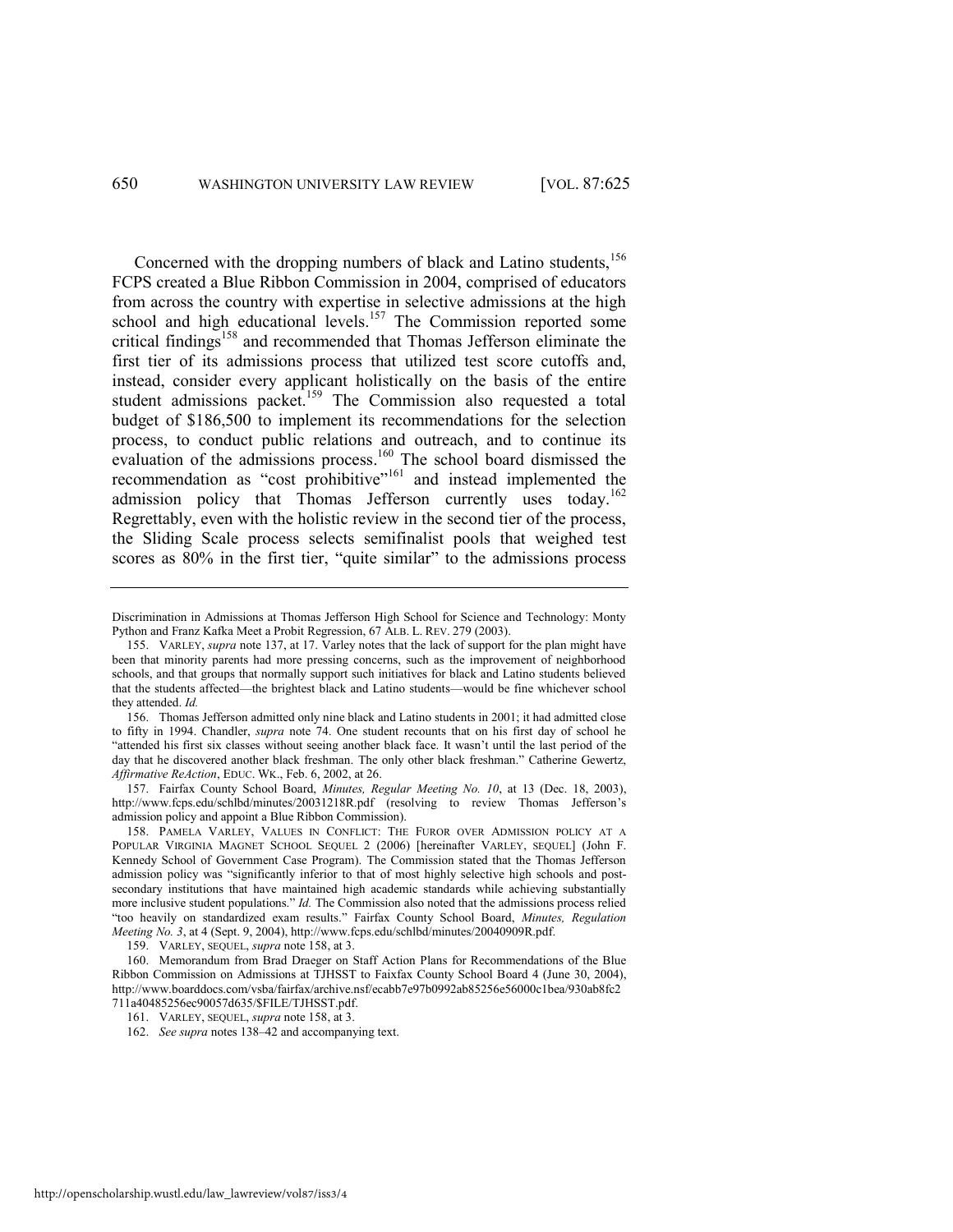used in  $1985$ <sup>163</sup> By relying so heavily on standardized test scores in the first tier, Thomas Jefferson's admission policy has not surprisingly failed to achieve a racially "appropriate representative student population."<sup>164</sup>

Thus, because of legislative and court decisions, political pressure or the action or inaction of local officials, the admission policies at each of these elite public high schools now rely heavily on standardized test scores, and the number of black and Latino students has dropped significantly over the past twenty years. Boston Latin and Thomas Jefferson's histories indicate that using race as a means for admission can lead to the threat of or actual legal challenges, but these potential liabilities should not outweigh the responsibility of local officials to design admission policies that serve to increase the number of black and Latino students at their elite public high schools. Although numerous school plans have been struck down as impermissibly using race to assign students, two Supreme Court decisions, *Grutter* and *PICS*, have left the door open for elite public high schools to craft constitutional admission policies that retain the use of exam scores and consider race as a means for admission.

#### IV. CONSTITUTIONALLY USING RACE AS A MEANS IN ADMISSIONS

In 2003, the Supreme Court upheld the constitutionality of the University of Michigan Law School's admission policy. School districts across the country believed that this decision would support broad efforts at integration, including the use of race-conscious student assignment plans.<sup>165</sup> Then, in 2007, the *PICS* Court limited how school districts can utilize race as a means in achieving a diverse student body in the context of primary and secondary education. Importantly, Justice Kennedy's opinion did not foreclose using race as a direct means in student admissions, suggesting that *Grutter* may "have some application" to school plans that engaged in individualized review.<sup>166</sup> For elite public high

<sup>163.</sup> FCPS REPORT, *supra* note [138,](#page-23-2) at 7 (noting, however, a slight increase in Hispanic and Asian students). The first year the new policy was implemented nineteen Latino students were admitted out of 495 spots compared to ten the year before out of 450 spots; twelve black students were admitted compared to eleven the year before. One school board member expressed, "[t]he board did not expect to see a great shift." Maria Glod, *Update: After Policy Change, Thomas Jefferson High Makes Small Gains in Student Diversity*, WASH. POST, Feb. 26, 2006, at C2.

<sup>164.</sup> VARLEY, *supra* note [137](#page-23-1) and accompanying text; *see also* Fabel, *supra* note [143](#page-24-0) and accompanying text.

<sup>165.</sup> *See supra* note[s 17](#page-4-1)–[18.](#page-4-2) 

<sup>166.</sup> Parents Involved in Cmty. Schs. v. Seattle Sch. Dist. No. 1, 551 U.S. 701, 793 (2007). A federal court has already held that *Grutter* should apply to gifted public schools. Hart v. Cmty. Sch. Bd. of Brooklyn, 536 F. Supp. 2d 274, 283 (E.D.N.Y. 2008) ("The same considerations that permit race as one factor among many that may be considered in college and graduate schools under *Grutter*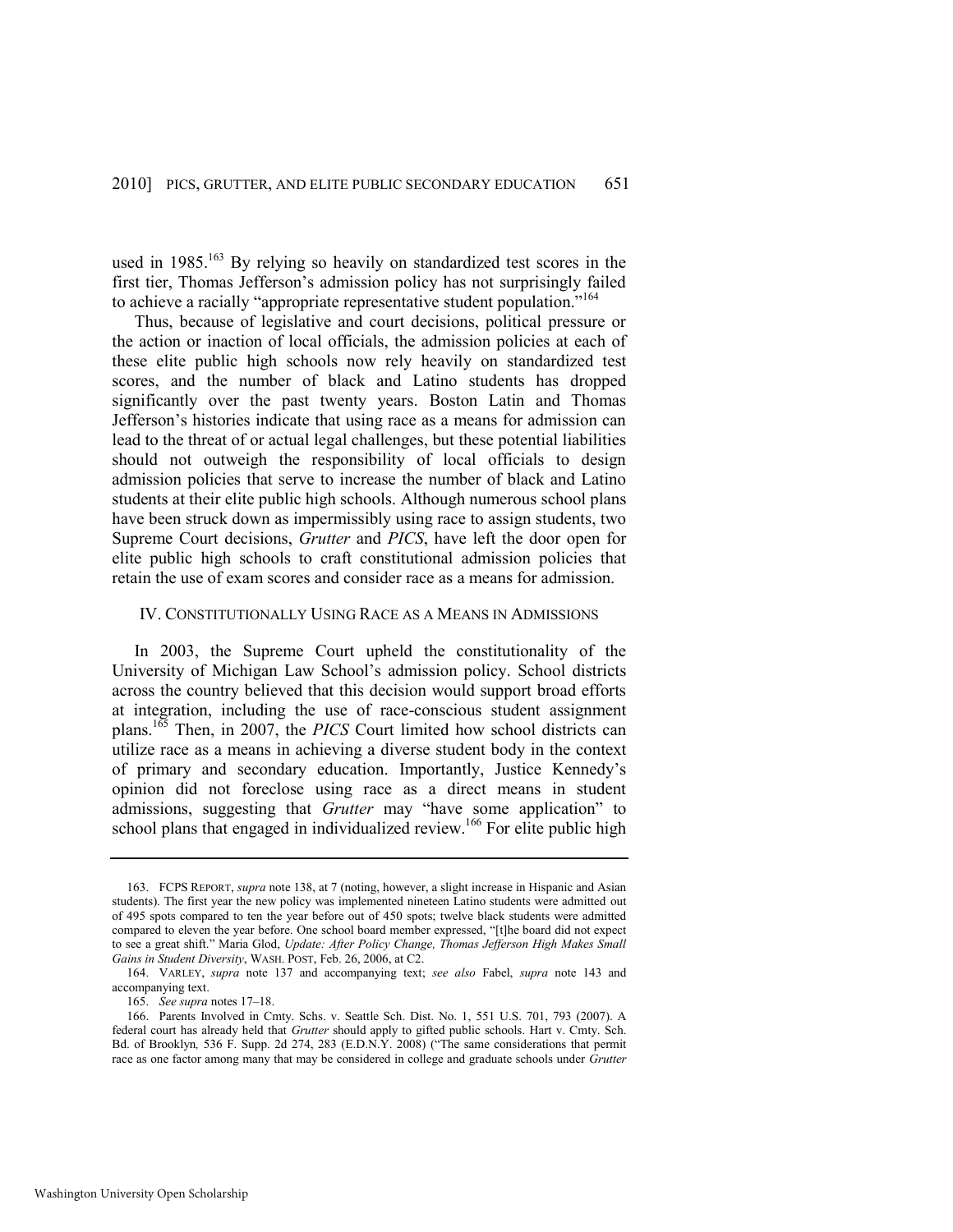schools with selective admissions, *Grutter* serves as a guide for crafting constitutional admission policies.

# *A.* Grutter *in the Context of Higher Education*

In 1992, a faculty committee at University of Michigan Law School created a written admission policy to achieve "a mix of students with varying backgrounds and experiences who will respect and learn from each other."<sup>167</sup> Although the school affirmed a commitment to racial and ethnic diversity, the policy did not define diversity "solely in terms of racial and ethnic status," $168$  but it did use race as a consideration in admitting students. The school implemented this admission policy for five years before a white woman, Barbara Grutter, sued University of Michigan Law School, alleging that her Fourteenth Amendment rights were violated because the policy used race as a "'predominant' factor."<sup>169</sup> In addressing this challenge, the Supreme Court upheld the policy as a narrowly tailored means to serve a compelling governmental interest.<sup>170</sup>

<span id="page-28-1"></span>The Court first affirmed its decision twenty-five years earlier in *Bakke*<sup>171</sup>—that "the attainment of a diverse student body" could serve as a compelling interest because the ""nation's future depends upon leaders trained through wide exposure' to the ideas and mores of students as diverse as this Nation of many peoples."<sup>172</sup> In its rationale for holding diversity to be a compelling interest, the Court recognized the academic freedom of a university to select its students, a right grounded in the First Amendment, and noted that this freedom required the Court to grant a degree of deference to the school's decisions.<sup>173</sup> The Court also accepted the benefits of diversity presented by both the law school and its amici.<sup>174</sup>

http://openscholarship.wustl.edu/law\_lawreview/vol87/iss3/4

<span id="page-28-0"></span>and *Bakke* should be applied to grade schools where characteristics for future success or failure are imprinted on students."). The school at issue was a talented and gifted elementary school in Brooklyn, New York that produced high academic results.

<sup>167.</sup> Grutter v. Bollinger, 539 U.S. 306, 314 (2003).

<span id="page-28-2"></span><sup>168.</sup> *Id.* at 316.

<sup>169.</sup> *Id.* at 317.

<sup>170.</sup> *Id.* at 329.

<sup>171.</sup> Regents of the Univ. of Cal. v. Bakke, 438 U.S. 265, 311 (1978).

<sup>172.</sup> *Grutter*, 539 U.S. at 324.

<sup>173.</sup> *Id.* 

<sup>174.</sup> *Id.* at 330–33. The district court emphasized that with diversity, "classroom discussion is livelier, more spirited, and simply more enlightening and interesting." *Id.* at 330. Educational experts testified that diversity "promotes learning outcomes, and better prepares students for an increasingly diverse workforce and society, and better prepares them as professionals." *Id.* Businesses weighed in and stressed that skills needed in the workplace can "only be developed through exposure to widely diverse people, cultures, ideas, and viewpoints." *Id.*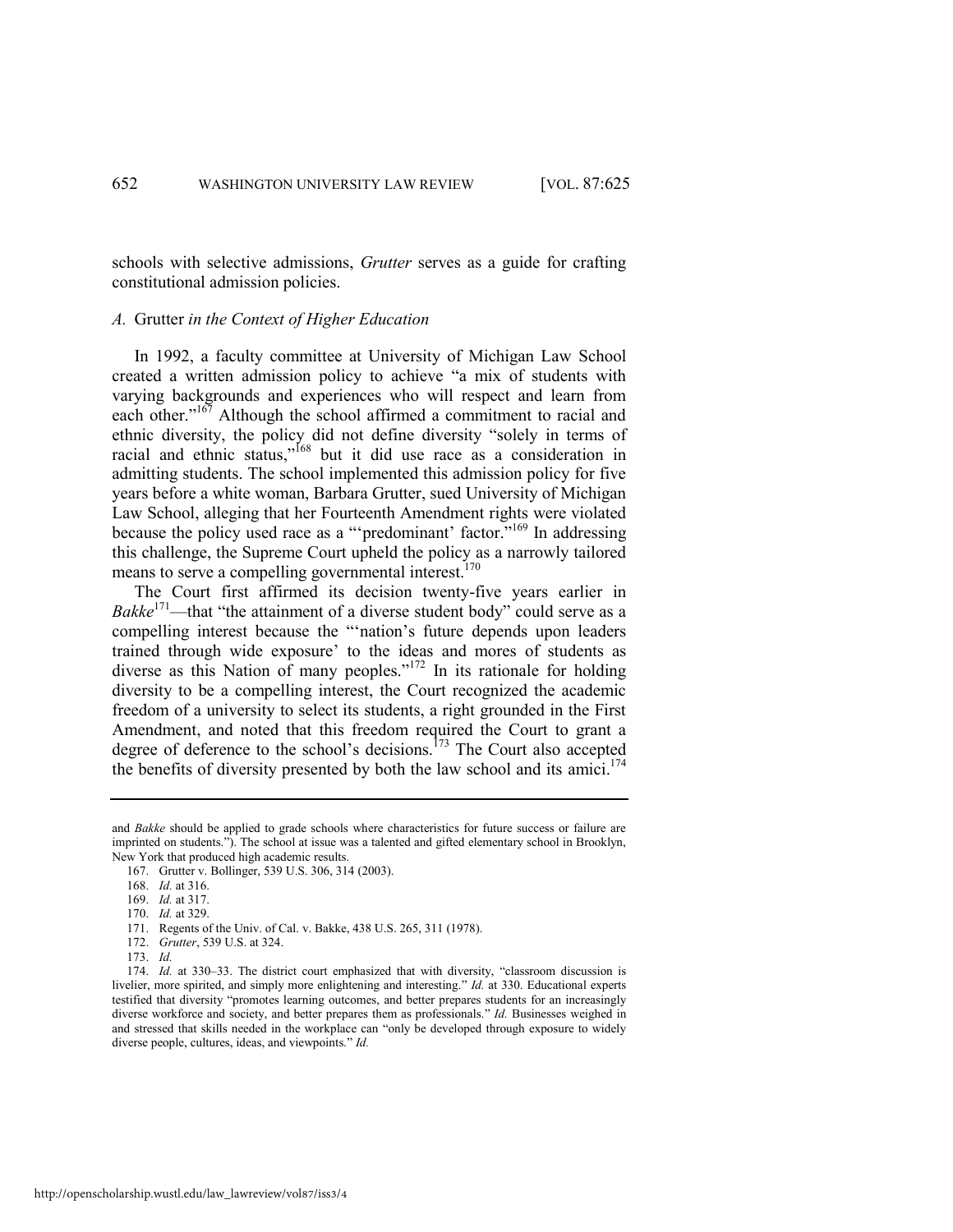In addition to the benefits of diversity, the Court recognized access to educational opportunity as essential to "the dream of one Nation, indivisible."<sup>175</sup> It noted that "education  $\dots$  is the very foundation of good citizenship<sup>176</sup> . . . [and] [f]or this reason, the diffusion of knowledge and opportunity through public institutions of higher education must be accessible to all individuals regardless of race or ethnicity."<sup>177</sup>

<span id="page-29-0"></span>To satisfy narrow tailoring,<sup>178</sup> the Court instructed that race could be considered in admissions only as a "plus' in a particular applicant's file,"<sup>179</sup> but could not be used to establish quotas<sup>180</sup> or different standards for applicants of different races.<sup>181</sup> The Court emphasized that giving race greater weight than other factors did not constitute a quota.<sup>182</sup> However, an admission policy must provide for individual review of each individual applicant; the Court noted that the "importance of this individualized consideration in the context of a race-conscious admissions program is paramount."<sup>183</sup> Furthermore, narrow tailoring did not require an

179. *Grutter*, 539 U.S. at 334 (quoting *Regents of the Univ. of Cal. v. Bakke*, 438 U.S. 265, 317 (1978)). The Court in *Bakke* established the reason why race could be used as a "plus" but not as the sole factor:

The applicant who loses out on the last available seat to another candidate receiving a "plus" on the basis of ethnic background will not have been foreclosed from all consideration for the seat simply because he was not the right color or had the wrong surname. It would mean only that his combined qualifications . . . did not outweigh those of the other applicant. His qualifications would have been weighed fairly and competitively, and he would have no basis to complain of unequal treatment under the Fourteenth Amendment.

*Bakke*, 438 U.S. at 318.

180. *Grutter*, 539 U.S. at 334; *see Bakke*, 438 U.S. at 307 ("If petitioner's purpose is to assure within its student body some specified percentage of a particular group merely because of its race or ethnic origin, such a preferential purpose must be rejected not as insubstantial but as facially invalid.").

<sup>175.</sup> *Id.* at 332.

<sup>176.</sup> *Id.* at 331 (quoting *Brown v. Board of Education*, 347 U.S. 483, 493 (1954)).

<sup>177.</sup> *Grutter*, 539 U.S. at 331. The Court continued by stating that universities, specifically law schools, exist as "the training ground for a large number of our Nation's leaders," observing that individuals with law degrees earn a resounding number of seats as governors, senators, representatives, and judges. *Id.* at 332.

<sup>178.</sup> *Id.* at 333 (defining "narrow tailoring" as requiring "[t]he means chosen to accomplish the [government's] asserted purpose . . . be specifically and narrowly framed to accomplish that purpose") (quoting *Shaw v. Hunt*, 517 U.S. 899, 908 (1996)).

<sup>181.</sup> *Grutter,* 539 U.S. at 334; *see* Gratz v. Bollinger, 539 U.S. 244 (2003) (striking down an undergraduate admission policy for granting a twenty-point bonus to African-American, Hispanic, and Native American students); *see also Bakke*, 438 U.S. at 274–75 (holding unconstitutional a graduate school admission policy that employed a "special admissions committee" for self-identified members of a "minority group" to admit a prescribed number of "special applicants").

<sup>182.</sup> *Grutter*, 539 U.S. at 335. The Court in *Bakke* noted that admission policies must be flexible enough to consider all "pertinent elements of diversity," and to "place them on the same footing for consideration," but not need to accord them the same weight. *Bakke*, 438 U.S. at 317. "Indeed, the weight attributed to a particular quality may vary from year to year depending on the 'mix' both of the student body and the applicants for the incoming class." *Id.* at 317–18.

<sup>183.</sup> *Grutter*, 539 U.S. at 337.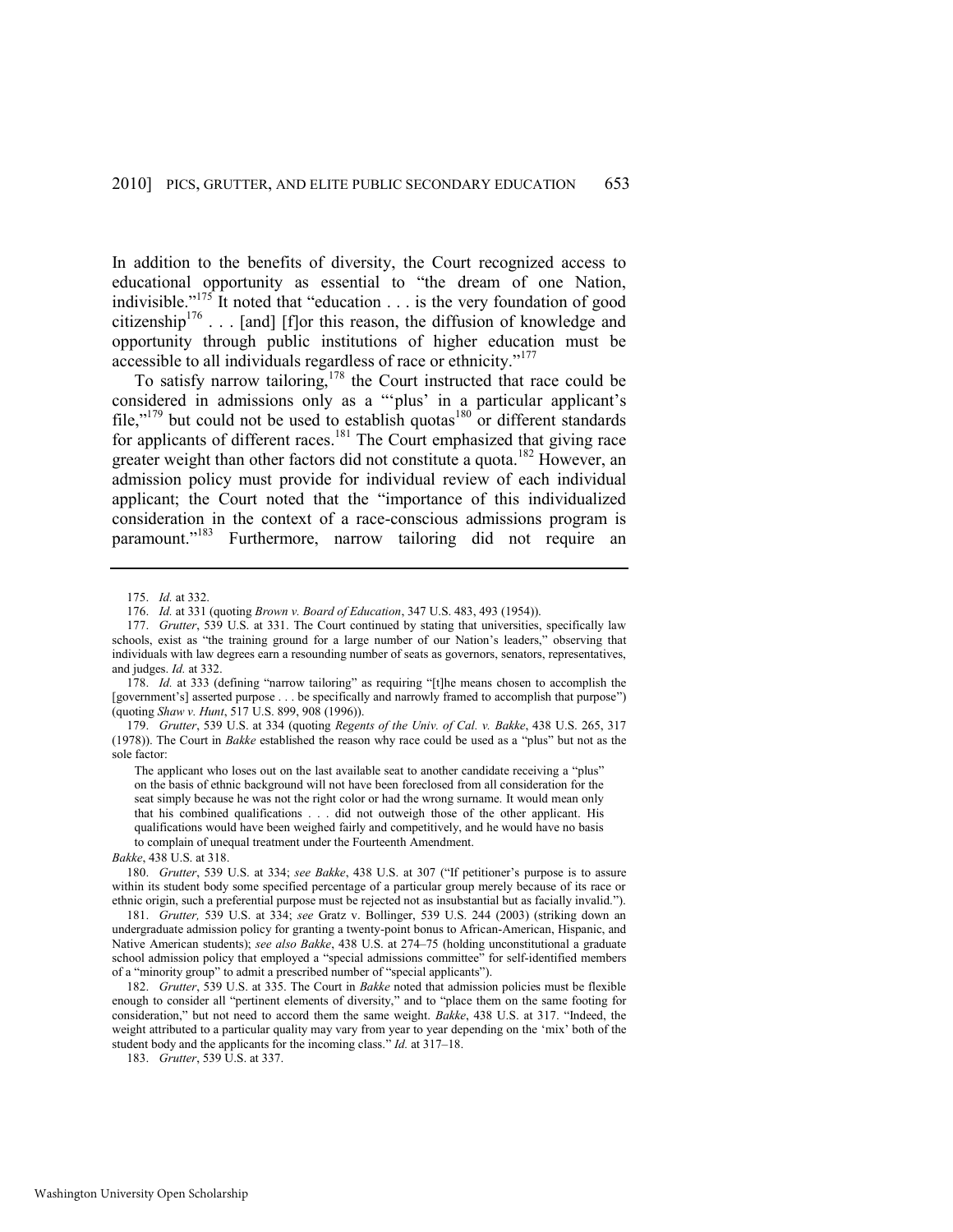<span id="page-30-3"></span><span id="page-30-2"></span>exhaustion of all race-neutral alternatives, but rather required a "serious, good faith consideration of workable race-neutral alternatives that will achieve the diversity the university seeks"<sup>184</sup> and a durational limit to the use of race in admissions.<sup>185</sup> Thus, in upholding the Michigan Law School's policy, the Court detailed the framework for an admission policy that would satisfy the Fourteenth Amendment in the context of higher education.

# *B.* Grutter *in the Context of Primary and Secondary Education*

<span id="page-30-0"></span>On June 28, 2007, the Supreme Court, in a  $4-1-4$  decision,  $186$  struck down student assignment plans in Washington, Kentucky, and Massachusetts as violations of the Fourteenth Amendment.<sup>187</sup> The plurality<sup>188</sup> held that the plans failed both requirements of strict scrutiny: diversity did not serve as a compelling governmental interest in primary and secondary education, and the plans were not narrowly tailored.<sup>189</sup> The dissent,<sup>190</sup> on the other hand, argued that diversity was a compelling governmental interest and that the schools' student assignment plans were constitutionally utilizing race as a means to achieve integration.<sup>191</sup> Justice Kennedy, however, authored the controlling opinion $192$  and while he joined the plurality in striking down the plans for failing to be narrowly tailored,

<sup>184.</sup> *Id.* at 339 (noting that alternatives for the law school—a lottery system, decreasing the emphasis on test scores and grades, or a percentage plan—would sacrifice diversity and academic quality and prevent individualized review).

<span id="page-30-1"></span><sup>185.</sup> *Id.* The Court set a twenty-five-year limit, set to expire in 2028.

<sup>186.</sup> The legal community was surprised that the Court granted certiorari because the First, Sixth, and Ninth Circuit Courts of Appeals had all upheld race-conscious assignment plans for similar reasons and therefore no circuit split existed. Furthermore, six months prior to the grant of certiorari in *PICS*, the Court had denied certiorari in the Massachusetts case, *Comfort v. Lynn Schools*, 418 F.3d 1 (1st Cir. 2005). A potential reason for this change of heart: Justice O'Connor, the deciding vote in *Grutter*, stepped down from the Court and was replaced by Justice Alito. As Berkeley Professor Goodwin Liu predicted after the Court granted certiorari, "[i]t's bad news for desegregation advocates . . It looks like the more conservative justices see they have a fifth vote to reverse these cases. Charles Lane, *Justices to Hear Cases of Race-Conscious School Placements*, WASH. POST, June 6, 2006, at A3.

<sup>187.</sup> Parents Involved in Cmty. Schs. v. Seattle Sch. Dist. No. 1, 551 U.S. 701 (2007). *PICS* was the first time the Court addressed diversity as a compelling governmental interest since *Grutter*. Lane, *supra* not[e 186.](#page-30-0)

<sup>188.</sup> The plurality consisted of Chief Justice Roberts, who delivered the opinion of the Court, Justice Scalia, Justice Thomas, and Justice Alito.

<sup>189.</sup> *Parents Involved*, 551 U.S. at 747.

<sup>190.</sup> Justice Breyer, Justice Stevens, Justice Ginsberg, and Justice Souter dissented.

<sup>191.</sup> *Parents Involved*, 551 U.S. at 803 (Breyer, J., dissenting).

<sup>192.</sup> *See supra* not[e 20.](#page-4-3) One author states that Justice Kennedy's opinion is "now pored over like an arcane treasure map.‖ Martha Minow, *After* Brown*: What Would Martin Luther King Say?*, 12 LEWIS & CLARK L. REV. 599, 643 (2008).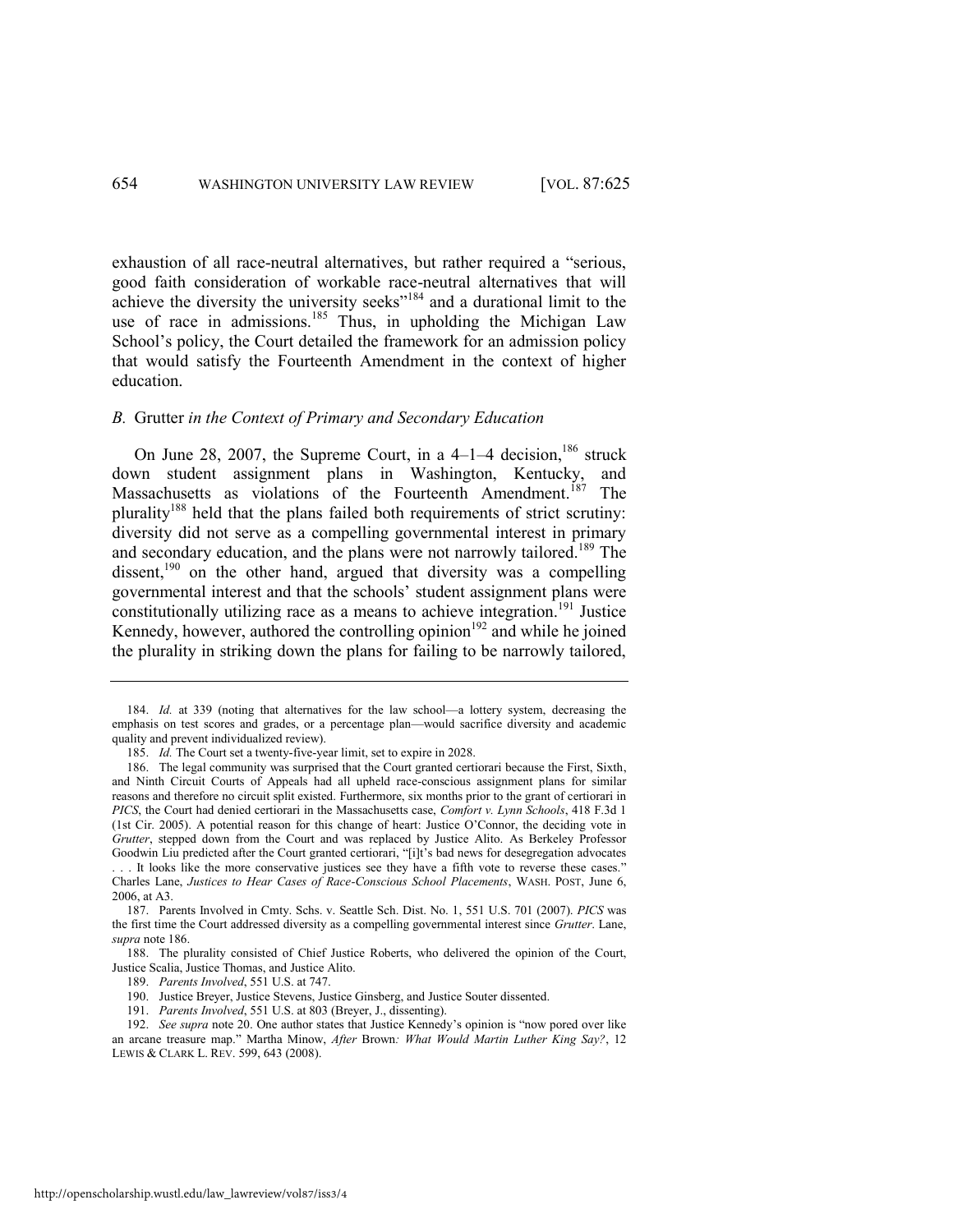he came down on the side of the dissent that diversity was a compelling governmental interest in the context of primary and secondary education.<sup>193</sup>

The plurality and Kennedy not only diverged on whether diversity served as a compelling governmental interest in primary and secondary education, but also disagreed on the applicability of *Grutter* outside the context of higher education. The plurality shallowly distinguished *Grutter* from *PICS* by stating that the *Grutter* Court had "relied upon considerations unique to institutions of higher education, [and] explained that ‗[c]ontext matters' in applying strict scrutiny, and repeatedly noted that it was addressing the use of race 'in the context of higher education.'"  $194$  Because of "context" and without any further discussion, the plurality declared, "[t]he present cases are not governed by *Grutter*."<sup>195</sup> However, although the *Grutter* court had indeed considered the special context of higher education as one factor in its rationale for upholding the Michigan Law School admission policy,<sup>196</sup> Justice Kennedy saw a direct relationship between *Grutter* and the context of primary and secondary education.<sup>19</sup> He reasoned that, had the Seattle and Louisville plans considered students ―for a whole range of their talents and school needs with race as just one consideration, *Grutter* would have some application.<sup>198</sup> Therefore, unlike the plurality, Justice Kennedy did not foreclose secondary schools' use of race as a means to assign and admit students to a particular school. Rather, his opinion suggests that a school admission policy meeting *Grutter'*s strict scrutiny standards on school policies or plans would withstand

<sup>193.</sup> *Parents Involved*, 551 U.S. at 787–88 (Kennedy, J., concurring in part). Justice Kennedy responded strongly to the plurality's dismissal of the government interest in diversity, stating, "The plurality's postulate that ‗[t]he way to stop discrimination on the basis of race is to stop discriminating on the basis of race is not sufficient to decide these cases. Fifty years of experience since *Brown v. Board of Education*, should teach us that the problem before us defies so easy a solution." *Id.* at 788 (internal citations omitted). He went further to voice his disagreement, "[t]o the extent the plurality opinion suggests the Constitution mandates that state and local school authorities must accept the status quo of racial isolation in schools, it is, in my view, profoundly mistaken." Id.

<sup>194.</sup> *Parents Involved*, 551 U.S. at 724–25.

<sup>195.</sup> *Id.* at 725.

<sup>196.</sup> *Grutter*, 539 U.S. at 324.

<sup>197.</sup> Besides the academic freedom afforded to institutions of higher education, *see supra* note [173](#page-28-0) and accompanying text, the Court's rationale in *Grutter* for upholding a diverse student body as a compelling governmental interest in higher education, *see supra* notes [172,](#page-28-1) [174](#page-28-2)–77 and accompanying text, apply equally to primary and secondary education. "If schools no longer are expected to pursue racial integration, other institutions will need to carry the task of achieving civil equality. But it is hard to imagine any other institutions as well situated for this task.‖ Minow, *supra* not[e 192,](#page-30-1) at 642.

<sup>198</sup>*. Parents Involved*, 551 U.S. at 793 (Kennedy, J., concurring in part).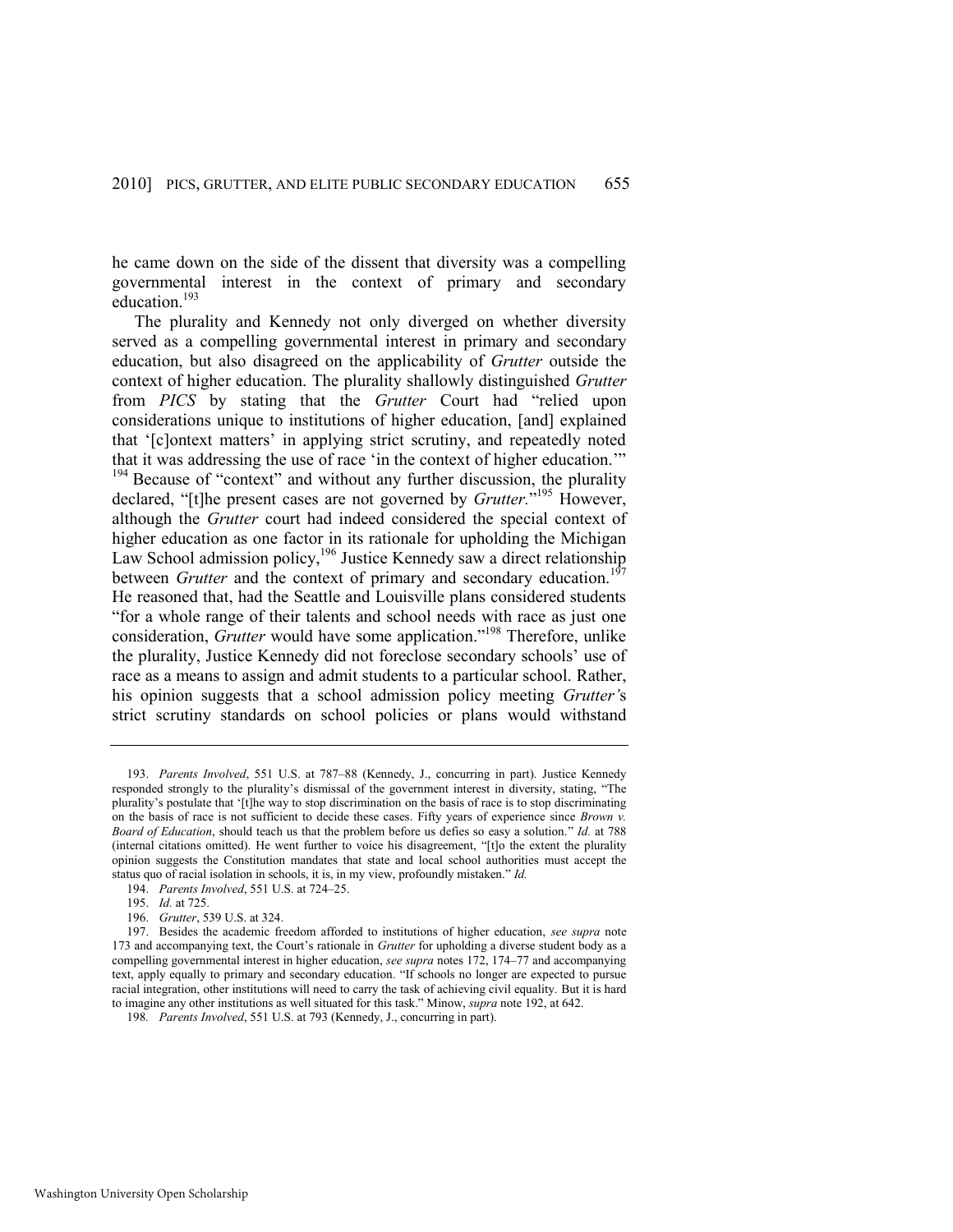constitutional review. Thus, elite public high schools should consider the mandates outlined in *Grutter* when crafting admission policies.<sup>199</sup>

# <span id="page-32-0"></span>V. MAKING SELECTIVE ELITE PUBLIC HIGH SCHOOLS' ADMISSION POLICIES EFFECTIVE AND CONSTITUTIONAL

Schools with selective admissions may remain the only primary and secondary entities that can directly utilize race as a means for integration. Standardized testing cannot remain the main criteria in admissions to elite public high schools when this approach has proven to be an inadequate measure of merit and admits black and Latino students at disproportionately low rates. School districts must modify their admission policies or continue to send an unfortunate negative message to black and Latino students that they are not the best, brightest, or deserving of the best educational opportunities in their districts.<sup>200</sup>

Stuyvesant and Thomas Jefferson's histories demonstrate that proposals for admission policies that do not include standardized tests are met with heavy political opposition. However, Justice Kennedy's opinion in *PICS* has provided an opportunity for school districts to craft individualized admission policies for their elite public high schools that would retain the use of test scores, unlike the geographic plan proposed by FCPS, but only as one factor of many and not the chief consideration. The threat of potential litigation cannot paralyze school districts as it has in the past;<sup>201</sup> the current state of the law provides school districts with tools to make a constitutional attempt to afford black and Latino students a more

<sup>199.</sup> *See* Justin P. Walsh, *Swept Under the Rug: Integrating Critical Race Theory into the Legal Debate on the Use of Race*, 6 SEATTLE J. SOC. JUST. 673, 700 (2008) (noting that Justice Kennedy ―refused to provide any aggressive means of curtailing the problem and instead allowed school districts only facially neutral mean—such as redistricting—and those means outlined in *Grutter*").

<sup>200.</sup> In 2004, a Stuyvesant student waited for his friend to finish the Stuyvesant exam, wanting his friend to be admitted to the school. "It would be nice to see more Latin kids there . . . They say the smart kids go to Stuyvesant, but if there aren't Hispanic kids, they'll say minorities aren't smart." Patrick Healy & Johanna Jainchill, *For 3,000 Slots at 6 Schools, 23,000 Pencils at Work*, N.Y. TIMES, Oct. 25, 2004, at B3. Furthermore, the composition of elite public high schools serves to deter black and Latino students from applying at all: "Why would I want to go there?' said Josue Mendez, a seventh-grader, referring to Stuyvesant. 'It's a white school.'" Newman, *supra* note 109.

<sup>201.</sup> After the *PICS* decision came down, the executive director of the Council of Great City Schools in Washington stated, "[f]or all intents and purposes, the court said you can use race, but we dare you to come up with a solution that passes muster. For that reason . . . I worry that a lot of school districts will simply give up in the face of repeated challenges." Mark Walsh, *Use of Race Uncertain for Schools*, EDUC. WK., July 18, 2007, at 1. A veteran education lawyer with Hogan & Hartson shared a more optimistic outlook on the decision at a seminar—"I said, 'How many of you think you can't use race as a factor?' and almost everybody raised their hands . . . I said, ‗You must not have read the opinion." *Id.*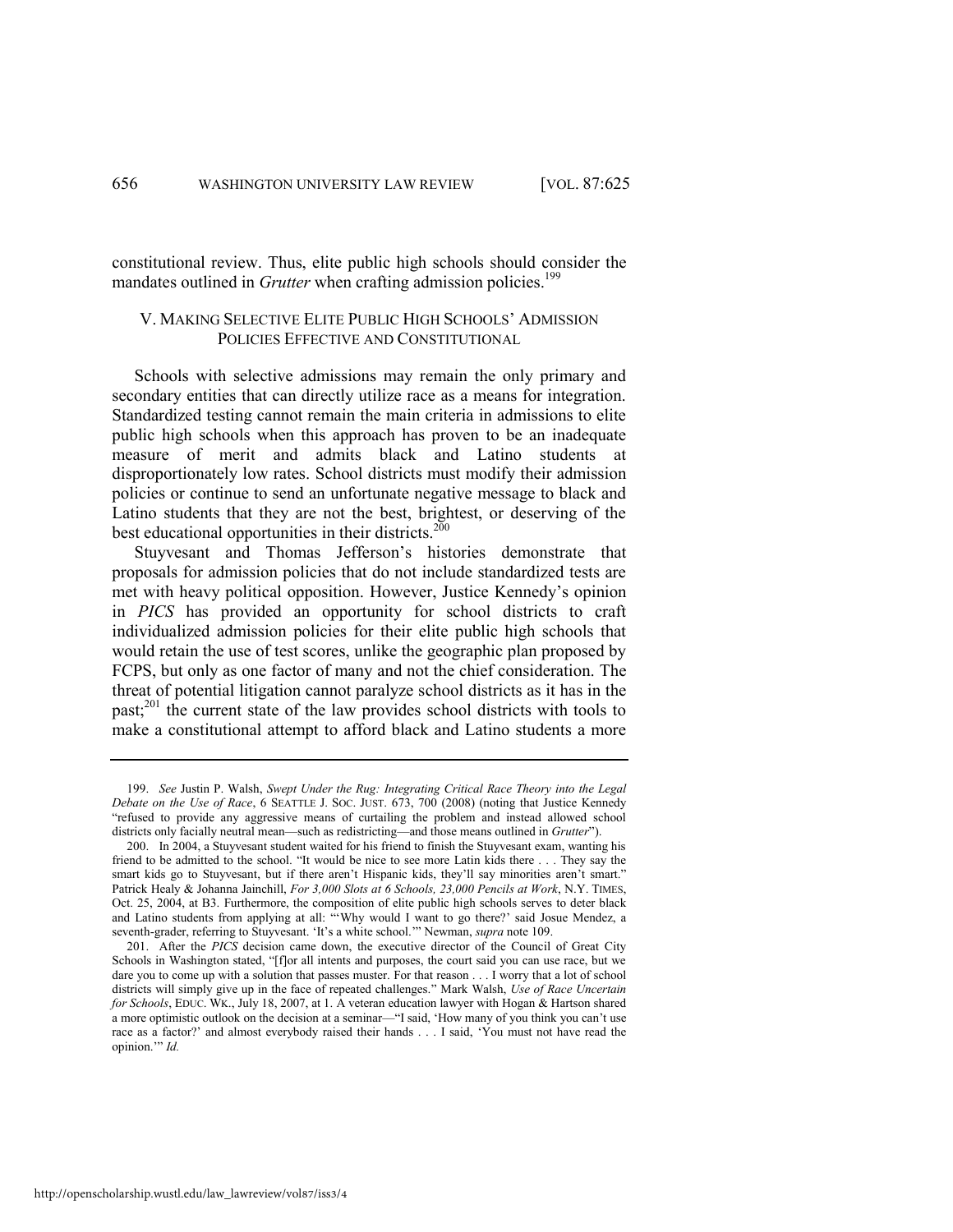equitable opportunity to attend these elite public high schools. School districts can create a roadmap for constitutional admission policies by analyzing the unconstitutional school assignment plans in *PICS* against the Court's directives in *Grutter*.

# *A. What Worked in* Grutter *and What Did Not in PICS*

In *Grutter*, the Michigan Law School's admission policy required an evaluation of each applicant based on "a personal statement, letters of recommendation, and an essay describing the ways in which the applicant will contribute to the life and diversity of the Law School.<sup>2202</sup> The policy also considered Law School Admission Test scores and undergraduate grade point averages, and stressed that no applicant would be admitted unless the school "expect[ed] that applicant to do well enough to graduate with no serious academic problems."<sup>203</sup> The Court found that the law school demonstrated such individualized consideration by: (1) not automatically accepting or denying applicants based on a single factor, (2) not awarding predetermined "bonuses" based on race, (3) considering all factors that may contribute to diversity, and (4) requiring essays that allowed applicants to highlight their contributions to the diversity of the school.<sup>204</sup> Additionally, the law school presented evidence that the percentages of minority students enrolled fluctuated year to year, unlike a quota,<sup>205</sup> and accepted non-minority students with lower test scores and grades than rejected minority applicants.<sup>206</sup>

The three plans from school districts in Washington, Kentucky, and Massachusetts all failed to meet these *Grutter* requirements and in turn the Court struck them down in *PICS.* None of the plans engaged in holistic, individual review: the Seattle plan utilized a race-based tie-breaker to determine enrollment in oversubscribed schools;<sup>207</sup> Louisville's plan required "each school to seek a Black student enrollment of at least 15% and no more than  $50\%$ ;<sup>208</sup> and Lynn Public Schools in Massachusetts

208. McFarland v. Jefferson County Pub. Sch., 330 F. Supp. 2d 834, 842 (2004), *aff'd*, 416 F.3d 513 (6th Cir. 2005), *rev'd*, Parents Involved in Comm. Schs. v. Seattle Sch. Dist. No. 1, 551 U.S. 701

<sup>202.</sup> *Grutter*, 539 U.S. at 315.

<sup>203.</sup> *Id*.

<sup>204.</sup> *Id.* at 337–38.

<sup>205.</sup> *Id.* at 336.

<sup>206.</sup> *Id.* at 338.

<sup>207.</sup> Parents Involved in Comm. Schs. v. Seattle Sch. Dist., No. 1, 426 F.3d 1162, 1169–70 (9th Cir. 2005) (en banc) (defining oversubscribed as a school where "more students wish to attend those schools than capacity allows"). While the plan utilized other tie-breakers, the PICS Court focused on the "race-based" tie-breaker.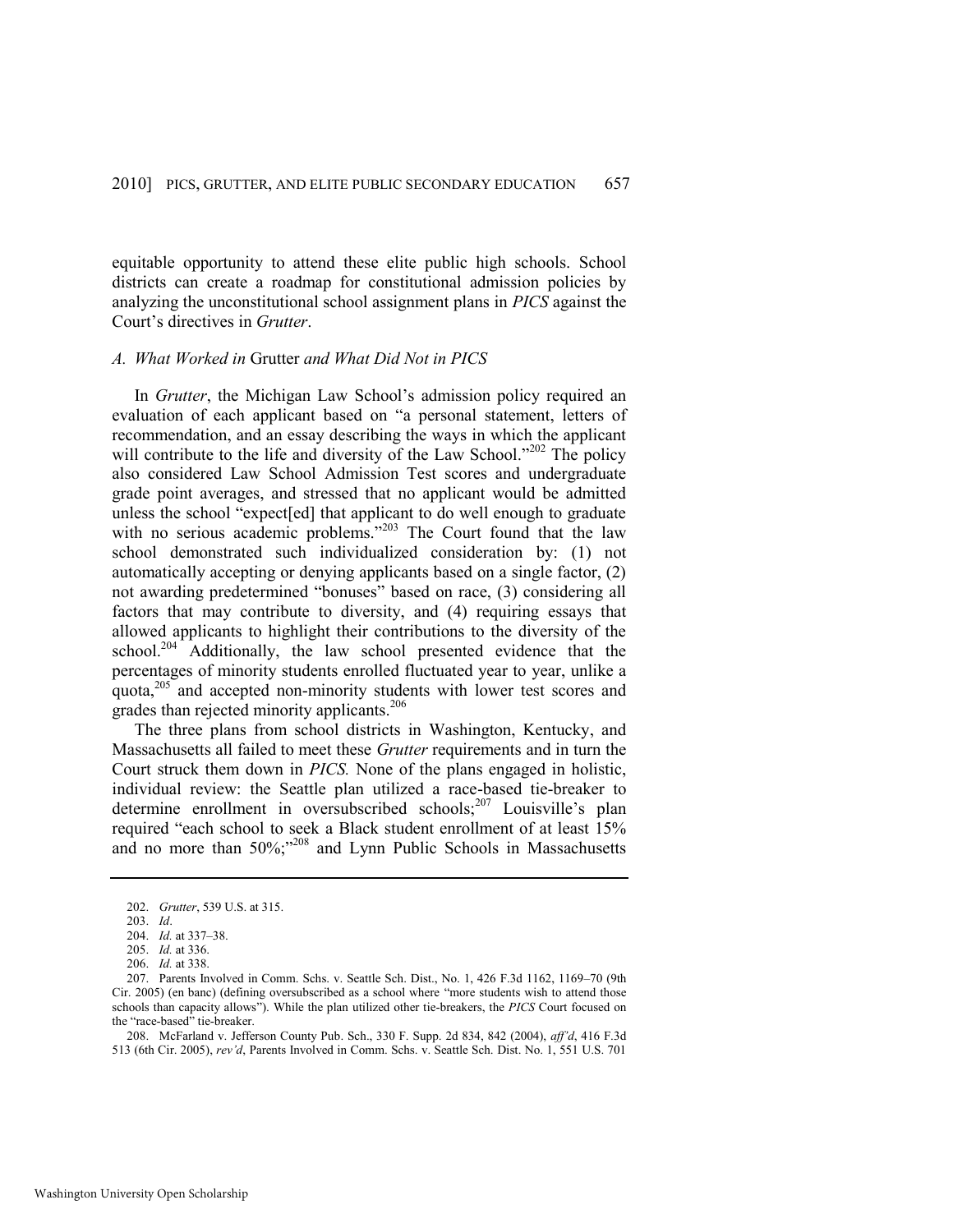adopted a plan that classified students by race when accepting or denying transfer requests to a school outside of a student's neighborhood school.<sup>209</sup> The plurality in *PICS* struck down the plans as "patently unconstitutional" racial balancing<sup>210</sup> as the plans failed to consider "all factors that may contribute to student body diversity."<sup>211</sup> The plans considered students "simply as a member of a particular racial group" and failed to engage in an individualized review that "focused on each applicant as an individual."<sup>212</sup> Particularly, Justice Kennedy found the plans deficient because they relied upon a mechanical formula that included race as the main criterion and did not take into account "all pertinent elements of diversity."<sup>213</sup>

Therefore, elite public high school admission policies must avoid using race as *the* consideration, as Boston Latin did prior to 1998, and insure that race is only a "plus-factor" in diversity as it was in the Michigan Law School's policy*.*

# *B. Considerations to Craft a Constitutional Admission Policy*

With these legal implications in mind, elite public high schools can craft holistic, individualized admission policies. Thomas Jefferson already engages in a holistic review of its applicants but only does so during the second tier review, after creating a pool of semifinalists based heavily on test scores.<sup>214</sup> This process has proven ineffective and therefore elite public high schools should not utilize test score cutoffs or a minimum combination of test scores and grades. Admission policies for these

<sup>(2007).</sup> 

<sup>209.</sup> Comfort v. Lynn Sch. Comm., 418 F.3d 1, 7 (1st Cir. 2005). The Lynn School Committee placed its schools into three categories: racially balanced, racially imbalanced, or racially isolated. *Id.*  at 7–8. Lynn defined "racially balanced" as a school in which the percentage of nonwhite students fell within a 15% range for elementary schools and a 10% range for high schools of "the overall proportion" of minorities in Lynn's student population." *Id.* A school would be "racially isolated" if the nonwhite population fell below the balance range used to define balance and "racially imbalanced" if the nonwhite population rose above that range. *Id.* Students were freely allowed to transfer between schools that were racially balanced but were otherwise only allowed to make "desegregative" transfers. For example, a white student could transfer from a racially balanced school to a school with a lower percentage of white students (a racially imbalanced) but not to a school with too many white students (a racially isolated school). *Id.* at 8.

<sup>210.</sup> *Parents Involved*, 551 U.S. at 740.

<sup>211.</sup> *Id.* at 722.

<sup>212.</sup> *Id.* The Court in *Grutter* characterized this consideration as a "highly individualized, holistic review.‖ *Grutter*, 539 U.S. at 337.

<sup>213</sup>*. Parents Involved*, 551 U.S. at 793 (Kennedy, J., concurring in part) (quoting *Grutter*, 539 U.S. at 341).

<sup>214.</sup> *See supra* note[s 140](#page-23-3)–42 and accompanying text.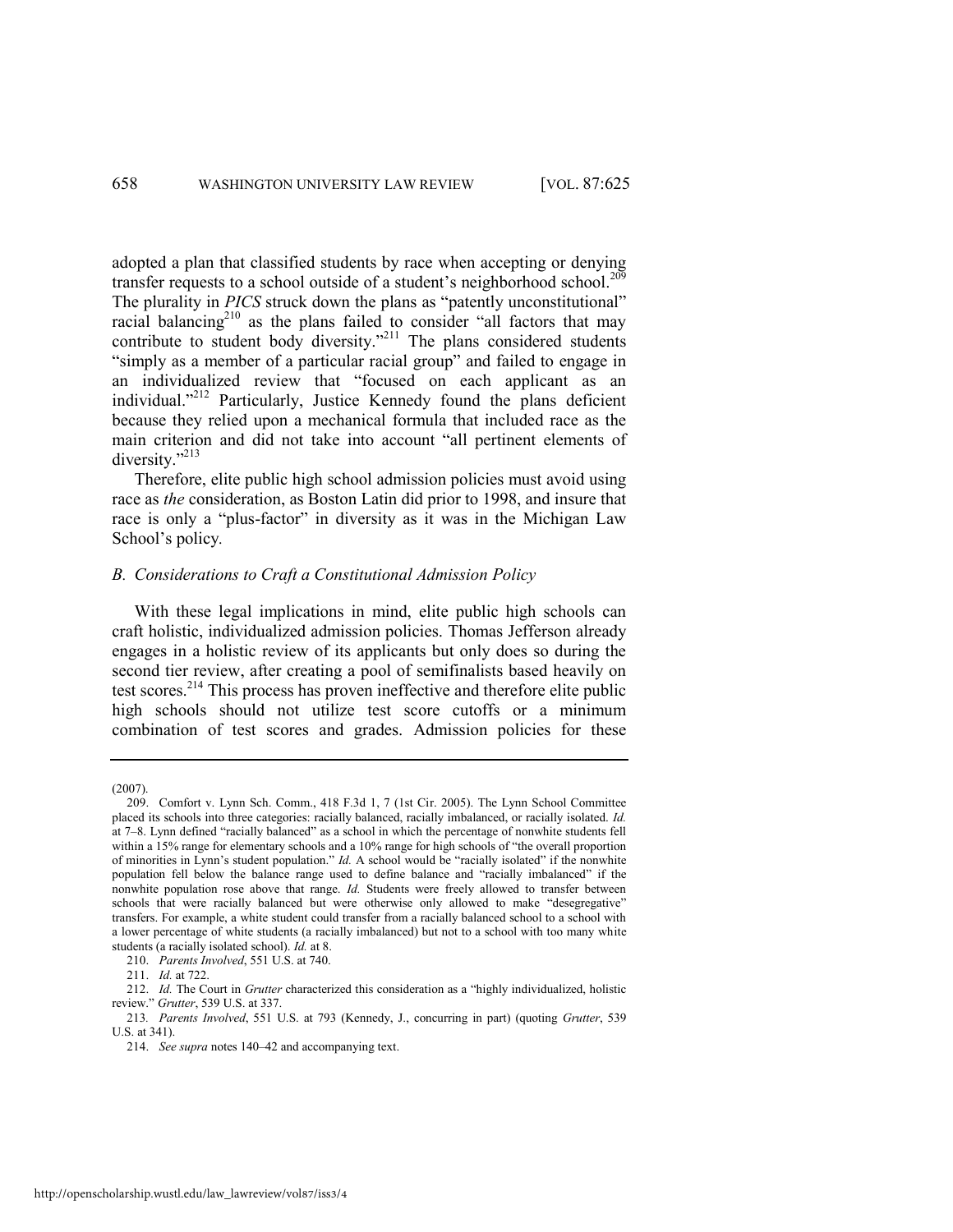schools should mirror those utilized by institutions of higher education. The *Grutter* Court set forth specific requirements for admission policies, namely that the policy: (1) seeks diversity in a broad sense, beyond simple racial and ethnic diversity, (2) calls for individualized consideration using race only as a "plus factor," and  $(3)$  is narrow-tailored, including a serious "good faith" effort to consider race-neutral alternatives and a durational limit. Therefore, officials crafting holistic, individualized admission policies must consider these issues.

# *1. Diversity*

School officials must articulate what qualities will be considered in defining diversity for the school. The plurality in *PICS* was correct in stating that "context matters." Justice Kennedy stated that "the criteria relevant to student placement could differ based on the age of the students, the needs of the parents, and the role of the schools.<sup> $215$ </sup> Race and ethnicity must be only one of many diversity considerations, although it may be weighed more heavily.<sup>216</sup> For Thomas Jefferson, FCPS broadly defines diversity to include "a wide variety of factors, such as race, ethnicity, gender, English for speakers of other languages (ESOL), geography, poverty, prior school and cultural experiences, and other unique skills and experiences"<sup>217</sup> and has other school-specific criteria relating to science and technology.<sup>218</sup>

# *2. Individualized Consideration*

Once a school defines diversity, the next step must be to craft a mechanism for holistic, individualized review. A school must decide upon the structure of a selection committee, the training of selection members, guidelines for considering an application, and the process of admitting applicants. Further, a school must determine how it will gather information from its applicants to consider each applicant's contributions to broad diversity.<sup>219</sup> Potential instruments include letters of

<sup>215.</sup> *Parents Involved*, 551 U.S. at 790 (Kennedy, J., concurring in part).

<sup>216.</sup> *See supra* not[e 179.](#page-29-0) 

<sup>217.</sup> Fairfax County School Board, *Minutes, Regulation Meeting No. 3*, at 11 (Sept. 9, 2004), http://www.fcps.edu/schlbd/minutes/20040909R.pdf.

<sup>218.</sup> *See supra* not[e 141.](#page-23-4) 

<sup>219.</sup> *See* TJHSST ADMISSIONS OFFICE, CLASS OF 2012 ADMISSIONS SUGGESTIONS AND HELPFUL HINTS FOR SEMIFINALISTS, *supra* note [141,](#page-23-4) at 7–8 (listing brainstorming tips for students about their potential contribution to the school, including questions that elicit many aspects of a student that can contribute to broad diversity).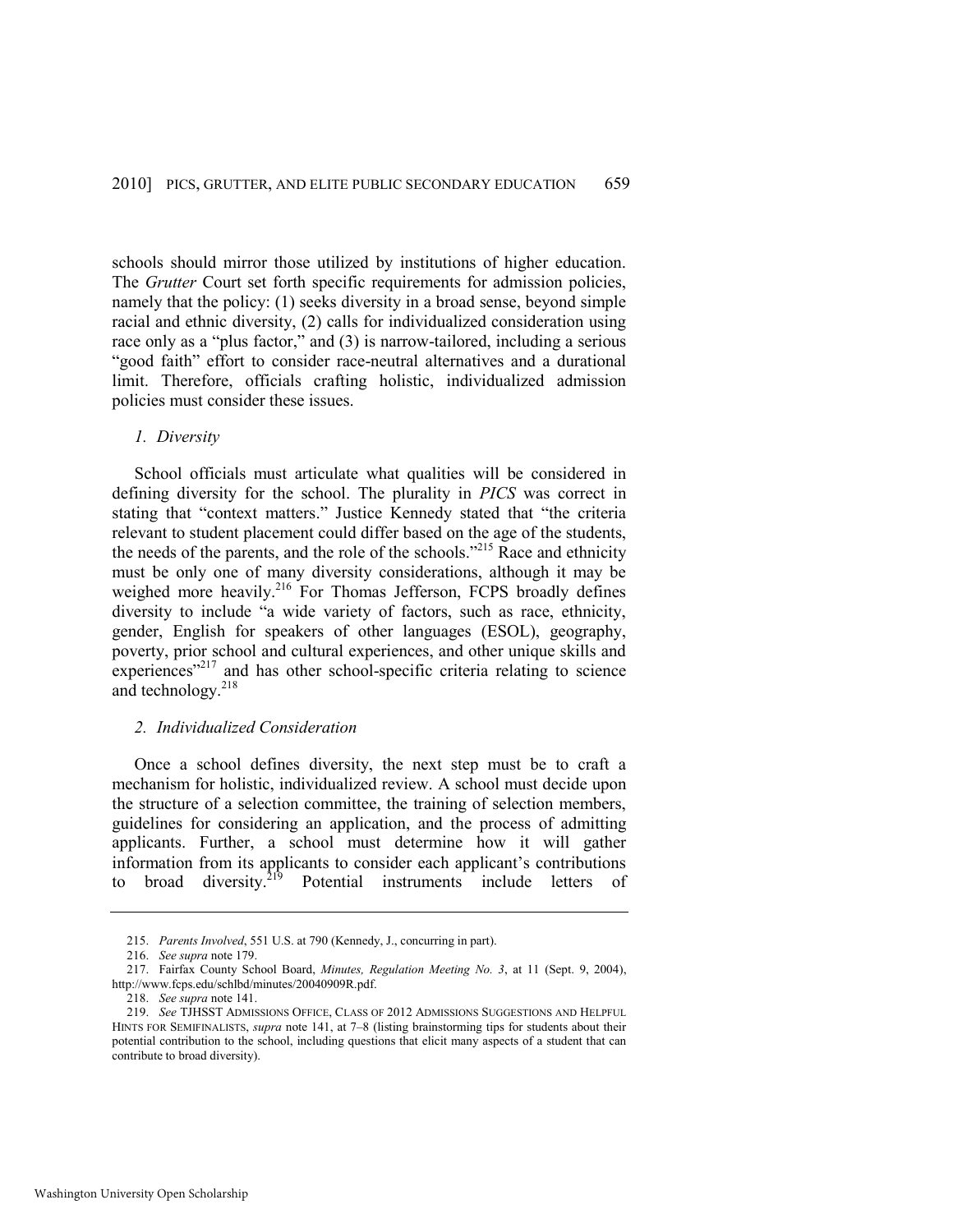recommendation, essays on diversity or disadvantage, student information sheets, and interviews. In determining admissions, race should not be given any predetermined weight in the process, no set number of seats should be set aside for black and Latino students, and special bonus points should not be awarded for race or ethnicity.<sup>220</sup> The method of review in the second-tier of Thomas Jefferson's admission policy can serve as a good example of how to engage in individualized consideration in the context of elite public secondary education.

### *3. Narrow-Tailoring: Race-Neutral Alternatives and Sunset Provisions*

The Court has been less clear on how schools can prove "good faith" in considering race-neutral alternatives. The *Grutter* Court held, without any evidence besides the word of Michigan Law School, that race-neutral alternatives would not achieve the compelling interest of a diverse student body.<sup>221</sup> For guidance, in addition to holistic, individualized admission policies, Justice Kennedy also suggested that schools could foster integration through race-neutral means: "strategic site selection of new schools; drawing attendance zones with general recognition of the demographics of neighborhoods; allocating resources for special programs; recruiting students and faculty in a targeted fashion; and tracking enrollments, performance, and other statistics by race.<sup> $222$ </sup> By collecting data to demonstrate that these means have failed elite public high schools, in their unique context, schools can prepare themselves for potential legal challenges. Elite public high schools that draw from an entire region, often in large urban areas, cannot increase diversity by drawing attendance zones, and the creation of new schools does not

221. *See supra* not[e 184.](#page-30-2) 

<sup>220.</sup> Schools should also track all aspects of diversity admitted into incoming classes and not only keep records of racial composition. Kennedy in *Grutter* did not agree that Michigan Law School had proven its admission policy considered race as a only one consideration of many, in large part because the school considered the student body's racial breakdown daily. *Grutter*, 539 U.S. at 391. He expressed, "[t]here is no constitutional objection to the goal of considering race as one modest factor among many others to achieve diversity, but an educational institution must ensure, through sufficient procedures, that each applicant receives individual consideration and that race does not become a predominant factor in the admissions decisionmaking." *Id.* at 392–93. Therefore, Kennedy suggested that the law school could have provided "guidelines to its admissions personnel on how to reconcile individual assessment with the directive to admit a critical mass of minority students." *Id.* at 392.

<sup>222.</sup> *Parents Involved*, 551 U.S. at 789 (Kennedy, J., concurring in part). School districts may be restricted to these race-neutral options, as implementing holistic, individualized assignment plans is not likely feasible with thousands of students across dozens of schools. However, elite public high schools with selective admissions have the capacity, as Thomas Jefferson has already demonstrated, to use means that are most effective in providing opportunity for black and Latino students.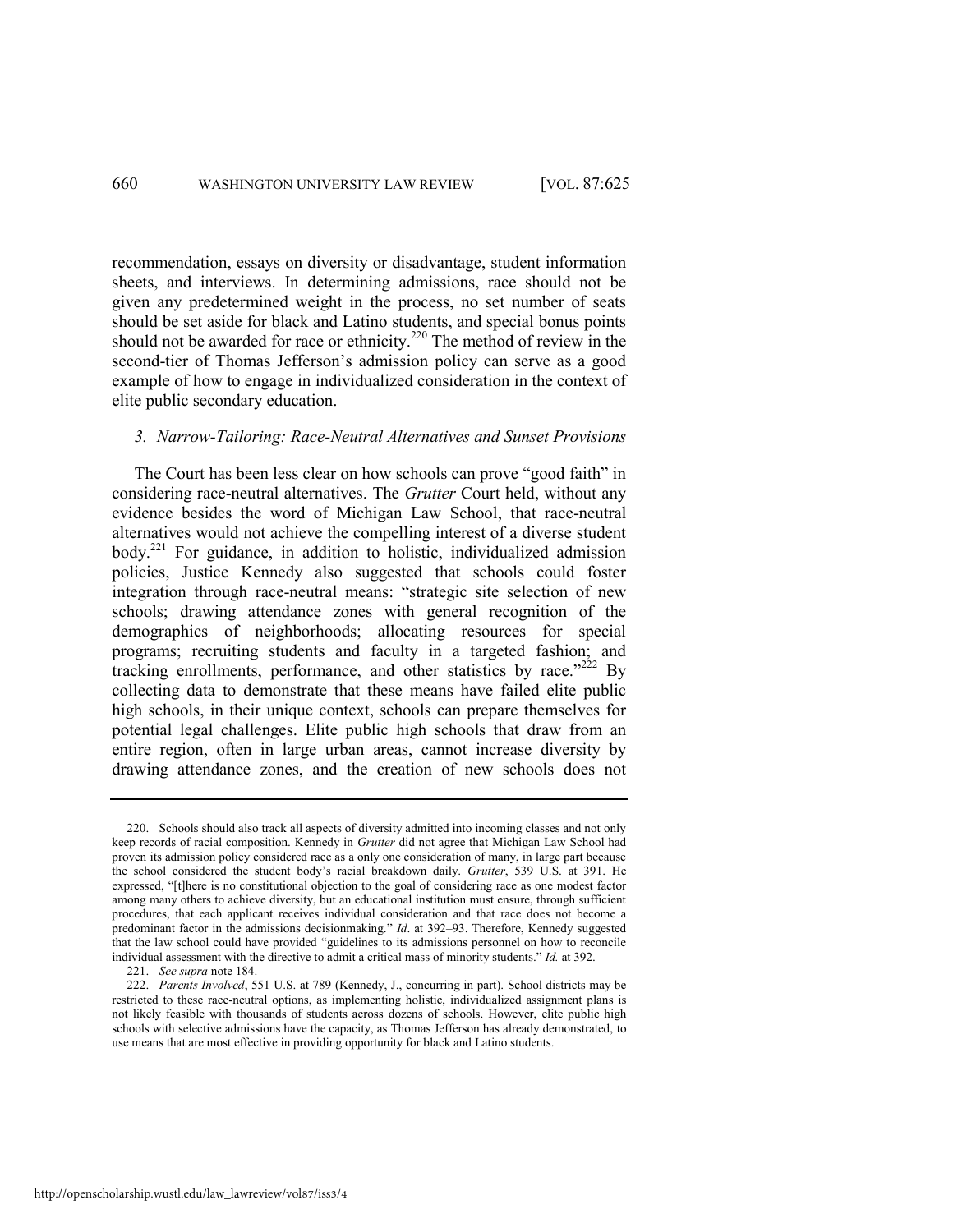provide black and Latino students the same educational opportunities as provided at well-established, elite public high schools.<sup>223</sup> Furthermore, Stuyvesant, Boston Latin, and Thomas Jefferson have all engaged in pouring money into special institutes for minority students and doing targeted outreach; these efforts have not increased black and Latino admissions.<sup>224</sup> Schools must document the results of these race-neutral attempts and have tangible proof of their ineffectiveness. As for the sunset provision, schools should adopt *Grutter*'s twenty-five year period and claim the admission policy to be unnecessary sometime before  $2028$ ,  $225$ although Justice Kennedy seemed to wonder how any Court could determine when race will no longer need to be considered in admissions.<sup>226</sup>

#### VI. CONCLUSION

Promoting, crafting, and implementing holistic, individualized admission policies at elite public high schools will not be easy work. Local school officials will face opposition by members of the community that believe that standardized tests alone measure true merit.<sup>227</sup> However, school districts must accept the limited value of standardized testing and, without having to discard test scores altogether, should work to educate its constituents that standardized testing does not result in "equity" and ―fairness.‖ Local organizations, community centers, and churches can encourage those less vocal groups of the community to speak up for

<sup>223.</sup> *Cf.* United States v. Virginia, 518 U.S. 515, 553–54 (1996) (holding that Virginia's VWIL as an inadequate remedy to blocking the admission of women to VMU because it was not a "comparable single-gender women's institution" in terms of resources or "those qualities which are incapable of objective measurement but which make for greatness' in a school, including 'reputation of the faculty, experience of the administration, position and influence of the alumni, standing in the community, traditions and prestige"") (quoting *Sweatt v. Painter*, 339 U.S. 629, 634 (1950)).

<sup>224.</sup> While holistic, individualized review of applicants may be more challenging and costly, it is the most effective means of fostering a diverse student body and the only way to also preserve standardized testing as a consideration. *See, e.g.*, Sarah Sloan Wilson, Note *Readin', 'Ritin', 'Rithmetic, and Responsibility: Advocating for the Development of Controlled-Choice Student-Assignment Plans After Parents Involved, 97 Ky. L.J. 199, 224 (2009)* ("Race-neutral guidelines will fail to create a diverse student body. Thus, although such guidelines are arguably a safer option after *Parents Involved*, guidelines that eschew race entirely do not achieve the same effects as districts that opt for race-conscious ones.").

<sup>225.</sup> *See supra* not[e 185 a](#page-30-3)nd accompanying text.

<sup>226. &</sup>quot;It is difficult to assess the Court's pronouncement that race-conscious admissions programs will be unnecessary 25 years from now." *Grutter*, 539 U.S. at 394 (Kennedy, J., dissenting).

<sup>227. &</sup>quot;[T]here is an underlying sense . . . that the students who get into schools like Stuyvesant must genuinely deserve to be there; and it is commonly believed that most of the kids who don't get in could probably not handle the demands they would be facing if they did." KOZOL, *supra* note [38,](#page-8-0) at 140.